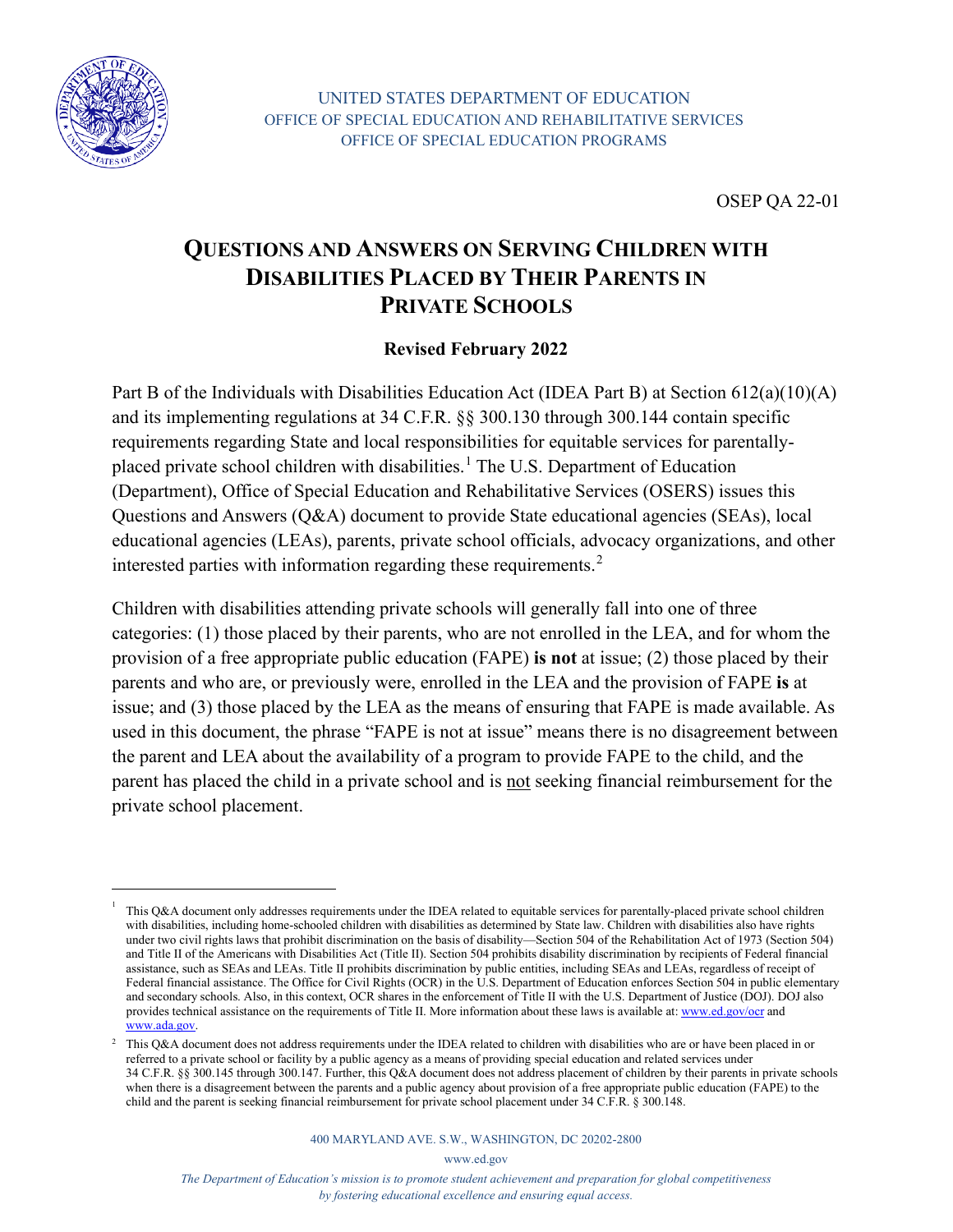This Q&A document is intended to provide guidance regarding the IDEA requirements applicable to the first category of students—children with disabilities placed by their parents in private schools, who are not enrolled in the LEA, and for whom the provision of FAPE is not at issue.

As explained in this Q&A document, children with disabilities placed in private schools by their parents where FAPE **is not** at issue do not have an individual entitlement to the special education and related services they would receive if they were enrolled in a public school or placed in a private school by the LEA as a means of ensuring FAPE is made available.<sup>[3](#page-1-0)</sup> Depending on State law, private schools may not be required to meet State personnel or curriculum standards.<sup>[4](#page-1-1)</sup> Further, children with disabilities placed by their parents in private schools do not have the right to all of the protections under IDEA. For example, IDEA's due process procedures do not apply to issues regarding the provision of services to any particular parentally-placed private school child with a disability. Parents of such children may only use IDEA's due process procedures to resolve matters concerning an LEA's obligation to meet the child find requirements.<sup>[5](#page-1-2)</sup>

While IDEA provides no individual entitlement to children with disabilities whose parents have placed them in a private school when FAPE is **not** at issue, the law does require that an LEA spend a proportionate amount of its IDEA Part B funds to provide equitable services to this group of children, which could include direct and/or indirect services.<sup>[6](#page-1-3)</sup> In making these decisions, IDEA requires that the LEA engage in timely and meaningful consultation to determine which children with disabilities from this group will be designated to receive special education and related services.<sup>[7](#page-1-4)</sup> Therefore, it is possible that some of these parentally-placed private school children with disabilities will not receive any special education and related services.

This Q&A document updates and supersedes the Department's guidance, titled Questions and Answers on Serving Children with Disabilities Placed by Their Parents in Private Schools issued in April 2011 and includes additional questions and answers that address topics that have arisen as the field continues to implement the applicable provisions of IDEA and its implementing regulations. Some of the new questions reflect recent policy letters, while others address common questions that OSERS has received from stakeholders. New topics include:

**Equitable Services Providers**—addressing personnel qualification requirements that apply to equitable services providers under IDEA.

<span id="page-1-0"></span><sup>&</sup>lt;sup>3</sup> See Question D-2.

<span id="page-1-1"></span><sup>4</sup> See Question G-1.

<span id="page-1-2"></span><sup>5</sup> See Questions A-14 and Q-1.

<span id="page-1-3"></span><sup>6</sup> See Question D-6.

<span id="page-1-4"></span><sup>7</sup> See Section B of this Q&A document and Question C-1.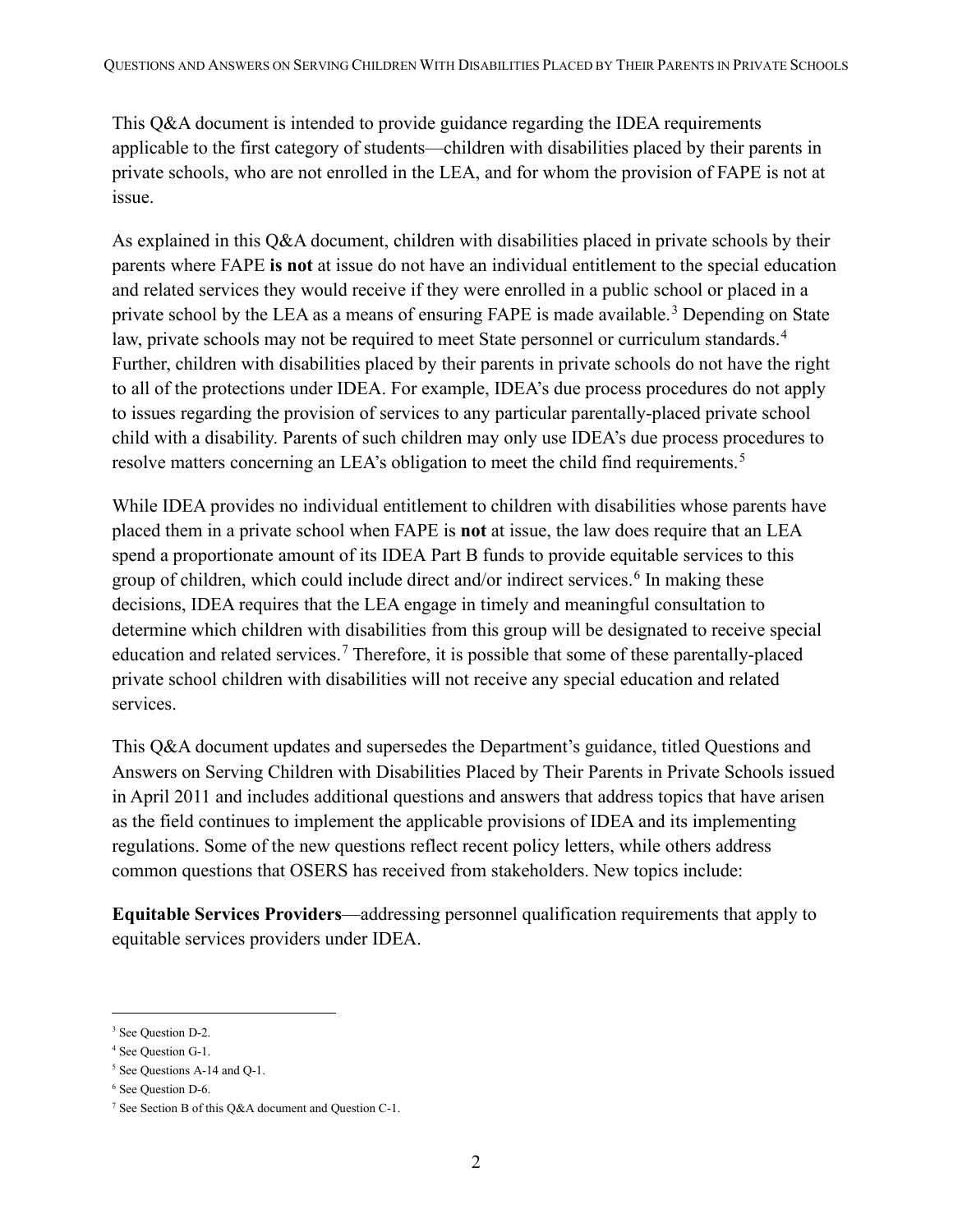**Preschool Children with Disabilities**—addressing the use of IDEA Part B funds for equitable services for preschool children with disabilities for whom FAPE has been made available.

**Children Who Reside Out-of-State or Whose Parents Live in Other Countries**—clarifying the requirements that apply to parentally-placed private school children with disabilities from other States and other countries who attend private schools in the United States.

**State-funded School Voucher and Scholarship Programs**—clarifying that children with disabilities who use State vouchers and scholarships to attend private schools are considered parentally-placed private school children with disabilities under IDEA and eligible for equitable services.

**Extended Public School Closures**—addressing the responsibilities of LEAs to provide equitable services to parentally-placed private school children with disabilities just as they have a responsibility to serve children with disabilities in public schools, as appropriate, during an extended public school closure.

The Department has determined that this document provides significant guidance under the Office of Management and Budget's Final Bulletin for Agency Good Guidance Practices, 72 Fed. Reg. 3432 (Jan. 25, 2007). Other than statutory and regulatory requirements included in the document, the contents of this guidance do not have the force and effect of law and are not meant to bind the public. This document is intended only to provide clarity to the public regarding existing requirements under the law or agency policies. In addition, it does not create or confer any rights for or on any person. The questions and answers in this document are not intended to be a replacement for careful study of IDEA and its implementing regulations. The IDEA, its implementing regulations, and other important documents related to IDEA and the regulations are found at:

#### <https://sites.ed.gov/idea/>

[https://sites.ed.gov/idea/idea-files/questions-and-answers-on-serving-children-with-disabilities](https://sites.ed.gov/idea/idea-files/questions-and-answers-on-serving-children-with-disabilities-placed-by-their-parents-in-private-schools/)[placed-by-their-parents-in-private-schools/](https://sites.ed.gov/idea/idea-files/questions-and-answers-on-serving-children-with-disabilities-placed-by-their-parents-in-private-schools/)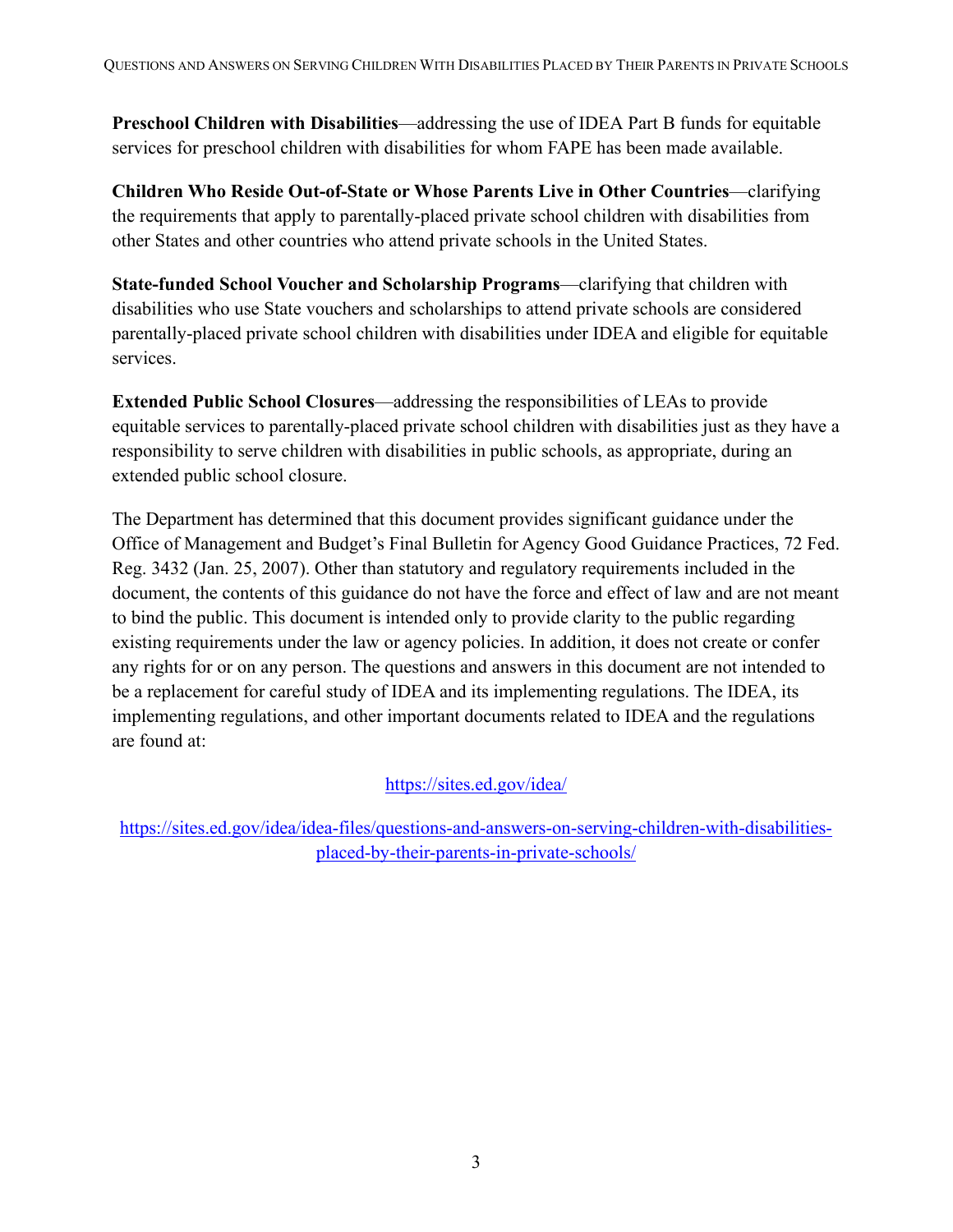# **CONTENTS**

|    | B. Consultation with Private School Representatives and Representatives of Parents of   |  |
|----|-----------------------------------------------------------------------------------------|--|
|    |                                                                                         |  |
|    |                                                                                         |  |
| Е. |                                                                                         |  |
|    |                                                                                         |  |
|    |                                                                                         |  |
|    | H. Out-of-State Children with Disabilities and Children with Disabilities Whose Parents |  |
| I. |                                                                                         |  |
| J. |                                                                                         |  |
|    |                                                                                         |  |
| L. |                                                                                         |  |
|    |                                                                                         |  |
|    |                                                                                         |  |
|    |                                                                                         |  |
| Р. |                                                                                         |  |
|    | Q. Dispute Resolution: State Complaints, Mediation, and Due Process Complaints53        |  |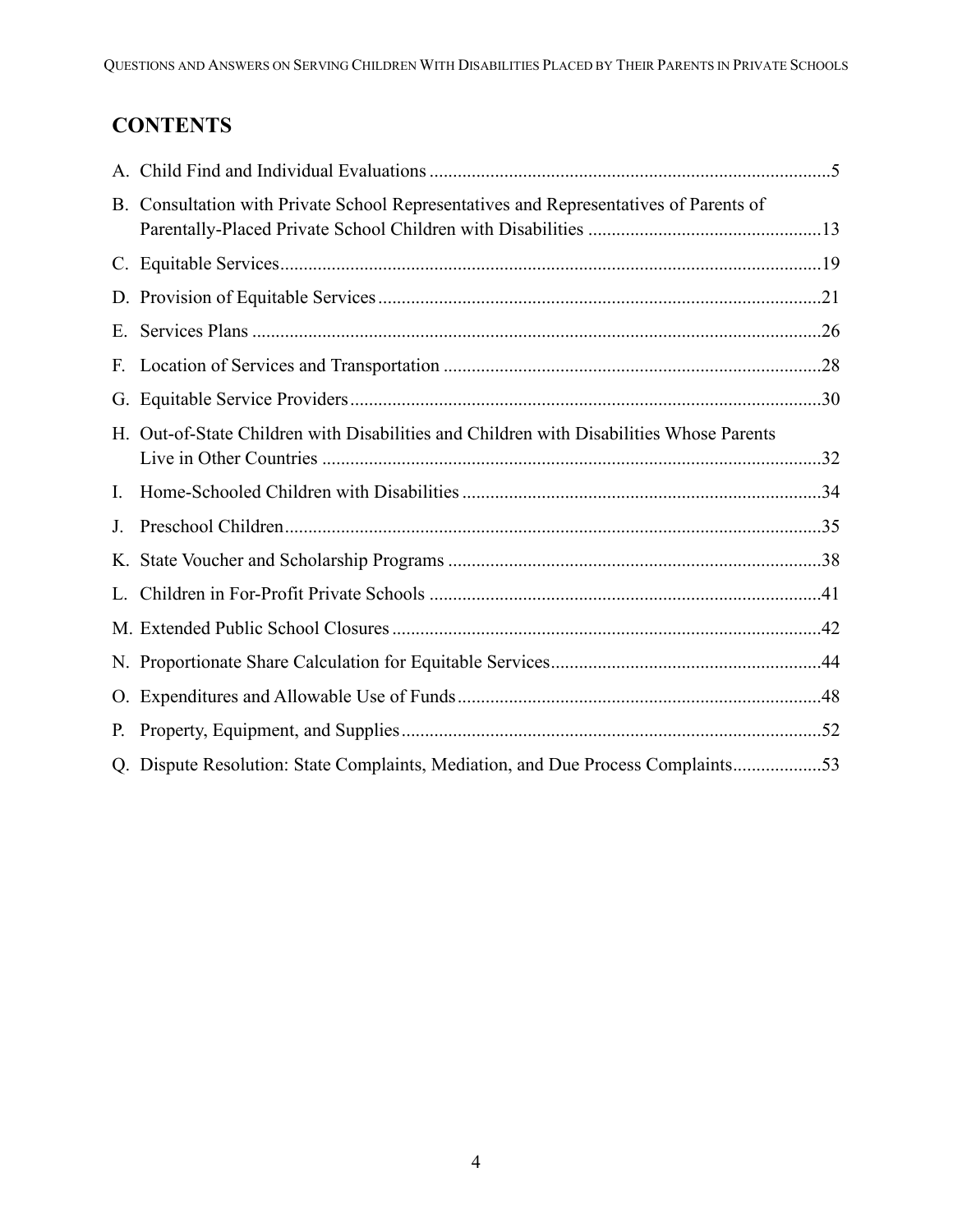### <span id="page-4-0"></span>**A. Child Find and Individual Evaluations**

| <b>Authority:</b>    | The requirements for child find for parentally-placed private school children<br>with disabilities are found in 20 U.S.C. § $1412(a)(10)(A)(ii)$ and<br>34 C.F.R. § 300.131.                                                                                                                                                                                                                                                                                                                                                                                                                                                                                                                                             |
|----------------------|--------------------------------------------------------------------------------------------------------------------------------------------------------------------------------------------------------------------------------------------------------------------------------------------------------------------------------------------------------------------------------------------------------------------------------------------------------------------------------------------------------------------------------------------------------------------------------------------------------------------------------------------------------------------------------------------------------------------------|
| <b>Question A-1:</b> | Which children are considered parentally-placed private school children<br>with disabilities?                                                                                                                                                                                                                                                                                                                                                                                                                                                                                                                                                                                                                            |
| Answer:              | The IDEA Part B regulations define parentally-placed private school children<br>with disabilities as children with disabilities <sup>8</sup> under 34 C.F.R. § 300.8,<br>enrolled by their parents <sup>9</sup> in private, including religious, schools or facilities<br>that meet the definition of elementary school in 34 C.F.R. § 300.13 or<br>secondary school in 34 C.F.R. § 300.36. This definition does not include<br>children with disabilities placed in or referred to private schools by public<br>agencies who are covered under 34 C.F.R. §§ 300.145 through 300.147.<br>34 C.F.R. § 300.130. (See also Section L of this Q&A document regarding<br>children in for-profit private schools.)             |
| <b>Question A-2:</b> | What are the responsibilities of the LEA where private schools are<br>located for identifying children with disabilities placed by their parents in<br>private schools?                                                                                                                                                                                                                                                                                                                                                                                                                                                                                                                                                  |
| Answer:              | Under 34 C.F.R. § 300.131, the LEA where private schools are located is<br>responsible for locating, identifying, and evaluating all children with<br>disabilities who are enrolled by their parents in private, including religious,<br>elementary schools, as defined in 34 C.F.R. § 300.13, and secondary schools,<br>as defined in 34 C.F.R. § 300.36, located in the LEA. This responsibility is<br>known as child find. The LEA, in conducting child find for parentally-placed<br>private school children with disabilities, must undertake activities similar to<br>activities undertaken for the agency's public school children.<br>34 C.F.R. § 300.131(c). The child find process must be completed in a time |

<span id="page-4-1"></span><sup>&</sup>lt;sup>8</sup> "Child with a disability" means a child who has been evaluated in accordance with 34 C.F.R. §§ 300.304 through 300.311 as having an intellectual disability, a hearing impairment (including deafness), a speech or language impairment, a visual impairment (including blindness), an emotional disturbance, an orthopedic impairment, autism, traumatic brain injury, another health impairment, a specific learning disability, deaf-blindness, or multiple disabilities, and who, by reason thereof, needs special education and related services. 34 C.F.R. § 300.8.

<span id="page-4-2"></span><sup>&</sup>lt;sup>9</sup> Under 34 C.F.R. § 300.30(a), the term "parent" means: (1) a biological or adoptive parent of a child; (2) a foster parent, unless State law, regulations, or contractual obligations with a State or local entity prohibit a foster parent from acting as a parent; (3) a guardian generally authorized to act as the child's parent, or authorized to make educational decisions for the child (but not the State if the child is a ward of the State); (4) an individual acting in the place of a biological or adoptive parent (including a grandparent, stepparent, or other relative) with whom the child lives, or an individual who is legally responsible for the child's welfare; or (5) a surrogate parent who has been appointed in accordance with 34 C.F.R. § 300.519 or Section 639(a)(5) of the IDEA. Under 34 CFR § 300.520(a), a State may provide that when a child with a disability reaches the age of majority under State law that applies to all children (except for a child with a disability who has been determined to be incompetent under State law), all rights accorded to parents under Part B of the IDEA transfer to the child.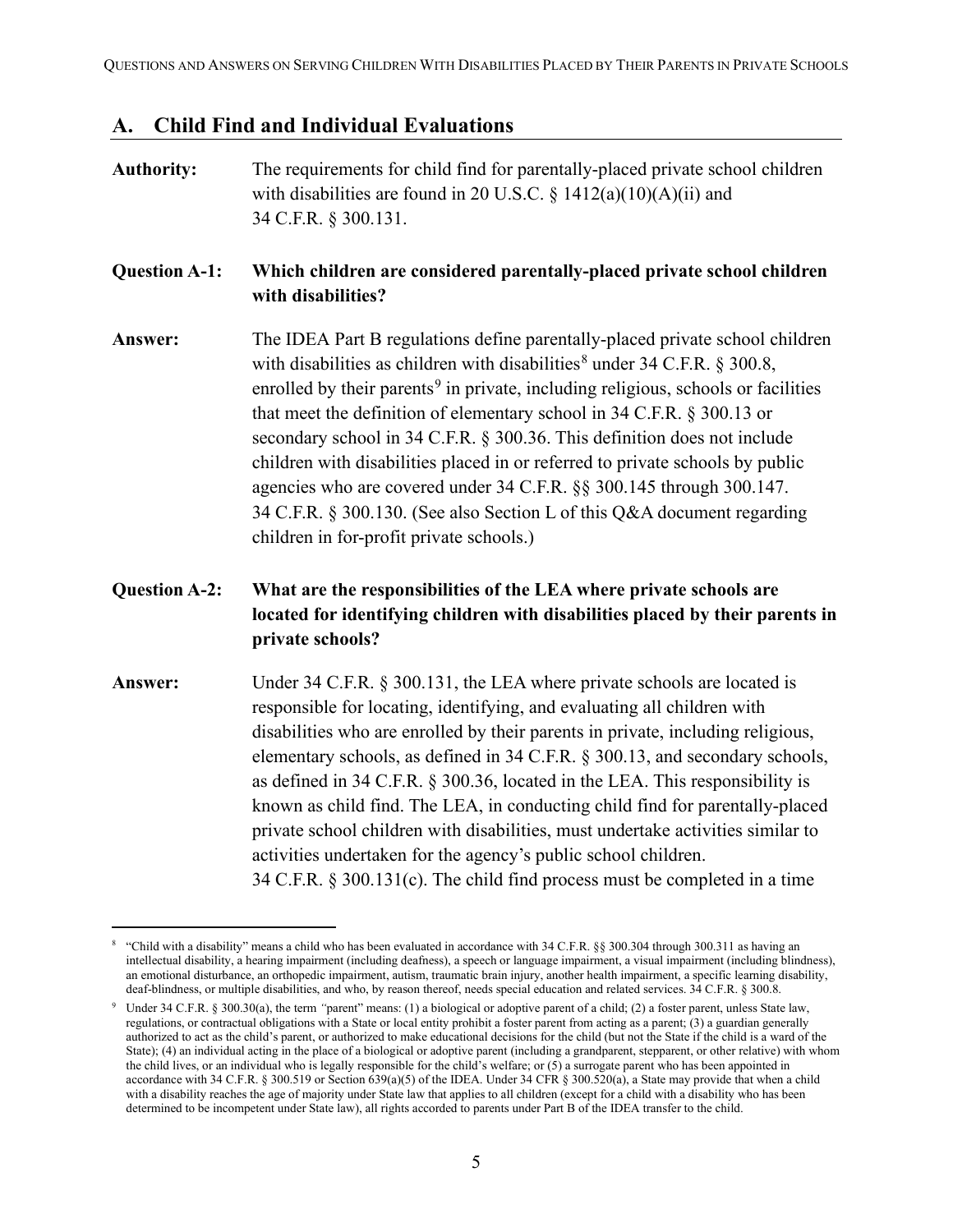period comparable to that for students attending public schools in the LEA. 34 C.F.R. § 300.131(e). There are several possible ways that an LEA where private elementary or secondary schools are located can meet its child find responsibilities. For example, the LEA may assume the responsibility itself, contract with another LEA (including the LEA where the child's parent resides), or make other arrangements by contracting with a third party to conduct child find activities. Also note that, under 34 C.F.R. § 300.134(a)(2), during consultation between the LEA and private school officials and parent representatives, the LEA must discuss how parents, teachers, and private school officials will be informed of the child find process. (Please see Question B-1 below for further information regarding requirements for consultation.) During consultation, the LEA can solicit ideas from participants about ways to engage and educate stakeholder groups about what is involved in locating, identifying, and evaluating children with suspected disabilities under IDEA who are enrolled by their parents in private schools. Examples of such practices include but are not limited to: holding professional development sessions for private school teachers on IDEA's evaluation and reevaluation requirements, posting flyers in private school facilities to inform stakeholders of the availability of child find, and facilitating round table discussions with community members.

It is important to remember that child find is an ongoing process. Therefore, if a child who is enrolled by his or her parents in a private school without having been previously identified as a child with a disability under 34 C.F.R. § 300.8, is suspected of having a disability during the school year, the LEA where the private school is located is responsible for ensuring that the child is evaluated, subject to parental consent as defined in 34 C.F.R. § 300.9, consistent with the requirements in 34 C.F.R. §§ 300.300 through 300.311. In addition, it is possible that a child who was previously evaluated by another LEA and was not found eligible for special education and related services may be enrolled by his or her parents in a private school located in a different LEA where the child is later evaluated and found eligible for special education and related services.

## **Question A-3: May an LEA require a private school to implement a response to intervention (RTI) process before the LEA evaluates a parentally- placed private school child?**

**Answer:** No. The IDEA and its implementing regulations at 34 C.F.R. §§ 300.301 through 300.311, establish requirements for an LEA when conducting an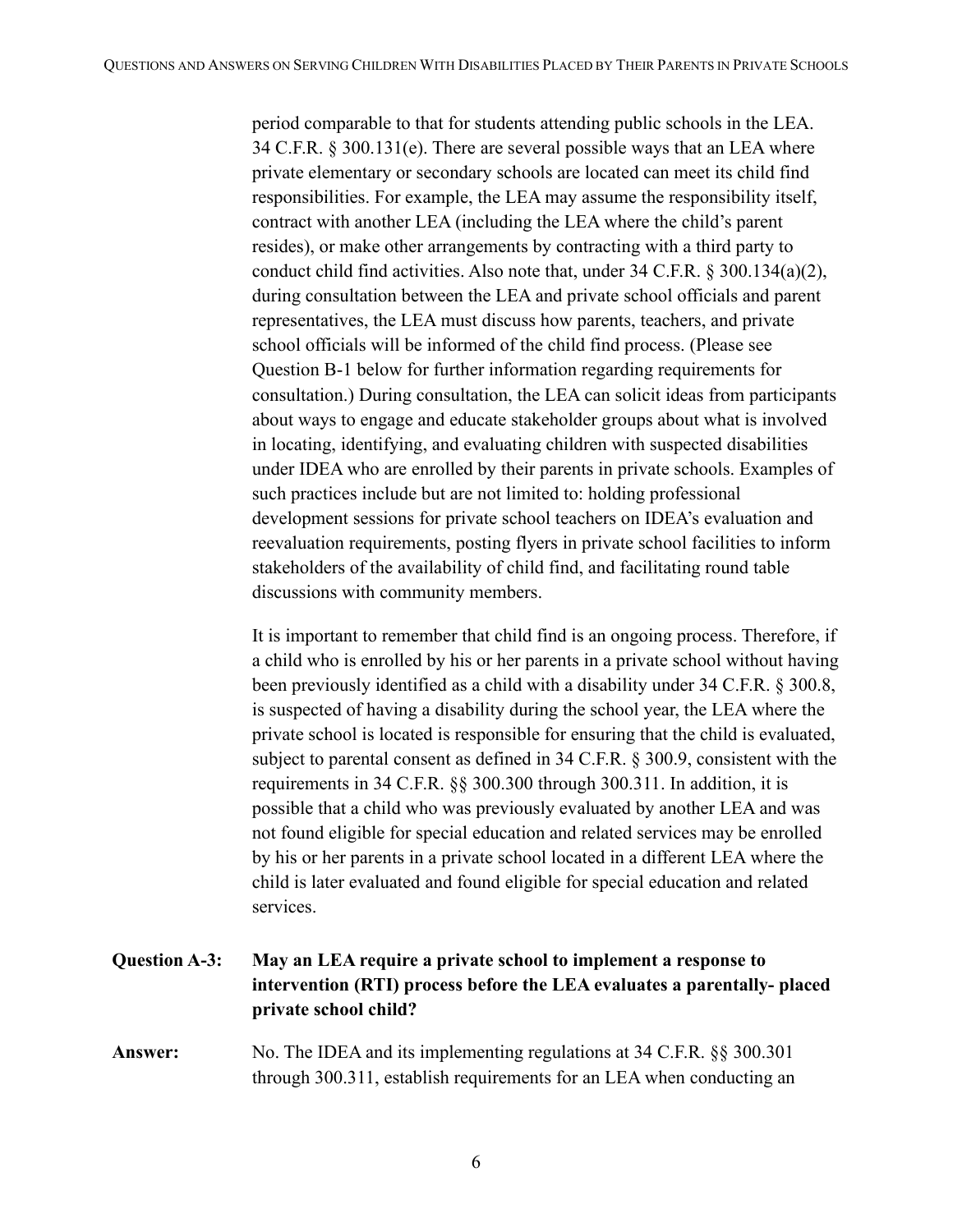initial evaluation to determine if a child qualifies as a child with a disability under Part B. These requirements do not apply to private schools.

Specific learning disability is a statutory term and is also defined in 34 C.F.R. § 300.8(c)(10). See also 20 U.S.C. § 1401(30). Examples include conditions such as perceptual disabilities, brain injury, minimal brain dysfunction, dyslexia, and developmental aphasia. 34 C.F.R. § 300.8(c)(10). IDEA requires States to adopt criteria for determining whether a child has a specific learning disability, and these criteria must permit, among other things, the use of a process based on the child's response to scientific, research-based intervention (known as RTI). 34 C.F.R. § 300.307(a)(2). Thus, although IDEA *permits* an LEA to use RTI in evaluating a child suspected of having a specific learning disability, it does *not require* the LEA to use RTI. Even if a State's criteria permit an LEA to use RTI in evaluating a child suspected of having a specific learning disability, IDEA does not require an LEA to use RTI for a parentally-placed child attending a private school located in its jurisdiction. Further, it would be inconsistent with the IDEA evaluation provisions in 34 C.F.R. §§ 300.301 through 300.311 for an LEA to delay the initial evaluation because a private school has not implemented an RTI process with a child suspected of having a learning disability and has not reported the results of that process to the LEA.

#### **Question A-4: Is it possible for a parent to request evaluations from the LEA where the private school is located as well as the LEA where the child resides?**

**Answer:** Yes. Both LEAs are required to conduct an evaluation if requested to do so by the parent and if the LEA suspects the child has a disability under IDEA, because these evaluations are conducted for different purposes. If the parent requests the LEA of the child's residence to conduct an evaluation for purposes of making FAPE available to the child, that LEA must conduct the evaluation. If the parent requests the LEA where the private school is located to conduct an evaluation for purposes of determining whether the child could be eligible for equitable services, that LEA must conduct the evaluation.

> Even though these evaluations are conducted for different purposes, the Department does not believe that the child's best interests would be served when separate evaluations are conducted by two LEAs. As a practical matter, one LEA may not know that a parent also requested an evaluation from another LEA. Note that 34 C.F.R. § 300.622(b)(3) requires parental consent for the release of information between LEAs about parentally-placed private school children. Further, subjecting a child to repeated testing by separate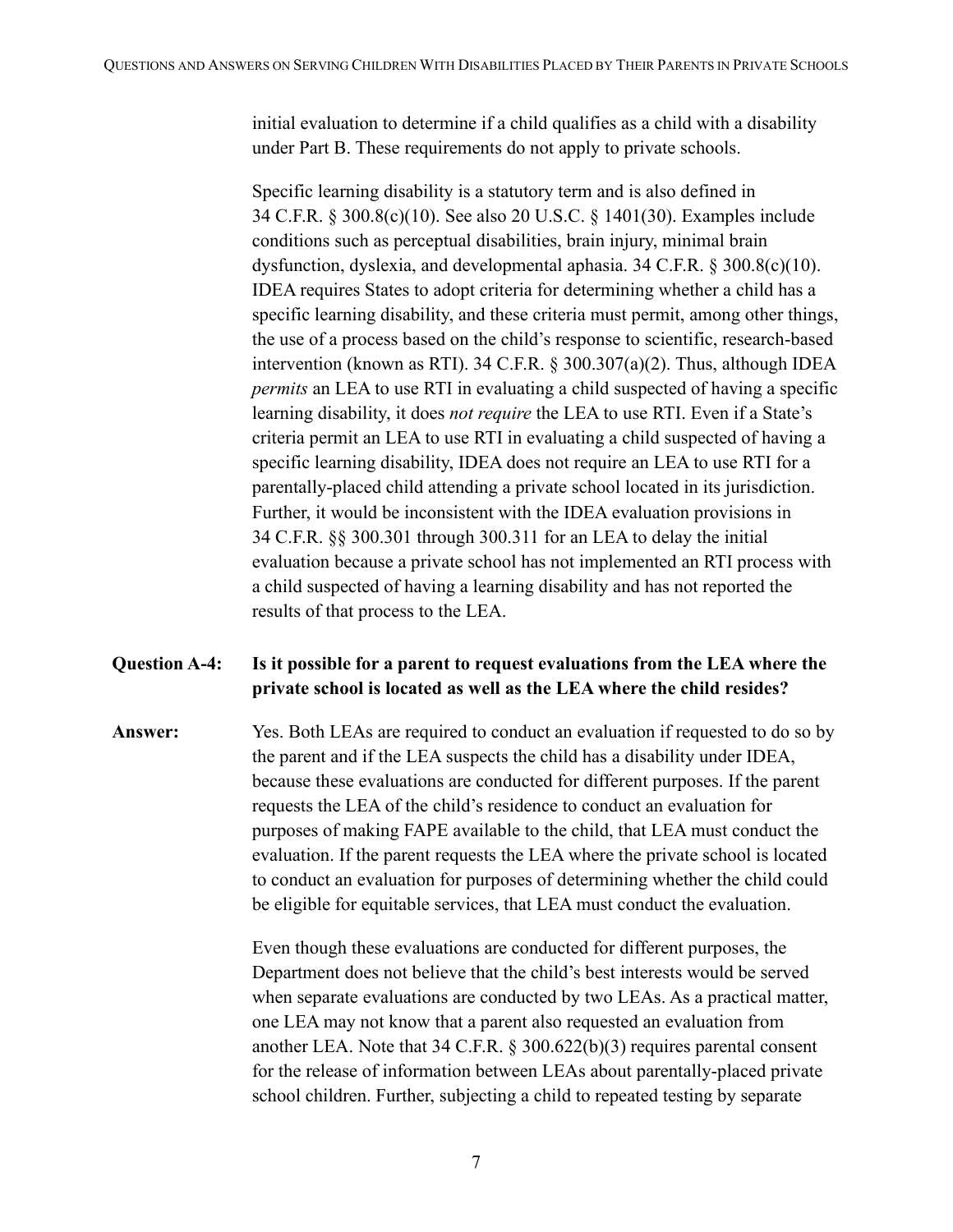LEAs in close proximity of time may not be the most effective or desirable way to ensure that the evaluations are meaningful measures of whether a child has a disability, or of obtaining an appropriate assessment of the child's educational needs.

#### **Question A-5: Does the LEA where the private school is located have an obligation to make an offer of FAPE?**

**Answer:** The LEA where a child attends private school is responsible for ensuring equitable participation in programs assisted or carried out under IDEA Part B. If a parentally-placed private school child with a disability also resides in the LEA where the private school is located, then that LEA would also be responsible for making FAPE available to the child, unless the parent makes clear his or her intent to keep the child enrolled in a private elementary or secondary school located in that LEA. If a parentally-placed private school child with a disability resides in a different LEA, the LEA in which the private elementary or secondary school is located is not responsible for making FAPE available to that child; rather, the LEA of the child's residence would be responsible for making FAPE available to that child.

> If a determination is made through the child find process by the LEA where the private school is located that a child has a disability under 34 C.F.R. § 300.8 and needs special education and related services, and a parent makes clear his or her intent to keep the child enrolled in the private elementary or secondary school located in that LEA, then the LEA where the child resides is not required to make FAPE available to the child. On the other hand, if the parent chooses to accept the offer of FAPE and enroll the child in a public school in the LEA where the child resides, then the LEA where the child resides is obligated to make FAPE available to the child.

- **Question A-6: If a parent makes clear his or her intention to keep the child with a disability enrolled in the private school, is the LEA where the child resides obligated to offer FAPE to the child and develop an individualized education program (IEP) for the following school year, and annually thereafter?**
- **Answer**: No. Absent controlling case law in a jurisdiction, after the LEA where the child resides has made FAPE available to the child, and the parent makes clear his or her intention to not accept that offer and to keep the child in a private school, the LEA where the child resides is not obligated to contact the parent to develop an IEP for the child for the following year and annually thereafter.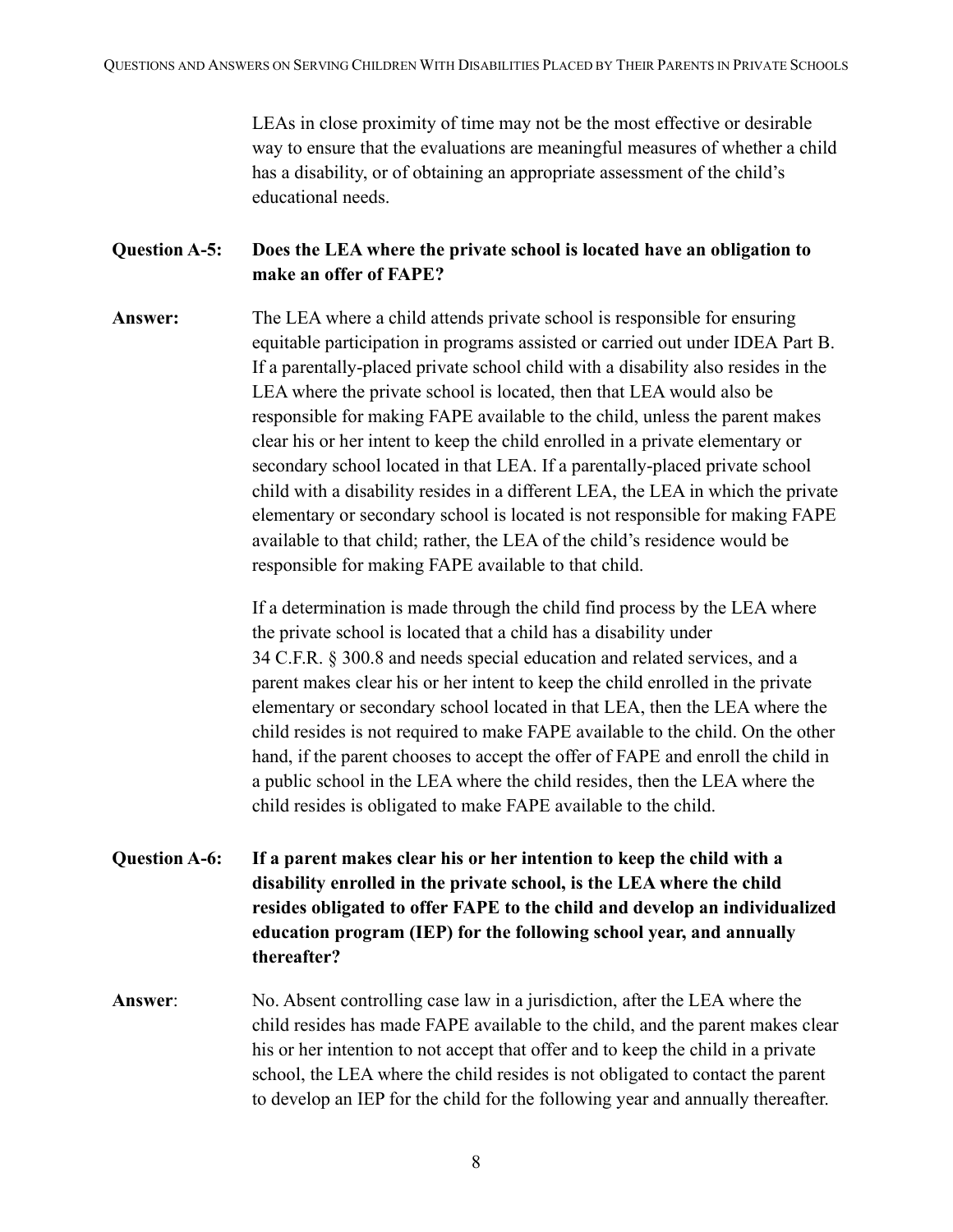However, if the parent enrolls the child in public school in the LEA where the child resides, the LEA where the child resides must make FAPE available and be prepared to develop an IEP for the child. As noted in the response to Question A-5 above, if the child attends a private school located in an LEA other than the LEA where the child resides, that LEA is not required to make FAPE available to the child.

**Question A-7: Why is it important to identify the number of parentally-placed private school children with disabilities located in the LEA where the private school is located?**

**Answer**: An accurate count of the number of eligible private school children with disabilities enrolled by their parents in private schools located in the LEA is needed to calculate the proportionate share of IDEA Part B funds that the LEA must expend annually for services for parentally-placed private school children with disabilities. 34 C.F.R. § 300.133(c). (See Section N of this Q&A document for additional information on the proportionate share.)

#### **Question A-8: What specific child count information must the LEA maintain and report to the SEA?**

**Answer:** Under 34 C.F.R. § 300.132(c), the LEA must maintain in its records, and provide to the SEA, the number of parentally-placed private school children evaluated, the number of parentally-placed private school children determined to be children with disabilities under Part B of IDEA, and the number of parentally-placed private school children who are provided equitable services. Pursuant to the State's general supervisory responsibility under 34 C.F.R. §§ 300.149 and 300.600 and other responsibilities of the SEA under 34 C.F.R. § 300.645 regarding the annual report of children served, the SEA must ensure its LEAs submit valid and reliable data, including these required data.

#### **Question A-9: What are the LEA's responsibilities for reevaluations of parentallyplaced private school children with disabilities?**

**Answer:** The LEA where private elementary schools or secondary schools are located is responsible for conducting reevaluations of children with disabilities enrolled by their parents in the private elementary schools and secondary schools located in the LEA. Under 34 C.F.R. § 300.303(a), an LEA must ensure that a reevaluation of each child with a disability is conducted in accordance with §§ 300.304 through 300.311 if: (1) the LEA determines that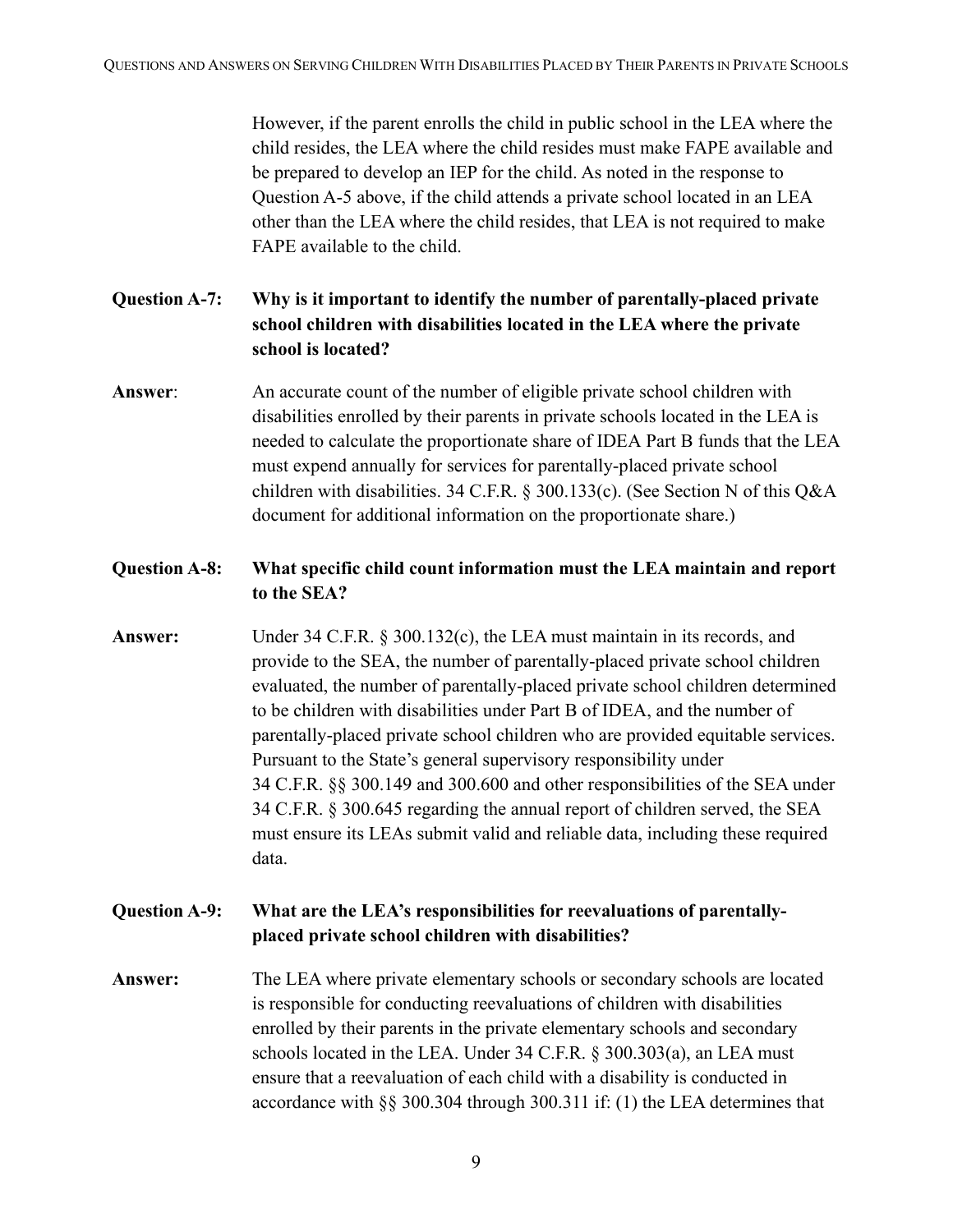the child's educational or related services needs, in light of the child's academic achievement and functional performance, warrant a reevaluation; or (2) the child's parent or teacher requests a reevaluation. A reevaluation may occur not more than once a year, unless the parent and LEA agree otherwise; and must occur at least once every three years, unless the parent and LEA agree that a reevaluation is unnecessary. 34 C.F.R. § 300.303(b).

#### **Question A-10: What is the difference between child find under 34 C.F.R. §§ 300.111 and 300.131?**

**Answer:** The child find provision in 34 C.F.R. § 300.111 addresses the responsibility of a State to conduct child find for all children with disabilities residing in the State, including children with disabilities attending private, including religious, elementary and secondary schools. It ensures that all children with disabilities residing in the State are identified, located, and evaluated. Section 300.111, which applies to States, is much broader in scope than 34 C.F.R. § 300.131.

> The child find provision in 34 C.F.R. § 300.131 addresses the responsibility of the LEA where the private school is located to conduct child find for all children with disabilities who are enrolled by their parents in private, including religious, elementary schools and secondary schools located in the LEA. This provision addresses which children enrolled in private elementary schools and secondary schools by their parents are eligible to receive services under IDEA.

- **Question A-11: May amounts expended for child find, including individual evaluations, be deducted from the required amount of IDEA funds to be expended on equitable services for parentally-placed private school children with disabilities?**
- **Answer**: No. There is a distinction under IDEA between the obligation to conduct child find activities, including individual evaluations, for parentally-placed private school children with disabilities, and the obligation to use an amount of funds equal to a proportionate amount of an LEA's IDEA Part B subgrant to provide special education and related services to parentally-placed private school children with disabilities. The obligation to conduct child find, including individual evaluations, exists independently from the obligation to provide equitable services. The costs of child find activities, such as evaluations, may not be considered in determining whether the LEA has spent an appropriate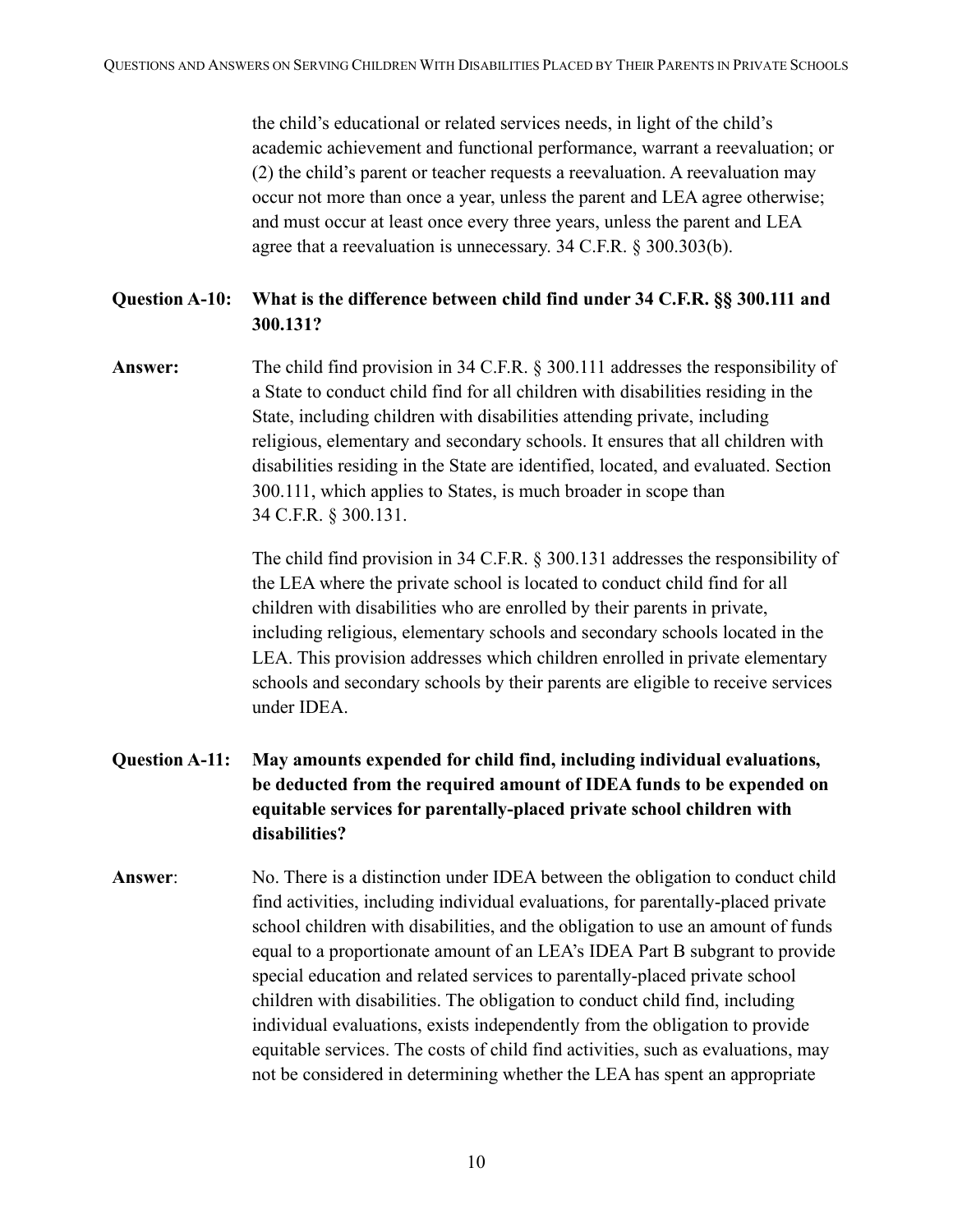amount on providing special education and related services to parentallyplaced private school children with disabilities. 34 C.F.R. § 300.131(d).

- **Question A-12: May an LEA, conducting individual evaluations of children suspected of having disabilities, who are enrolled in private schools by their parents, exclude children suspected of having certain disabilities, such as those with specific learning disabilities?**
- Answer: No. The LEA, where private elementary schools and secondary schools are located, must identify, and evaluate all children enrolled in those schools who are suspected of having a disability as defined under 34 C.F.R. § 300.8. An LEA may not exclude children suspected of having certain disabilities, such as those with specific learning disabilities, from its child find activities. The Department recommends that an LEA consult with officials from private elementary schools and secondary schools on how best to implement the State's evaluation criteria for identifying children with specific learning disabilities enrolled in private schools by their parents.
- **Question A-13: If the LEA where the private elementary school or secondary school is located conducts an evaluation on a child and the parent disagrees with that evaluation and wishes to request an independent educational evaluation (IEE) at public expense, which LEA is responsible for the IEE?**
- **Answer:** The parent has the right to an IEE, consistent with the requirements in 34 C.F.R. § 300.502, if the parent disagrees with an evaluation conducted by the public agency, including if the parent believes the child was not evaluated in all areas related to the child's disability. Therefore, if the LEA where the private school is located conducted the evaluation, and if the parent disagrees with that evaluation, the parent has the right to request an IEE from that LEA at public expense. A parent is entitled to only one IEE at public expense each time the LEA conducts an evaluation with which the parent disagrees. 34 C.F.R. § 300.502(b)(5).
- **Question A-14: What other options are available to the parent of a parentally-placed private school child if he or she disagrees with the initial evaluation or reevaluation of the child?**
- **Answer:** Under 34 C.F.R. § 300.140(b), the parent of a child with a disability who disagrees with his or her child's evaluation or reevaluation may file a due process complaint to request a due process hearing with the LEA where the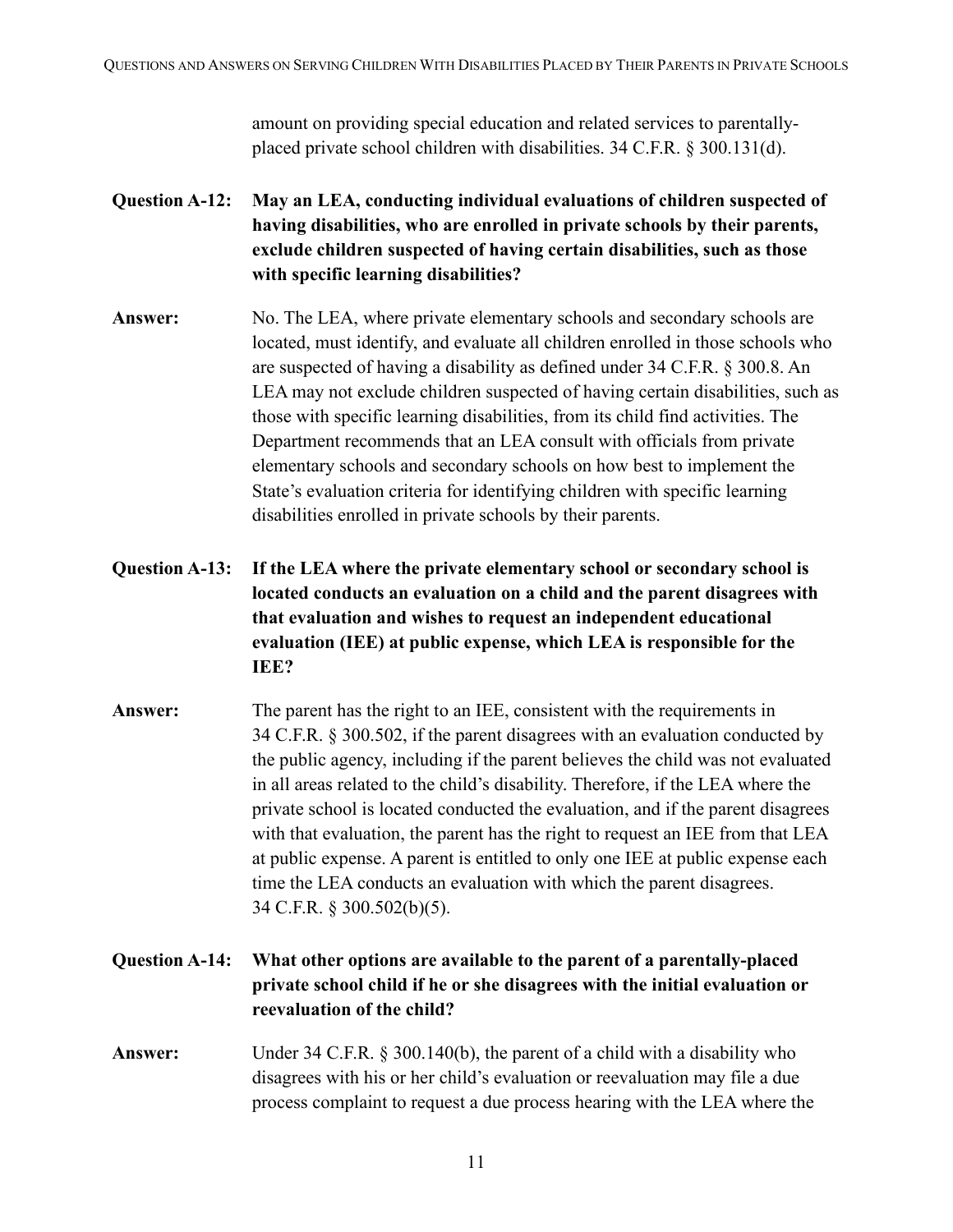private school is located. Further, if the child's parent disagrees with the results of an initial evaluation or reevaluation conducted by that LEA, the child's parent may file a State complaint pursuant to 34 C.F.R. §§ 300.151 through 300.153.

#### **Question A-15: What options are available to a private school official who believes an LEA has not complied with IDEA's child find requirements?**

**Answer:** Under 34 C.F.R. § 300.151(a), an organization or individual, including one from another State, may file a signed, written complaint alleging that a public agency has violated a requirement of Part B of IDEA or the IDEA Part B regulations. Therefore, if a private school official believes that an LEA has violated an IDEA requirement related to child find with respect to an individual child or a group of children, the official may file a State complaint with the SEA using the procedures in 34 C.F.R.  $\S$  300.151 through 300.153. This would include a complaint by a private school official who disagrees with an initial evaluation of a parentally-placed child conducted under 34 C.F.R. §§ 300.304 through 300.311.

> Note that parental consent must be obtained before an SEA may provide personally identifiable information from the education records of a child to a non-parent complainant as part of the complaint decision. 34 C.F.R. §§ 99.30 and 300.622. If the parent does not provide consent, the SEA's written decision on the complaint may be released after the removal of all personally identifiable information<sup>[10](#page-11-0)</sup> about the child who is the subject of the complaint. Since the complaint resolution would likely involve the child's personally identifiable information from education records, however, it would not be possible for the SEA's decision to be issued to a non-parent complainant if the SEA reasonably believes the non-parent complainant knows the identity of the child to whom the education record relates. For more information see [OSEP's](https://sites.ed.gov/idea/idea-files/osep-memo-and-qa-on-dispute-resolution/)  [Memo and Q&A on Dispute Resolution \(July 23, 2013\).](https://sites.ed.gov/idea/idea-files/osep-memo-and-qa-on-dispute-resolution/)

<span id="page-11-0"></span><sup>&</sup>lt;sup>10</sup> Personally identifiable information includes, but is not limited to, (a) the student's name; (b) the name of the student's parent or other family members; (c) the address of the student or student's family; (d) a personal identifier, such as the student's social security number, student number, or biometric record; (e) other indirect identifiers, such as the student's date of birth, place of birth, and mother's maiden name; (f) other information that, alone or in combination, is linked or linkable to a specific student that would allow a reasonable person in the school community, who does not have personal knowledge of the relevant circumstances, to identify the student with reasonable certainty; or (g) information requested by a person who the educational agency or institution reasonably believes knows the identity of the student to whom the education record relates. 34 C.F.R. § 99.3.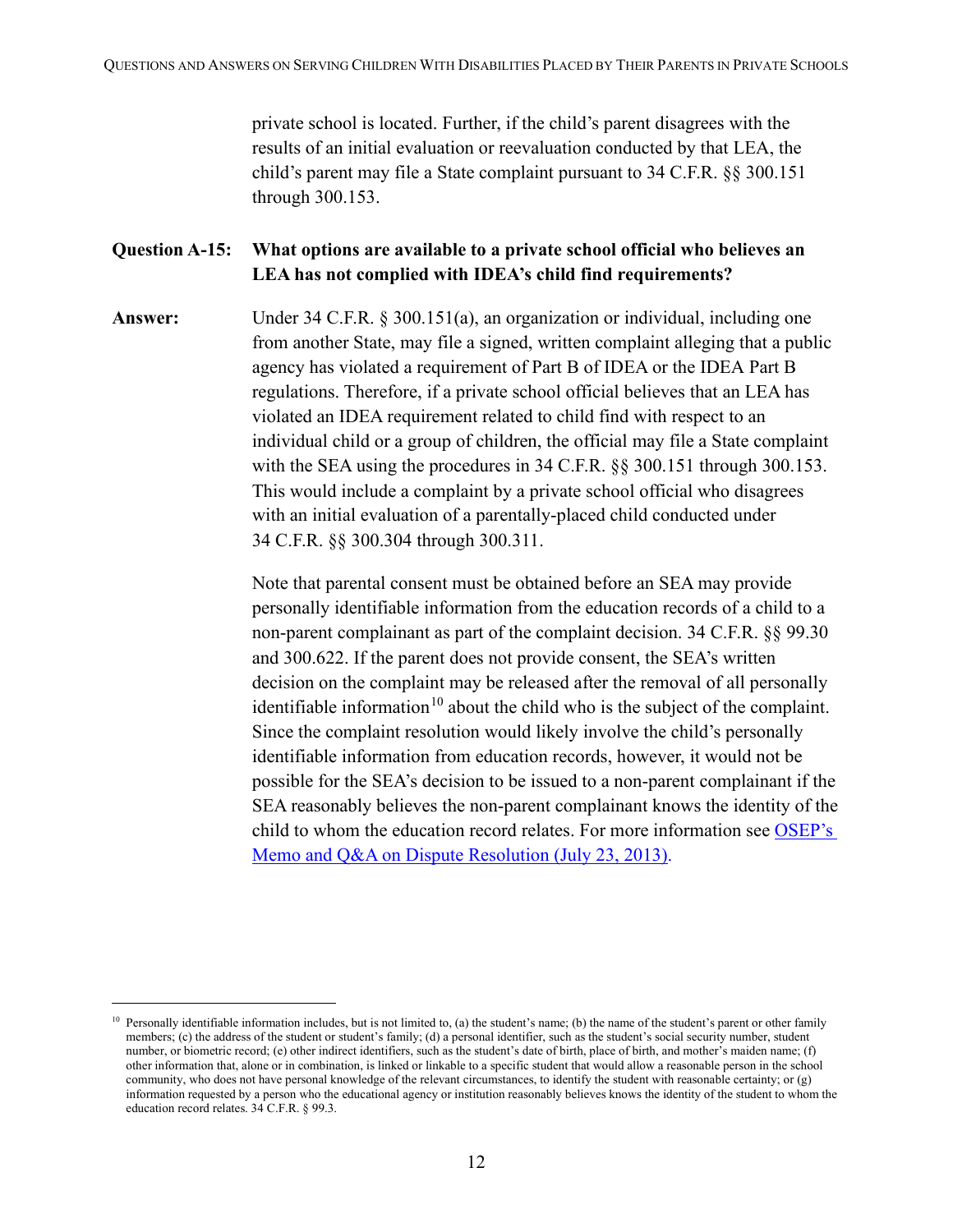## <span id="page-12-0"></span>**B. Consultation with Private School Representatives and Representatives of Parents of Parentally-Placed Private School Children with Disabilities**

**Authority:** The requirements for consultation are found in 20 U.S.C. § 1412(a)(10)(A)(iii) and 34 C.F.R. § 300.134.

#### **Question B-1: What is consultation?**

**Answer**: Consultation is a mandatory process that involves discussions between the LEA, private school officials, and representatives of parents of parentallyplaced private school children with disabilities on key issues relating to the equitable participation of eligible private school children with disabilities in Federally-funded special education and related services. (See more on the provision of equitable services in Sections C and D of this Q&A document.) Under 34 C.F.R. § 300.134, each LEA (or, if appropriate, an SEA) must consult in a timely and meaningful way with private school representatives and representatives of parents of parentally-placed private school children with disabilities during the design and development of special education and related services for parentally-placed private school children. Effective consultation provides a genuine opportunity for all parties to express their views and to have those views considered by the LEA where private schools are located before that LEA makes any decision that has an impact on services for parentally-placed private school children with disabilities.

> Consultation must be an ongoing process, not solely an annual meeting. See 34 C.F.R. § 300.134(c). Timeliness is critical to effective consultation and requires collaboration between the LEA and private school officials in developing a timeline and selecting dates for consultation. Successful consultation establishes positive and productive working relationships that make planning easier and ensure that the services provided meet the needs of eligible parentally-placed private school children with disabilities.

> A unilateral offer of services by an LEA with no opportunity for discussion is not adequate consultation, as such an offer does not meet the basic requirements of the consultation process. Only after discussing key issues relating to the provision of special education and related services with all representatives may the LEA make its final decisions with respect to the services to be provided to eligible private school children with disabilities.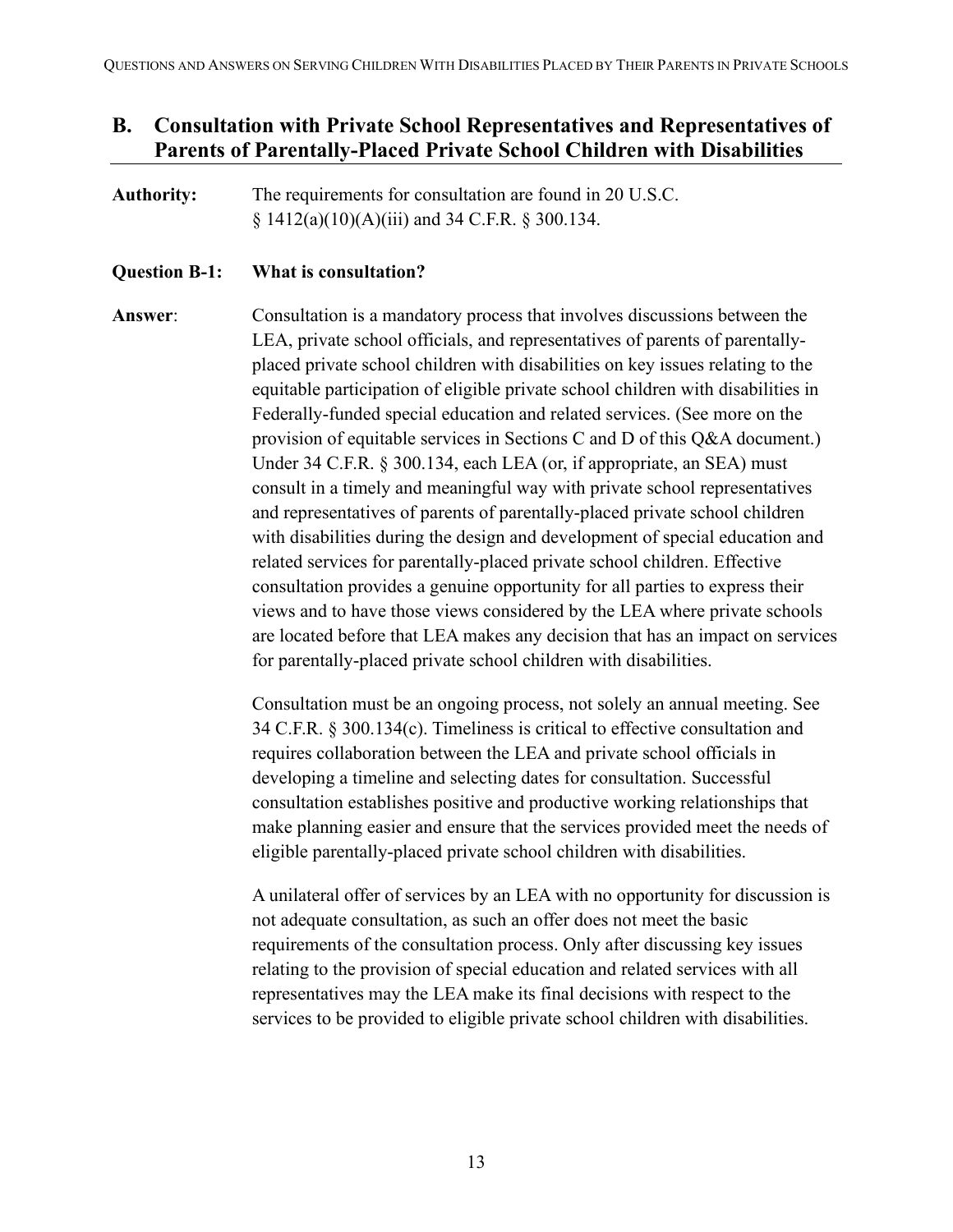#### **Question B-2: What constitutes meaningful consultation?**

**Answer**: IDEA does not specify what constitutes "meaningful consultation," but in order for consultation to be meaningful, it must be timely and ongoing throughout the school year. See 34 C.F.R. §§ 300.134 and 300.134(c). Establishing a timeline for consultation can help ensure that timely and meaningful consultation occurs throughout the school year. The timeline can include meeting dates and times as well as topics to be discussed. As there is no specific schedule for consultation, States and LEAs are able to determine the appropriate period between consultation discussions based on circumstances in their jurisdictions. The needs, number, and location of parentally-placed private school children with disabilities may vary over time, depending on the circumstances in a particular LEA in a particular year.

> Many jurisdictions have found that it works well when consultation meetings take place at appropriate times throughout the school year to address, at a minimum, the child find process, the child count, the types of services that will be provided, when decisions regarding services will be made, and to plan for the delivery and location of services. Generally, consultation occurs at meetings convened by an LEA with private school representatives and representatives of parents of parentally-placed private school children with disabilities who have agreed to engage in the consultation process. In addition to face-to-face meetings, an LEA and the representatives could mutually agree to facilitate additional consultation activities through virtual means, such as discussions via videoconferencing or conference calls and written communications throughout the school year.

#### **Question B-3: Does IDEA define "representatives of parents of parentally-placed private school children with disabilities" who must be included in the consultation required by 34 C.F.R. § 300.134?**

**Answer:** No. IDEA does not contain a definition of this term and does not specify which individuals must be included in the consultation process as representatives of parents of parentally-placed private school children with disabilities. Determinations of which individuals should be designated as representatives of parents of parentally-placed private school children with disabilities are best made at the State and local level. This is so the LEA, or SEA if appropriate, along with private school officials and representatives of parents, can identify and acknowledge the respective roles of those participating in the consultation process. There is nothing in IDEA that would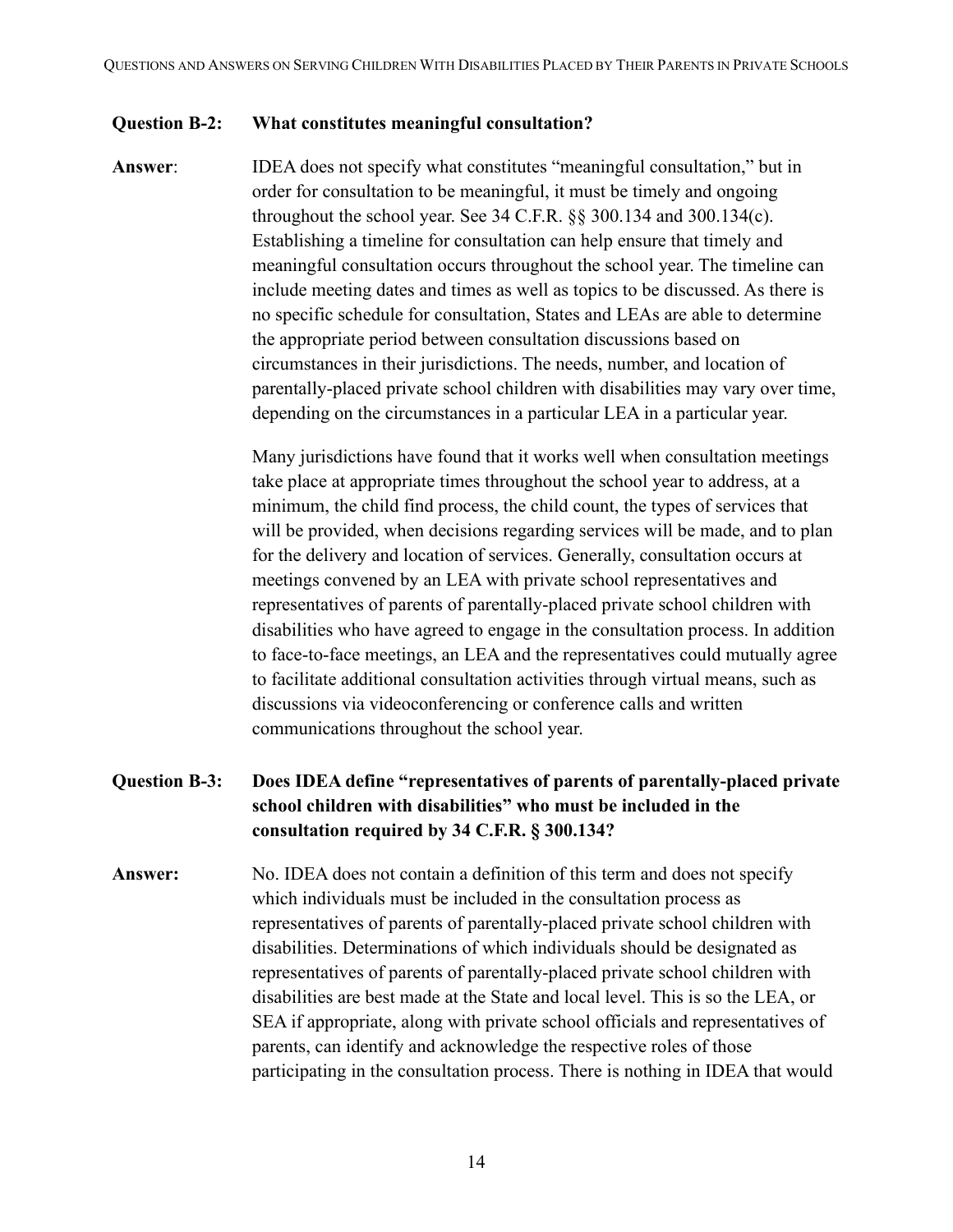prevent parents of parentally-placed private school children with disabilities from representing themselves in the consultation process.

#### **Question B-4: Can parents of home-schooled children with disabilities serve as parent representatives in the consultation process?**

**Answer:** Whether parents of home-schooled children with disabilities or other representatives of home-schooled children with disabilities should be considered "representatives of parents of parentally-placed private school children with disabilities" depends on whether, under State law, a child with a disability who is being home-schooled is regarded as a parentally-placed private school child with a disability. (See more on home-schooled children with disabilities in Section I of this Q&A document.)

#### **Question B-5: How does an LEA determine which private schools to contact?**

Answer: Under 34 C.F.R. § 300.131, the LEA where private elementary schools and secondary schools are located is responsible for locating, identifying, and evaluating all children with disabilities who are enrolled by their parents in private, including religious, elementary schools, as defined in 34 C.F.R. § 300.13, and secondary schools, as defined in 34 C.F.R. § 300.36, located in the LEA. In meeting this responsibility, an LEA would need to reach out to all private schools located within the district in order to determine the private schools that will participate in consultation on child find under 34 C.F.R. § 300.134(a). LEAs may also wish to consult the Department's National Center for Education Statistics database to search for private schools, available at: [https://nces.ed.gov/surveys/pss/privateschoolsearch/.](https://nces.ed.gov/surveys/pss/privateschoolsearch/)

#### **Question B-6: What must the consultation process include?**

- **Answer**: Apart from specifying certain topics that must be addressed during consultation, the IDEA regulations offer LEAs, private school representatives, and representatives of parents of parentally-placed private school children with disabilities flexibility in conducting the consultation process. However, in accordance with 34 C.F.R. § 300.134, discussions between public school officials, private school officials, and representatives of parents of parentallyplaced private school children with disabilities must address—
	- The child find process and how parentally-placed private school children suspected of having a disability can participate equitably, including how parents, teachers, and private school officials will be informed of the process;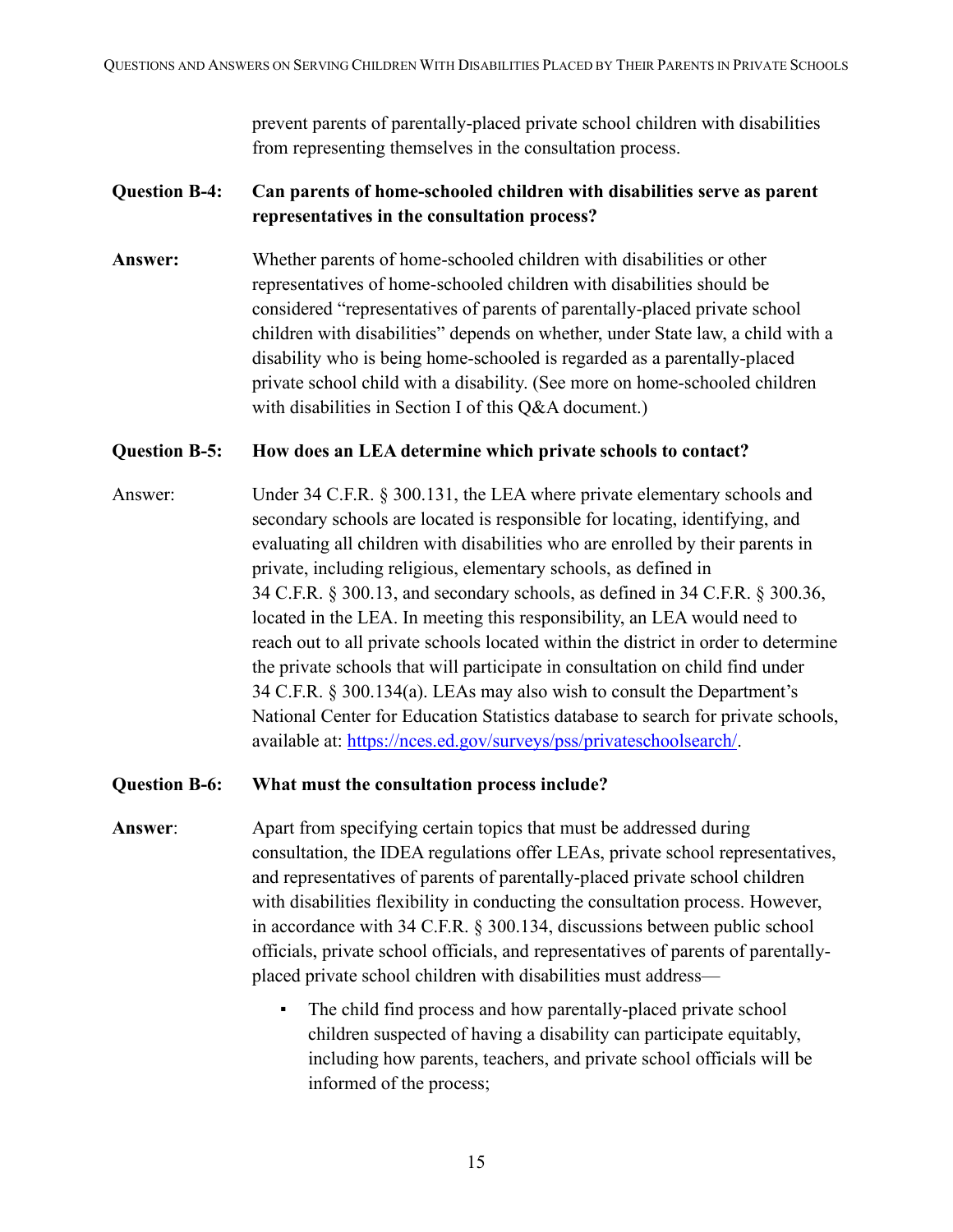- The determination of the proportionate share of Federal funds available to serve parentally-placed private school children with disabilities, including the determination of how the proportionate share of those funds was calculated;
- How the consultation process among representatives of the agency, the private schools, and the parents of parentally-placed private school children will take place, including how the process will operate throughout the school year to ensure that parentally-placed private school children with disabilities identified through the child find process can meaningfully participate in special education and related services;
- How, where, and by whom special education and related services will be provided, including a discussion of types of services, including direct services and alternate service-delivery mechanisms, as well as how the services will be apportioned if funds are insufficient to serve all children; and how and when decisions regarding services will be made; and
- How, if LEA representatives disagree with the views of the private school officials on the provision of services or the types of services whether provided directly or through a contract, the LEA will provide to the private school officials a written explanation of the reasons why the LEA chose not to adopt the recommendations of the private school officials. See 34 C.F.R. § 300.134(a)–(e).

#### **Question B-7: What records on consultation must an LEA maintain?**

**Answer**: When timely and meaningful consultation has occurred, the LEA where private elementary schools and secondary schools are located must maintain  $\alpha$  documentation<sup>[11](#page-15-0)</sup> that the consultation has occurred, including a written affirmation signed by the representatives of the participating private schools, as required by 34 C.F.R. § 300.135. Other examples of documentation include meeting agendas, attendance sheets, and written records regarding topics addressed and decisions made. The requirements also apply to consultations conducted virtually.

<span id="page-15-0"></span><sup>&</sup>lt;sup>11</sup> The record retention requirements of the Uniform Administrative Requirements, Cost Principles, and Audit Requirements for Federal Awards are located at 2 C.F.R. § 200.334.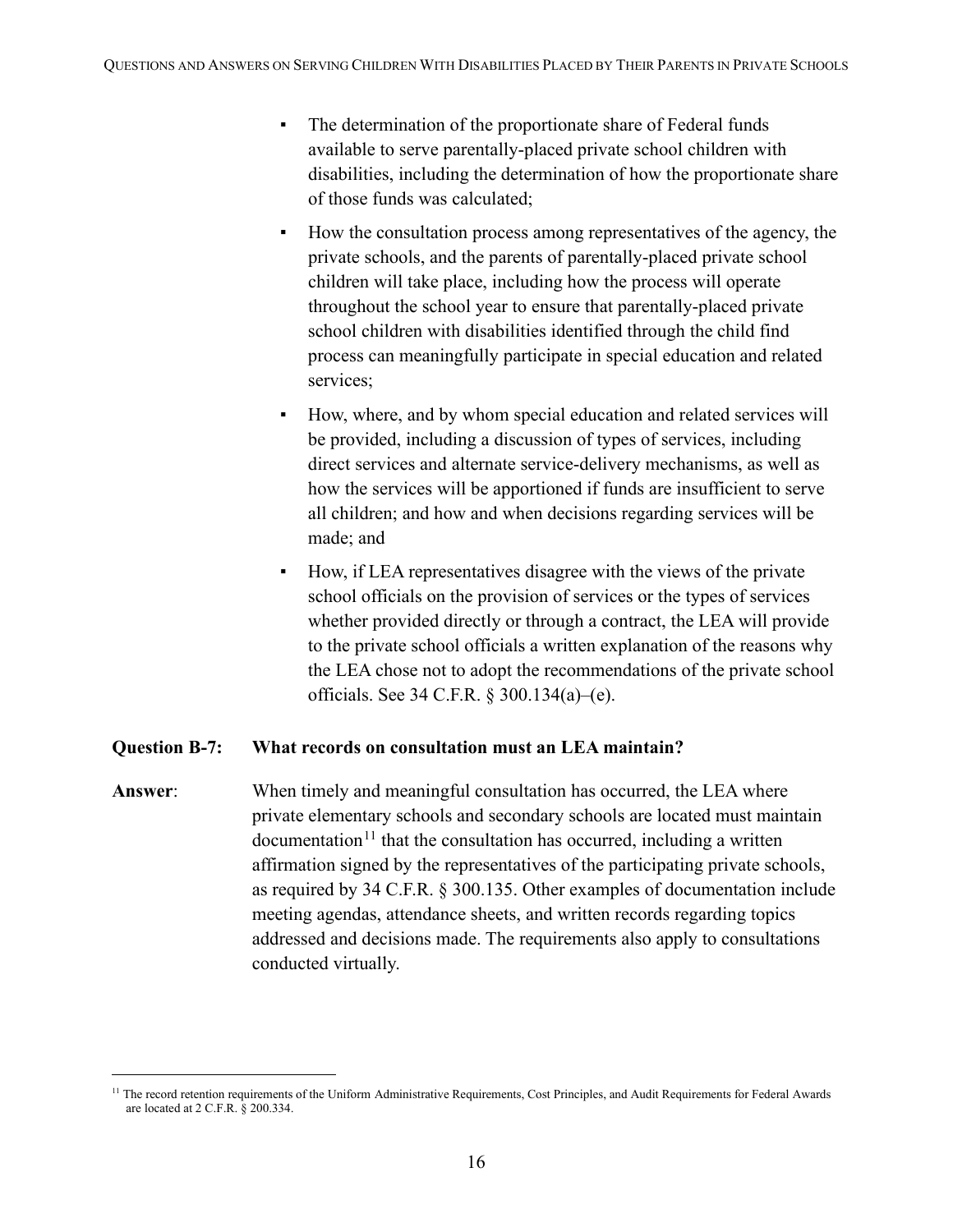Another way to document participation in the consultation process is to gather signatures from participants at the end of each consultation meeting. Since the consultation process is ongoing throughout the school year, maintaining copies of the written affirmation forms obtained during each of the consultation meetings is one way to help document that the consultation process has occurred throughout the school year.

Some have asked if signing an attendance sheet at a meeting is all that is needed to document adequately that timely and meaningful consultation has occurred. Though these attendance sheets provide an accounting of who has attended meetings and can be submitted as part of the documentation the LEA submits to the SEA, the sheets themselves do not provide evidence that timely and meaningful consultation has occurred. Therefore, the written affirmation signed by the representatives of the participating private schools should reflect that those officials have indeed participated in timely and meaningful consultation that has continued throughout the school year.

If the representatives of participating private schools do not provide the written affirmation within a reasonable period of time, the LEA must forward the documentation of the consultation process to the SEA. 34 C.F.R. § 300.135(b). As required by 34 C.F.R. §§ 300.149(a) and 300.600(b)(2), the SEA is responsible for ensuring that LEAs meet all program requirements under Part B of IDEA. This responsibility includes carefully reviewing the documentation to ensure that the LEA made reasonable efforts to meet its obligation to consult in a timely and meaningful way with private school officials and representatives of parents of parentallyplaced private school children with disabilities. 34 C.F.R. § 300.134. If the LEA has not obtained a written affirmation signed by appropriate private school officials, the SEA may request that the LEA provide a reason for the lack of affirmation. If the reason is that there is a disagreement between the LEA and private school officials, the SEA could facilitate resolution of the differences.

## **Question B-8: May an LEA dedicate IDEA Part B funds reserved for equitable services to be expended as part of a settlement agreement without timely and meaningful consultation as required under 34 C.F.R. § 300.134?**

**Answer**: No. Consistent with 34 C.F.R. § 300.134, timely and meaningful consultation must occur before any decisions are made that will affect the expenditure of IDEA Part B funds to support the equitable participation of parentally-placed private school children with disabilities in programs assisted or carried out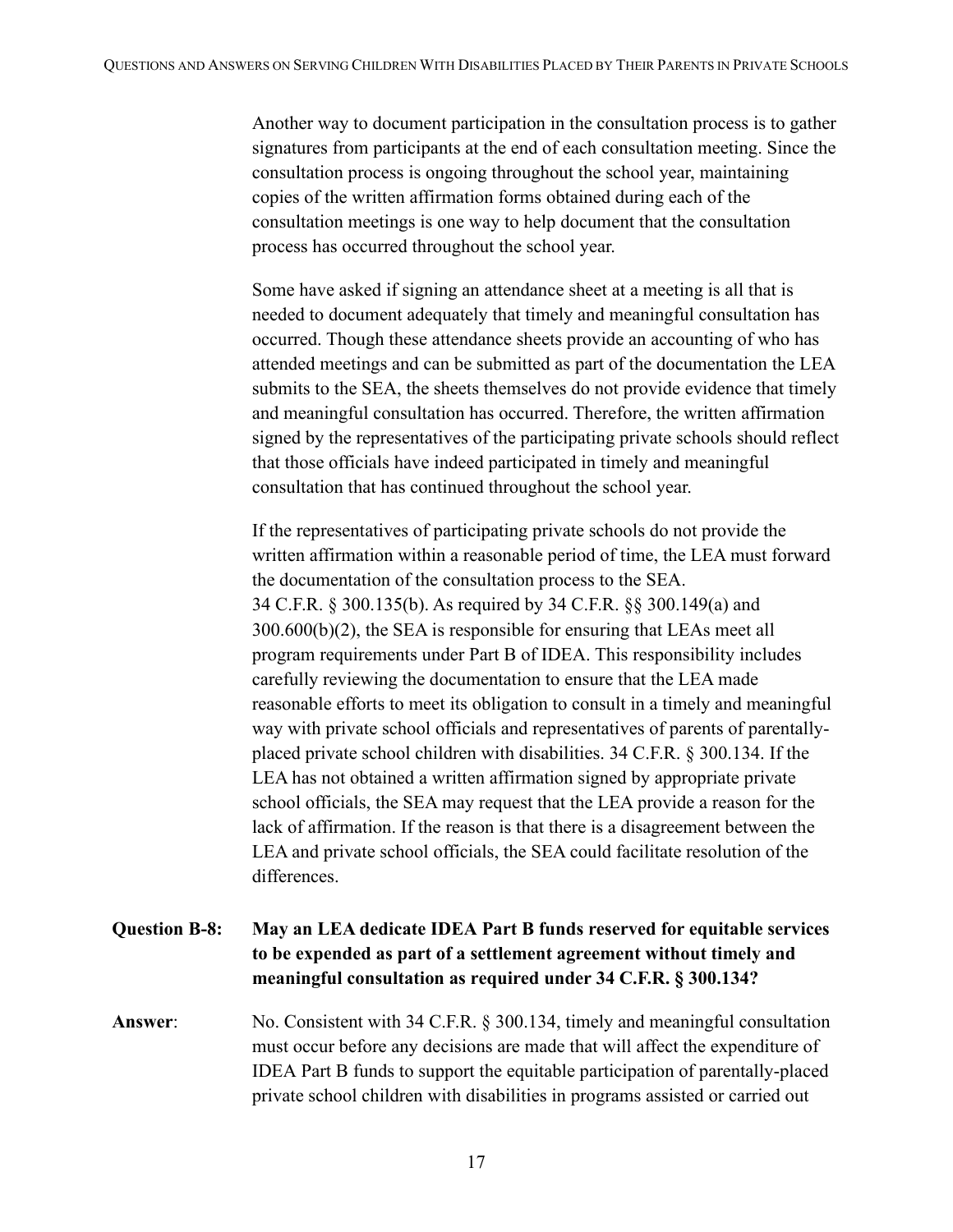under IDEA Part B. It would be inconsistent with 34 C.F.R. § 300.134 for an LEA to unilaterally designate a portion of the funds reserved for equitable services to carry out the terms of a settlement agreement regarding the provision of services to a particular child with a disability in the absence of complying with the consultation requirements.

**Question B-9: What options are available to a private school official who believes that the LEA did not engage in consultation that was meaningful and timely or did not give due consideration to the views of the private school official?**

Answer: In an attempt to resolve concerns about consultation, there are several actions a private school official can take if that official is concerned that consultation that was meaningful and timely did not occur with an LEA, or the LEA did not give due consideration to the official's views. The official may discuss the matter with LEA or SEA representatives, including with individuals who were not part of the consultation process. If the private school official does not wish to use informal means or if the informal means used is not satisfactory, the private school official has the right to file a formal complaint with the SEA that the LEA did not engage in consultation that was meaningful and timely or did not give due consideration to the views of the private school official. 34 C.F.R. § 300.136. Under this provision, a complaint must provide the basis of the noncompliance by the LEA with the applicable private school provisions in 34 C.F.R. Part 300, and the LEA must forward the appropriate documentation related to the complaint to the SEA. If the private school official is dissatisfied with the decision of the SEA, the official may submit a complaint to the Secretary of the U.S. Department of Education (Secretary). The official must provide the information related to the LEA's noncompliance with the applicable private school requirements in 34 C.F.R. Part 300. The SEA must forward the appropriate documentation related to the complaint to the Secretary. 34 C.F.R. § 300.136(b)(3).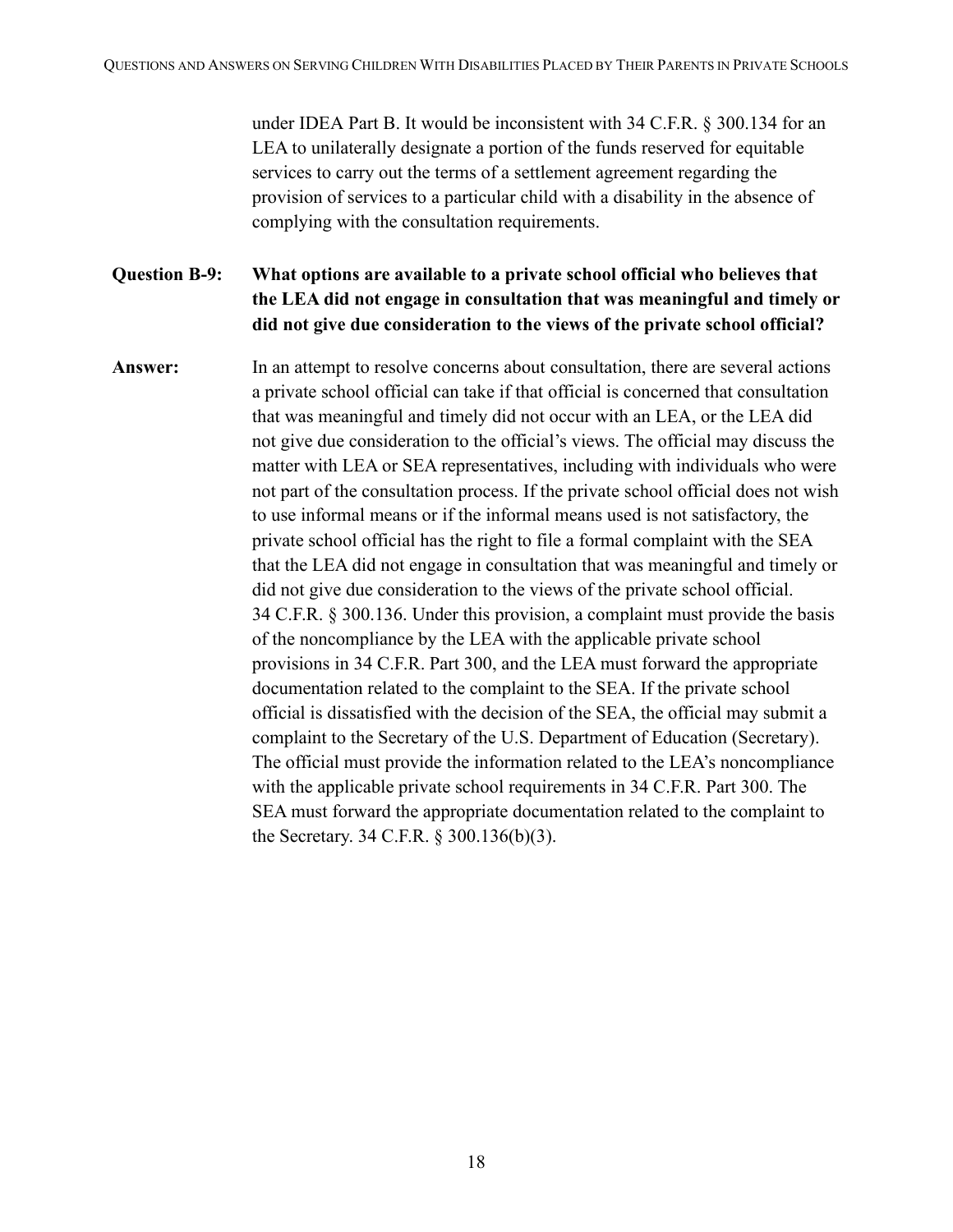# <span id="page-18-0"></span>**C. Equitable Services**

| <b>Authority:</b>    | The requirements for equitable services are found in 20 U.S.C.<br>§ 1412(a)(10)(A) and 34 C.F.R. §§ 300.132, 300.137, and 300.138.                                                                                                                                                                                                                                                                                                                                                                                                                                                                                    |
|----------------------|-----------------------------------------------------------------------------------------------------------------------------------------------------------------------------------------------------------------------------------------------------------------------------------------------------------------------------------------------------------------------------------------------------------------------------------------------------------------------------------------------------------------------------------------------------------------------------------------------------------------------|
| <b>Question C-1:</b> | What are "equitable services" as applied to parentally-placed private<br>school children with disabilities?                                                                                                                                                                                                                                                                                                                                                                                                                                                                                                           |
| Answer:              | Equitable services are special education and related services, including direct<br>services, provided to parentally-placed private school children with<br>disabilities in accordance with the provisions of IDEA and its implementing<br>regulations in 34 C.F.R. §§ 300.130 through 300.144.                                                                                                                                                                                                                                                                                                                        |
|                      | Under IDEA, LEAs have an obligation to provide parentally-placed private<br>school children with disabilities an opportunity to participate in the services<br>funded with IDEA Part B funds. After timely and meaningful consultation, the<br>LEA must make available services to those parentally-placed private school<br>children with disabilities that have been designated to receive equitable<br>services. The amount of IDEA Part B funds is based on the proportionate<br>share calculation, which is discussed in Section N of this Q&A document.                                                         |
|                      | The consultation process is important to ensure the provision of equitable<br>services. How, where, and by whom special education and related services<br>will be provided for parentally-placed private school children with disabilities<br>are determined during the consultation process. See 34 C.F.R. § 300.134(d).                                                                                                                                                                                                                                                                                             |
|                      | No parentally-placed private school child with a disability has an individual<br>right to receive some or all of the special education and related services that<br>the child would receive if enrolled in a public school. $34$ C.F.R. $\S 300.137(a)$ .<br>If a child with a disability who is enrolled in a private school by the child's<br>parents is designated to receive equitable services from an LEA, the LEA<br>must develop, review, and revise a services plan that describes the specific<br>special education and related services that will be provided to the child. See<br>34 C.F.R. § 300.138(b). |
| <b>Question C-2:</b> | Who provides equitable services to parentally-placed private school<br>children with disabilities?                                                                                                                                                                                                                                                                                                                                                                                                                                                                                                                    |
| Answer:              | Equitable services must be provided by employees of a public agency; or<br>through contract by the public agency with an individual, association, agency,<br>organization, or other entity. 34 C.F.R. § 300.138(c). An LEA may use<br>IDEA Part B funds to make public school personnel available to provide                                                                                                                                                                                                                                                                                                          |
|                      |                                                                                                                                                                                                                                                                                                                                                                                                                                                                                                                                                                                                                       |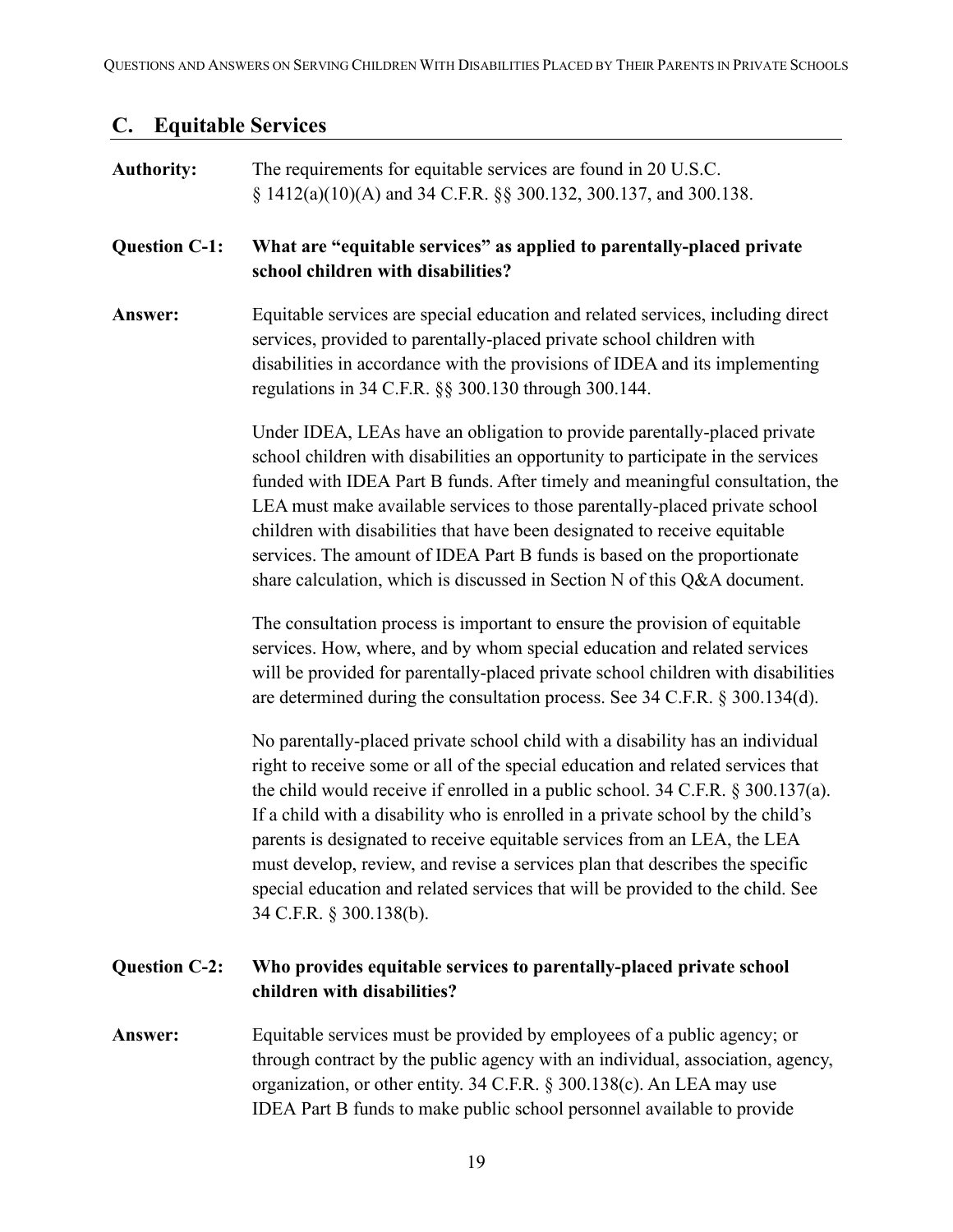services in non-public facilities— (1) to the extent necessary to provide equitable services for parentally-placed private school children with disabilities; and (2) if those services are not normally provided by the private school. See 34 C.F.R. § 300.142(a). An LEA may use IDEA Part B funds to pay for the services of an employee of a private school to provide equitable services if the employee performs the services outside of his or her regular hours of duty and the employee performs the services under public supervision and control. See 34 C.F.R. § 300.142(b). As noted previously, the LEA where the private school is located is responsible for providing equitable services to parentally-placed private school children with disabilities attending private schools located in that LEA.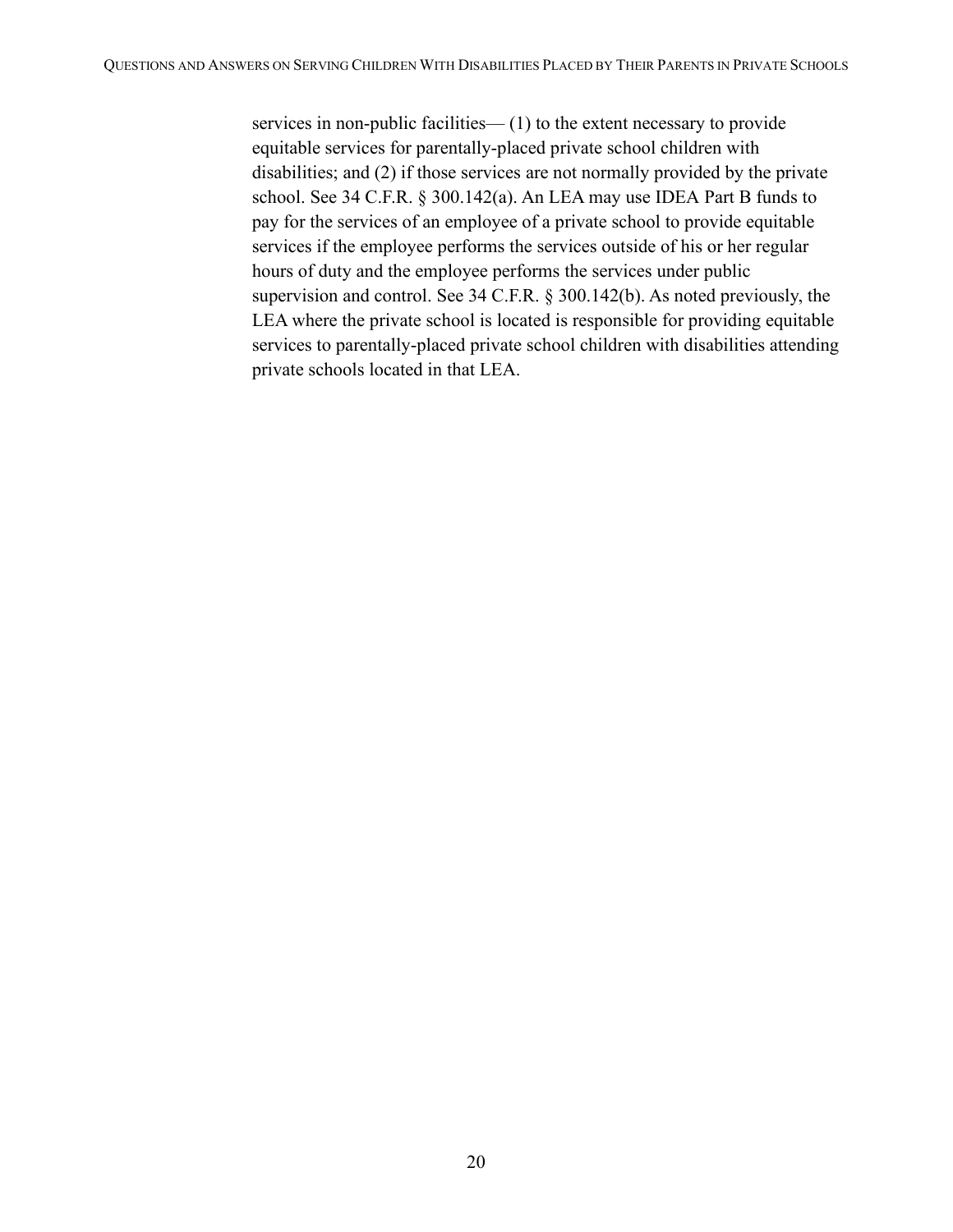# <span id="page-20-0"></span>**D. Provision of Equitable Services**

| <b>Authority:</b>    | The requirements for the provision of equitable services are found in<br>20 U.S.C. § 1412(a)(10)(A) and 34 C.F.R. §§ 300.130, 300.132, 300.137(a),<br>and 300.138.                                                                                                                                                                                                                                                                                                                                                                                                                                                                                                                                                                                                                                                                                                                  |
|----------------------|-------------------------------------------------------------------------------------------------------------------------------------------------------------------------------------------------------------------------------------------------------------------------------------------------------------------------------------------------------------------------------------------------------------------------------------------------------------------------------------------------------------------------------------------------------------------------------------------------------------------------------------------------------------------------------------------------------------------------------------------------------------------------------------------------------------------------------------------------------------------------------------|
| <b>Question D-1:</b> | What is the process for making decisions with respect to the services to be<br>provided to eligible parentally-placed private school children with<br>disabilities?                                                                                                                                                                                                                                                                                                                                                                                                                                                                                                                                                                                                                                                                                                                 |
| Answer:              | Timely and meaningful consultation must occur before any decisions are<br>made that will affect the participation of parentally-placed private school<br>children with disabilities in IDEA Part B programs. 34 C.F.R. § 300.134.<br>Thus, decisions about services may not be made in advance or in the absence<br>of timely and meaningful consultation. After timely and meaningful<br>consultation has occurred with private school representatives and<br>representatives of parents of parentally-placed private school children with<br>disabilities, the LEA where private elementary schools and secondary schools<br>are located is responsible for making final decisions about all aspects of the<br>services to be provided to parentally-placed private school children with<br>disabilities attending private schools located in the LEA.<br>34 C.F.R. § 300.137(b). |
|                      | If the LEA disagrees with the views of the private school officials on the<br>provision of services or the types of services, whether provided directly or<br>through a contract, the LEA must provide to the private school officials a<br>written explanation of the reasons why the LEA chose not to accept the<br>recommendations of the private school officials. 34 C.F.R. § 300.134(e). (See<br>Question B-9 for options available to private school officials to resolve<br>concerns regarding the consultation process.)                                                                                                                                                                                                                                                                                                                                                   |
| <b>Question D-2:</b> | Are there particular kinds of services or specified amounts of services<br>that must be provided to parentally-placed private school children with<br>disabilities under Part B of the IDEA?                                                                                                                                                                                                                                                                                                                                                                                                                                                                                                                                                                                                                                                                                        |
| Answer:              | No. Decisions about which services and the amount of services children with<br>disabilities enrolled by their parents in private schools will receive are made<br>during the consultation process and are based on the needs of the parentally-<br>placed private school children with disabilities designated to receive services.                                                                                                                                                                                                                                                                                                                                                                                                                                                                                                                                                 |

These children have no individual entitlement to receive some or all of the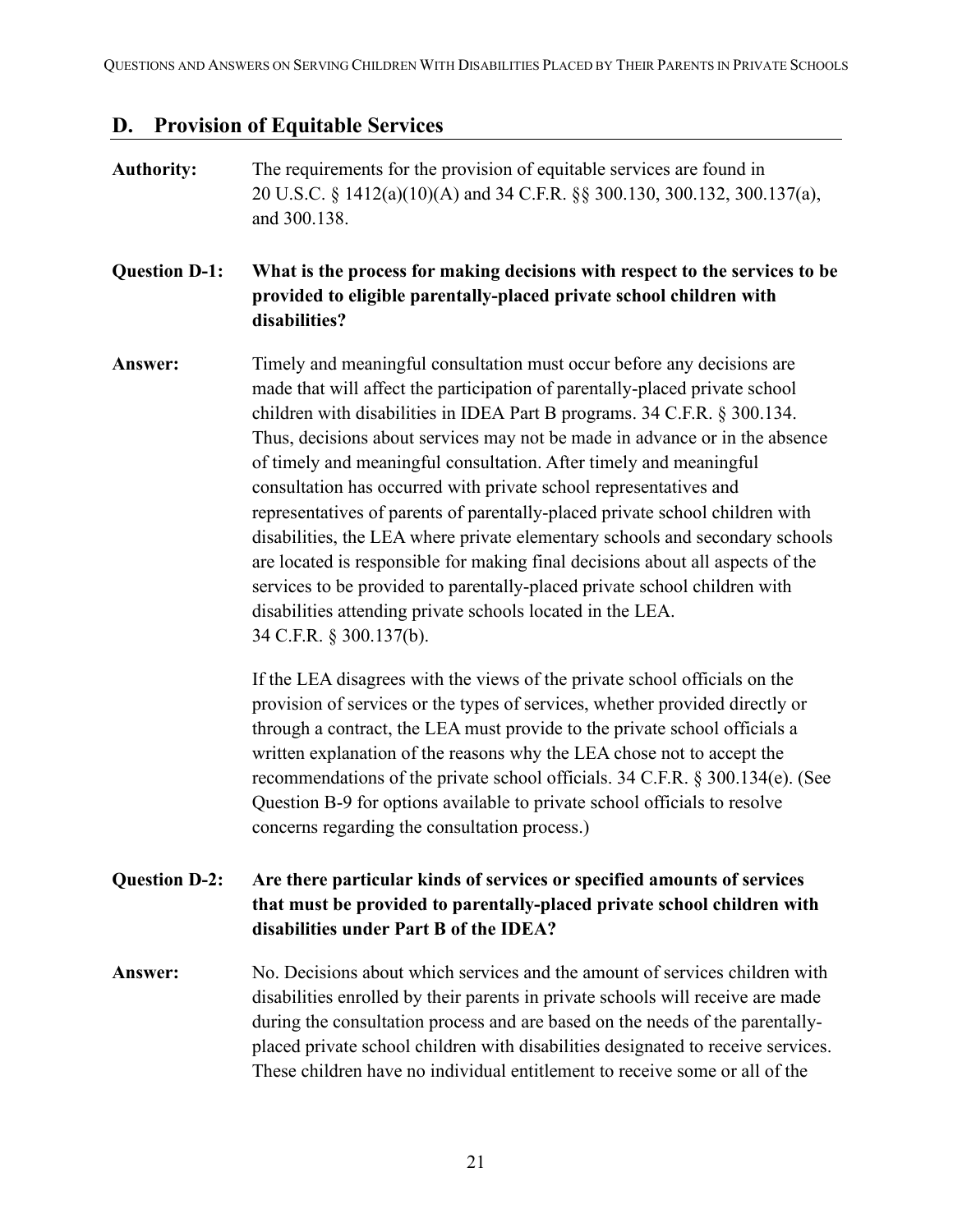special education and related services they would receive if enrolled in a public school. See 34 C.F.R. § 300.137(a).

- **Question D-3: May an LEA provide services to parentally-placed private school children with disabilities that are in addition to those services it must provide as equitable services under IDEA?**
- **Answer:** Yes. IDEA does not prohibit a State or LEA from using additional State or local funds to provide special education or related services to parentallyplaced private school children with disabilities that are in addition to the services required in 34 C.F.R. §§ 300.130 through 300.144, consistent with State law or local policy. Additionally, as long as the LEA meets all the other requirements of IDEA, including providing FAPE to children with disabilities enrolled in public schools, it is permissible for the LEA to spend more IDEA Part B funds than the proportionate amount of IDEA Part B funds on providing special education and related services to children with disabilities placed by their parents in private schools.
- **Question D-4: If a State or LEA, through the use of State or local funds, chooses to provide additional special education and related services to parentallyplaced private school children with disabilities, must the LEA also expend the proportionate amount of IDEA Part B funds it is required to expend on equitable services?**
- **Answer:** Yes. While a State or LEA may choose to provide additional special education and related services to parentally-placed private school children with disabilities with State and local funds, the LEA also must continue to calculate and expend the required proportionate share of IDEA Part B funds to provide special education and related services, including direct services, to parentallyplaced private school children with disabilities in accordance with the formula in 34 C.F.R. § 300.133(a). State and local funds may supplement and in no case supplant the proportionate amount of Federal funds required to be expended for parentally-placed private school children with disabilities. 34 C.F.R. § 300.133(d).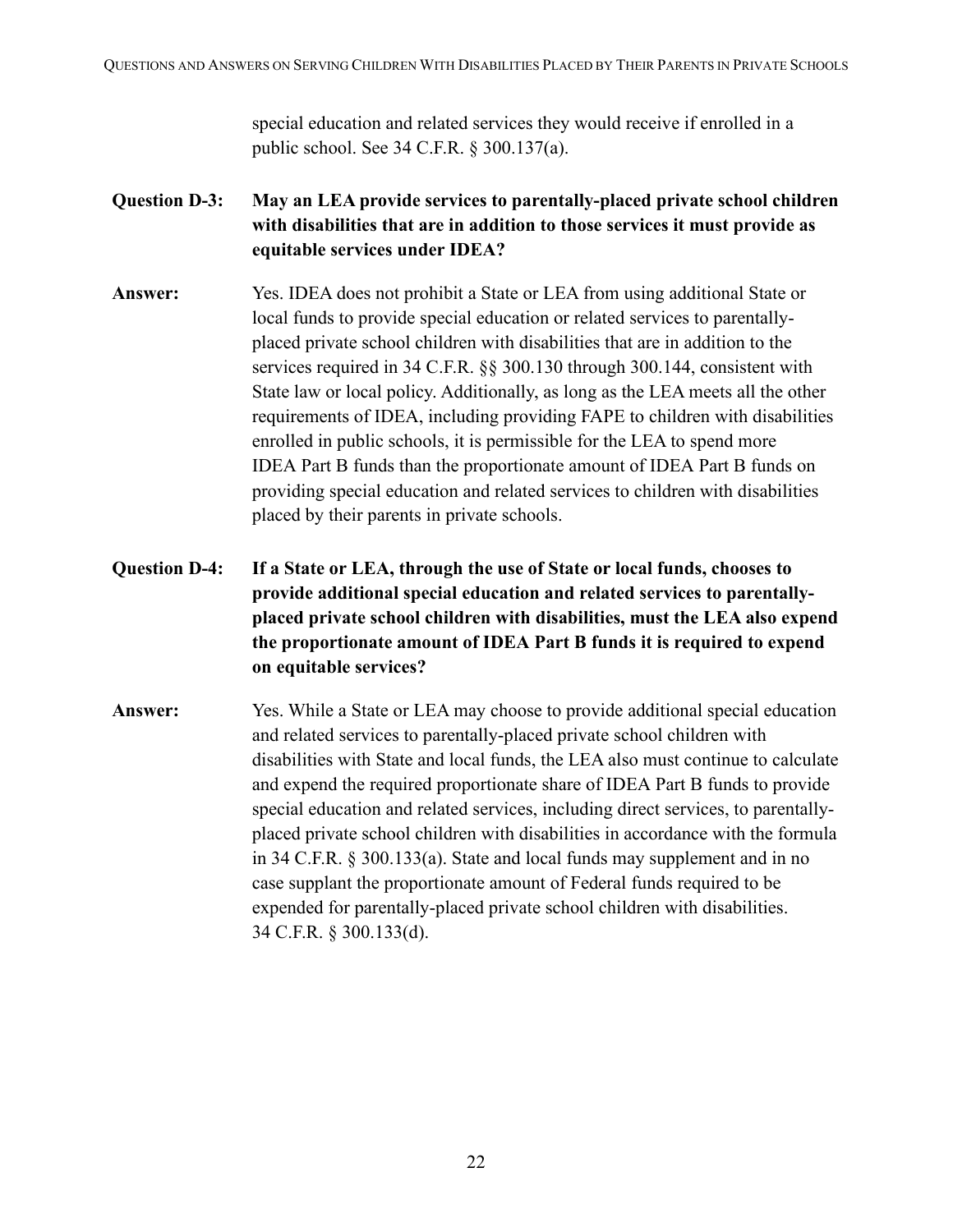### **Question D-5: How is the maintenance of effort (MOE) requirement in 34 C.F.R § 300.203 affected when an LEA chooses to use local, or State and local, funds to provide additional services to parentally-placed private school children with disabilities?**

**Answer:** Generally, 34 C.F.R. § 300.203 provides that an LEA may not reduce the amount of local, or State and local, funds that it spends for the education of children with disabilities below the amount it spent for the preceding fiscal year, except as provided in 34 C.F.R. §§ 300.204 (exceptions to MOE) and 300.205 (adjustment to local fiscal efforts in certain fiscal years). The exceptions to the MOE requirement do not apply to funds used for the equitable participation of parentally-placed private school children with disabilities in programs assisted or carried out under IDEA Part B.

> Therefore, the total or per capita amount of local, or State and local, funds expended for the education of children with disabilities (which includes the amount of local, or State and local, funds expended for equitable services to children with disabilities placed by their parents in private schools) would have to be maintained, unless adjustments are permitted under 34 C.F.R. § 300.205. An LEA is not required to maintain the same amount of local, or State and local, funding for a specific line item or category of expenditures (such as the amount of funds budgeted and spent to provide services to parentally-placed private school children with disabilities).<sup>[12](#page-22-0)</sup> An LEA meets the MOE requirement if it maintains either the total amount or per capita amount of funds when budgeting and expending local, or State and local, funds for the education of children with disabilities.

- **Question D-6: Must the IDEA Part B funds designated for equitable services be used only for direct services to parentally-placed private school children with disabilities? Is it permissible to use those funds on other services, such as consultative services, materials, equipment, or training?**
- **Answer:** Under 34 C.F.R. § 300.133(a), each LEA must spend a proportionate amount of IDEA Part B funds on providing special education and related services (including direct services) to parentally-placed private school children with disabilities. The regulations specify that the LEA makes the final decisions about the services to be provided to eligible parentally-placed private school

<span id="page-22-0"></span><sup>&</sup>lt;sup>12</sup> Under 34 C.F.R. § 300.202(a)(3), IDEA Part B funds provided to an LEA must be used to supplement, not supplant, State, local, and other Federal funds. Prior to 1992, the Part B regulations had included a "particular cost test" for determining whether supplanting occurred. The "particular cost test" was removed from the regulations by an amendment published in the Federal Register on August 19, 1992 (57 Fed. Reg. 37652).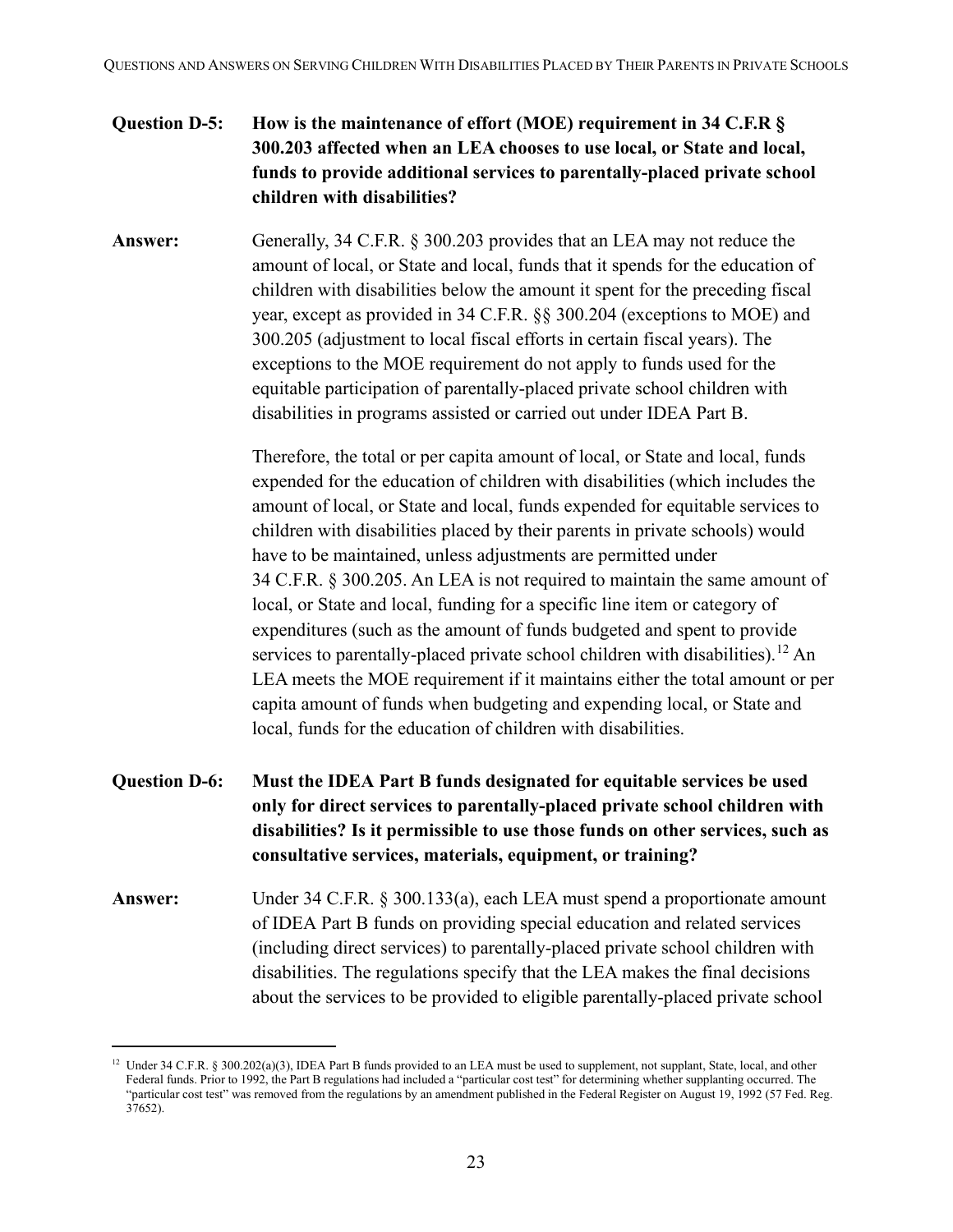children with disabilities, based in part on input provided through the consultation process by appropriate private school representatives and representatives of parents of parentally-placed private school children with disabilities. See 34 C.F.R. § 300.137(b)(2). These decisions cannot be made in advance of or in the absence of timely and meaningful consultation with private school representatives and with representatives of parents of parentally-placed private school children with disabilities.

IDEA does not require an LEA to spend the proportionate share only for direct services. Rather, through the consultation process described in 34 C.F.R. § 300.134, a determination must be made about how the available amount of funds will be utilized so that the parentally-placed private school children with disabilities designated to receive services can benefit from the services offered. Depending on the discussions during the consultation process, local circumstances, and the amount of funds available to expend on services for these children, an LEA could determine, after timely and meaningful consultation, that it will provide its population of parentallyplaced private school children with disabilities with indirect services. See 34 C.F.R. § 300.134(d)(1). These services could include consultative services, equipment, or materials for eligible parentally-placed private school children with disabilities, or training for private school teachers and other private school personnel. Under 34 C.F.R. § 300.138(c)(2), special education and related services provided to parentally-placed private school children with disabilities, including materials and equipment, must be secular, neutral, and nonideological.

- **Question D-7: Because the child count forms the basis for the proportionate share calculation, what is an LEA's obligation to a parentally-placed child who is identified as a child with a disability after that calculation has been made for the school year?**
- **Answer:** Under 34 C.F.R. § 300.134, each LEA (or, if appropriate, an SEA), must consult in a timely and meaningful way, with private school representatives and representatives of parents of parentally-placed private school children with disabilities during the design and development of special education and related services for children with disabilities enrolled by their parents in private schools. The consultation process must include a discussion of how that process will operate throughout the school year to ensure that parentallyplaced private school children with disabilities can meaningfully participate in special education and related services (see also Section B of this Q&A document). 34 C.F.R. § 300.134(c). The discussions could include how to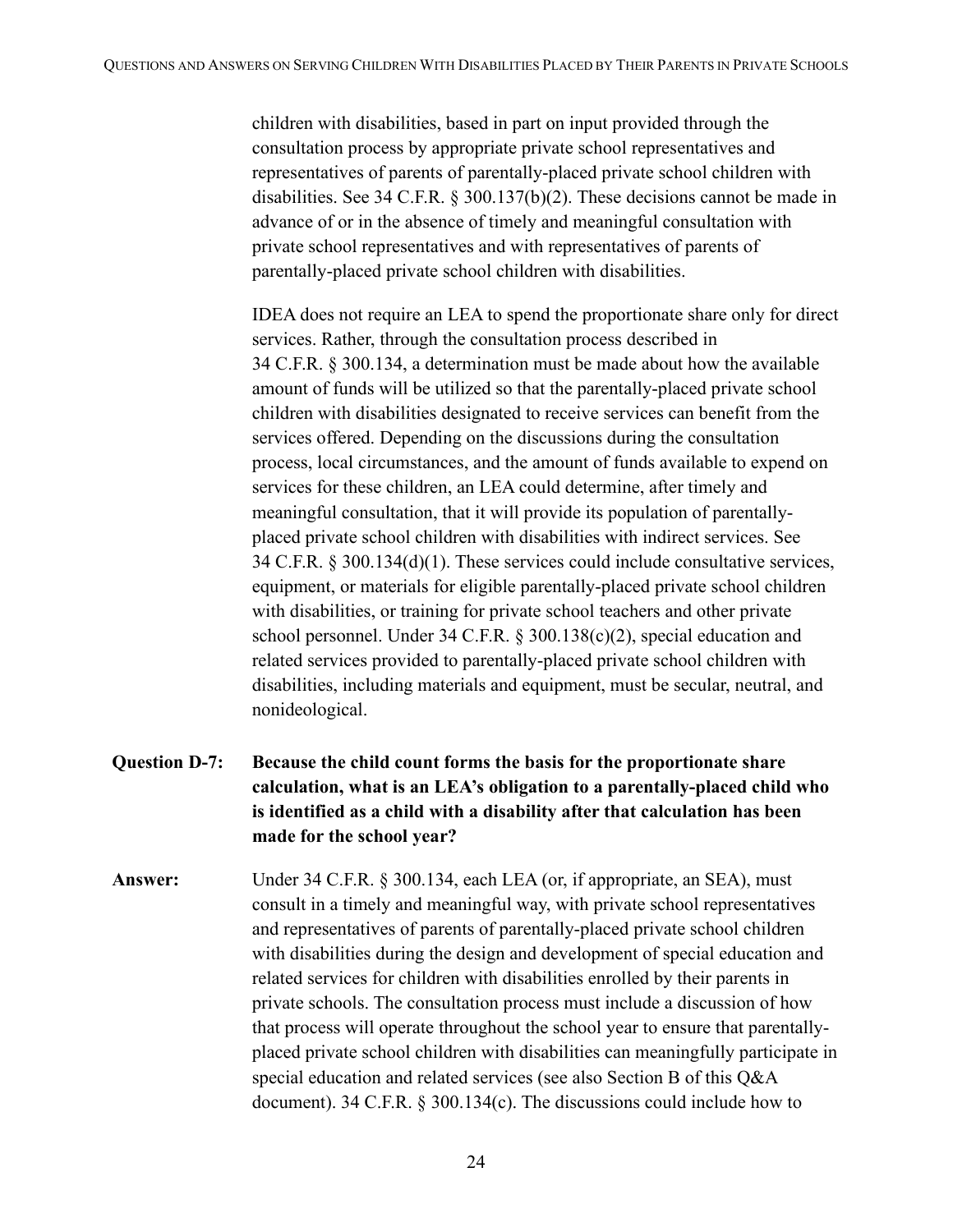address fluctuations in the population of children to be served, and how to serve children who are identified during the school year in which expenditures are made after the proportionate share calculation for that school year has been determined.

Note that the child count conducted between October 1 and December 1, inclusive of the previous fiscal year, is used to determine the amount that the LEA must spend on providing special education and related services to parentally-placed private school children with disabilities in the next subsequent fiscal year. 34 C.F.R. § 300.133(c). However, once the proportionate amount of IDEA Part B funds has been expended, IDEA does not prohibit an SEA or LEA from using State or local funds to provide special education and related services to parentally-placed private school children with disabilities in addition to the services required in 34 C.F.R. §§ 300.130 through 300.144, if consistent with State law or local policy. At the same time, an LEA is not required to expend more than the proportionate share of IDEA Part B funds on the provision of equitable services to children with disabilities. Thus, ongoing consultation and careful planning to account for fluctuations in the population of children to be served are critically important.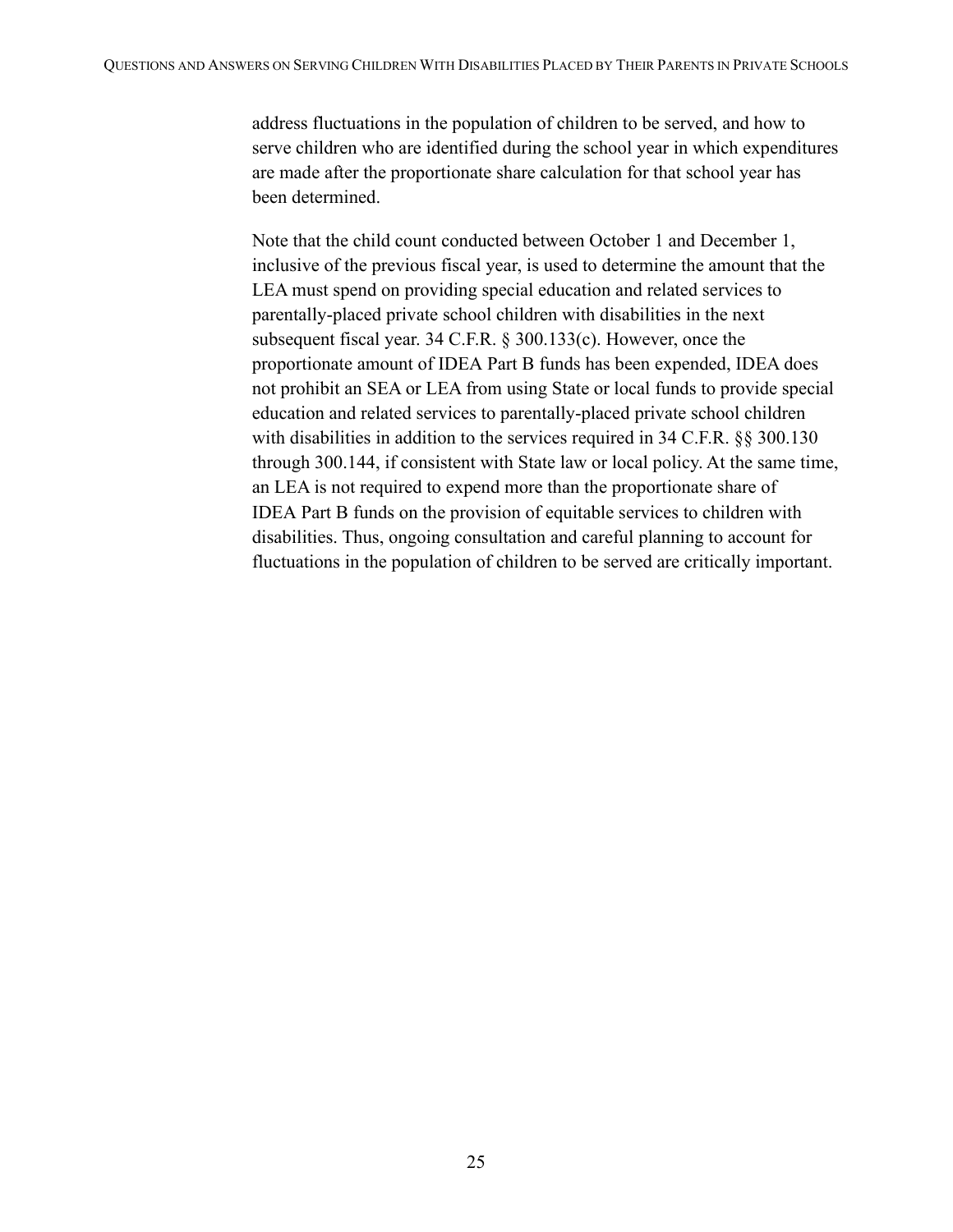#### <span id="page-25-0"></span>**E. Services Plans**

## **Authority:** The requirements for services plans are found in 20 U.S.C. §§ 1412(a)(10)(A)(i) and (vi) and 34 C.F.R. §§ 300.132(b) and 300.138(b). **Question E-1: What is the difference between an IEP and a services plan? Answer:** Children with disabilities enrolled in public schools or who are publicly placed in private schools or facilities by public agencies are entitled to FAPE and must receive the full range of services under Part B of IDEA. 34 C.F.R. §§ 300.101, 300.146, and 300.201. These services are determined by the child's IEP Team and are necessary to meet the child's individual needs and to provide FAPE to the child. Generally, the IEPs for these children will be more comprehensive than services plans developed for parentally-placed private school children with disabilities who are designated to receive services. This is because no parentally-placed child with a disability has an individual right to receive some or all of the special education and related services that the child would receive if enrolled in a public school. 34 C.F.R. § 300.137(a). Further, a services plan should reflect only the services offered by the LEA to a parentally-placed private school child with a disability designated to receive services. In addition, a services plan, to the extent appropriate, is required to meet the IEP content requirements described in 34 C.F.R. § 300.320 or, when applicable, for children aged three through five, the individualized family service plan (IFSP) requirements described in 34 C.F.R. § 303.344, and only in relation to the services that are to be provided. 34 C.F.R. § 300.138(b)(2).

#### **Question E-2: How often must a services plan be updated?**

## **Answer:** The IDEA and its implementing regulations do not specify how often a services plan must be updated. As provided in 34 C.F.R. § 300.138(b)(2)(ii), a services plan must, to the extent appropriate, be developed, reviewed, and revised consistent with the IEP requirements in 34 C.F.R. §§ 300.321 through 300.324. The regulations in 34 C.F.R. § 300.324(b)(1) require that a child's IEP be reviewed periodically but not less than annually, to determine whether the annual goals for the child are being achieved, and whether it needs to be revised, as appropriate. As such, the Department suggests that a services plan be reviewed periodically, but not less than annually, to determine whether the annual goals for the child are being achieved and whether revisions are needed.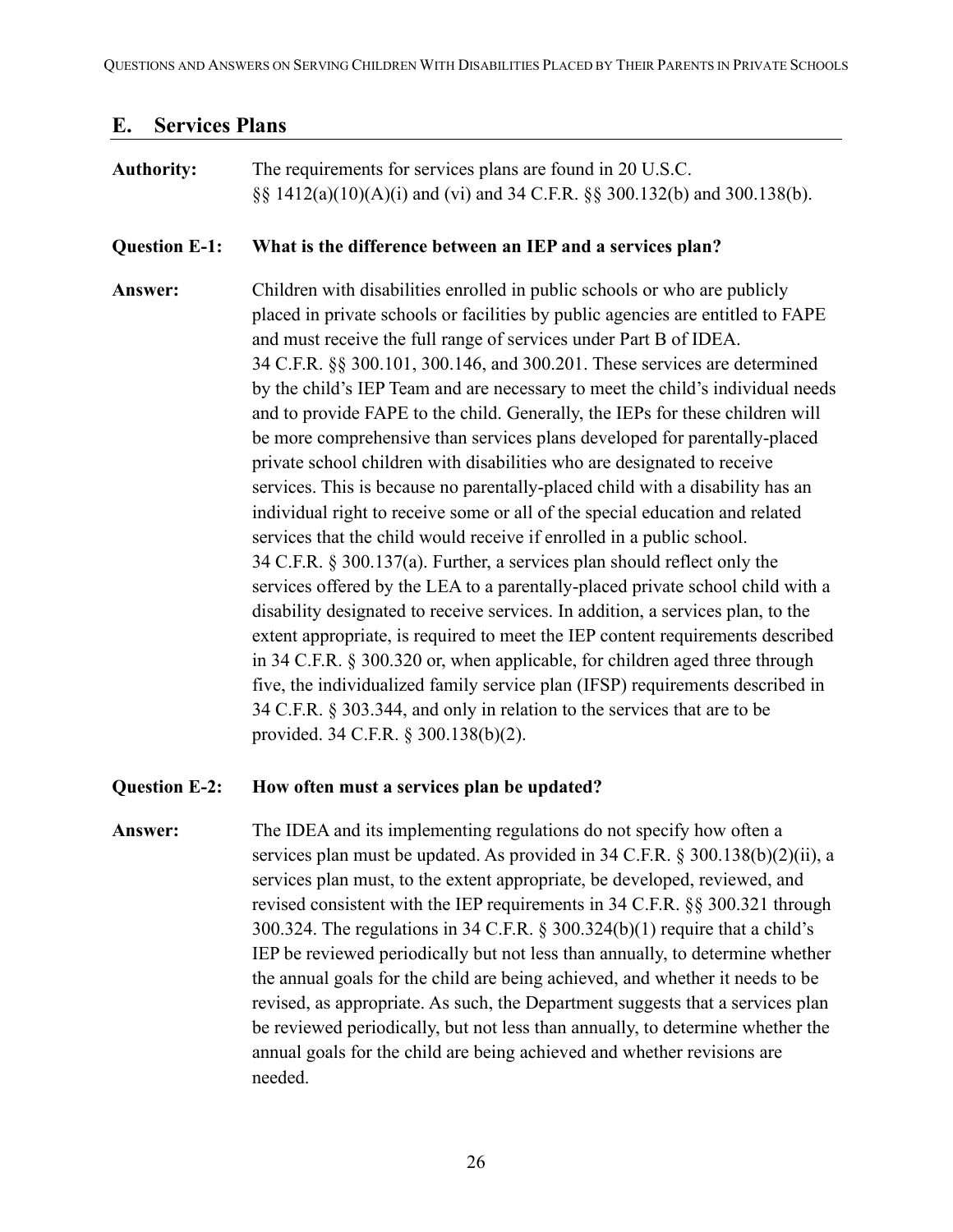### **Question E-3: Should the parents of a parentally-placed private school child with a disability have the opportunity to participate in the development of a services plan?**

Answer: Yes, to the extent appropriate. As provided in 34 C.F.R. § 300.138(b)(2)(ii), a services plan must, to the extent appropriate, be developed, reviewed, and revised in accordance with the requirements in 34 C.F.R. §§ 300.321 through 300.324. Therefore, to the extent appropriate, the meeting to develop a services plan should be conducted in accordance with 34 C.F.R. § 300.321. Under 34 C.F.R. § 300.321(a)(1), the parents of the child are required participants. Given the emphasis on parent involvement in IDEA, the Department believes that parents should have the opportunity to participate in meetings to review and develop the services plan for their child. The options available to parents who disagree with their child's services plan, including the amount of services offered, are described in Section Q of this document in Questions Q-1 through Q-3.

#### **Question E-4: What is the process for developing a services plan for a parentally-placed private school child with a disability?**

**Answer:** The LEA where the private school is located must initiate and conduct meetings to develop, review, and revise a services plan for a parentally-placed private school child with a disability designated to receive services. The LEA must ensure that a representative of the religious or other private elementary school or secondary school attends each meeting. If the representative cannot attend, the LEA must use other methods to ensure participation by the religious or other private school, including individual or conference telephone calls. See 34 C.F.R. § 300.137(c). The services plan must, to the extent appropriate, be developed, reviewed, and revised consistent with 34 C.F.R. §§ 300.321 through 300.324. See 34 C.F.R. § 300.138(b)(2)(ii).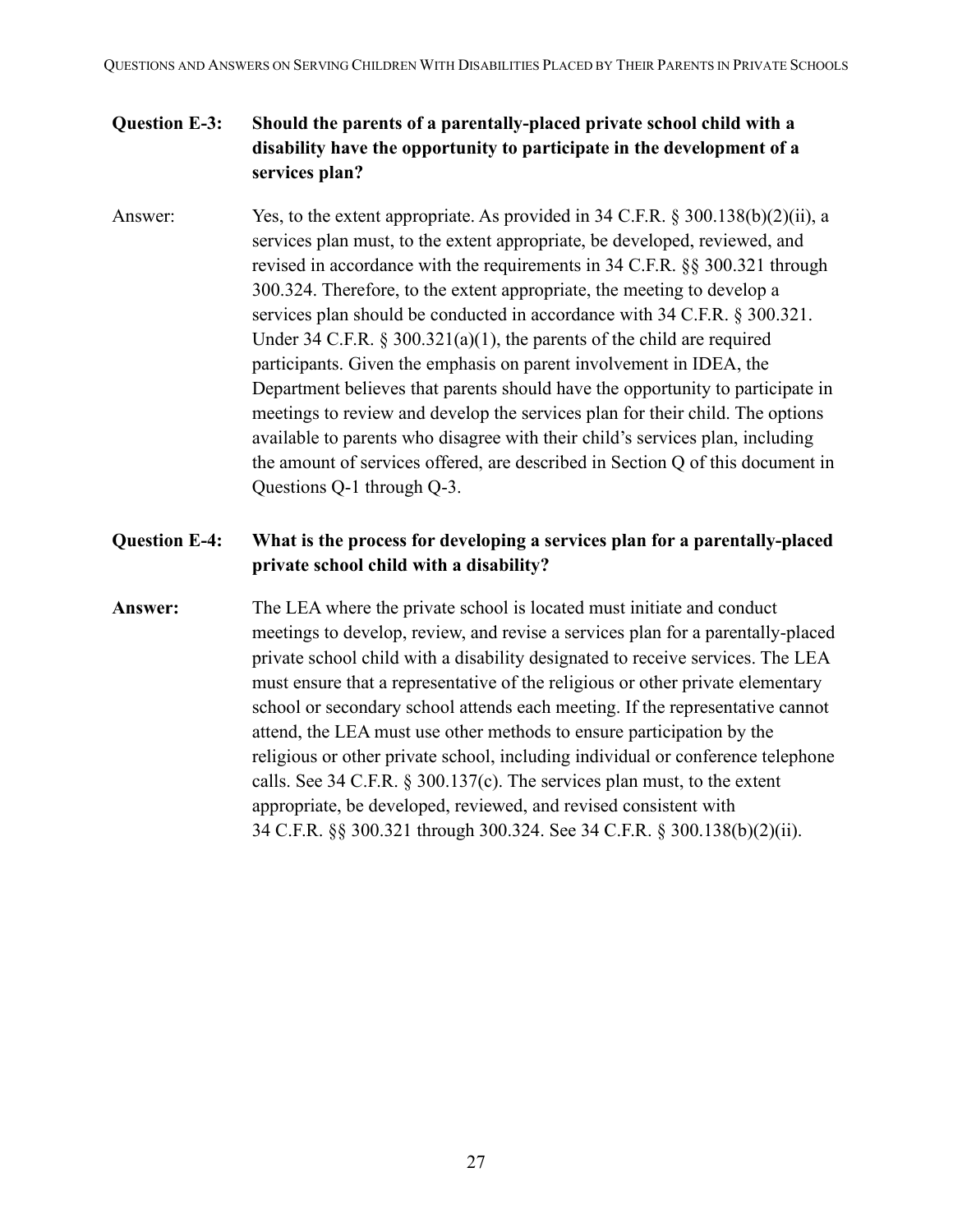#### <span id="page-27-0"></span>**F. Location of Services and Transportation**

# **Authority:** The requirements for location of services and transportation are found in 20 U.S.C. § 1412(a)(10)(A) and 34 C.F.R. § 300.139. **Question F-1: Under 34 C.F.R. § 300.139(a), services to parentally-placed private school children with disabilities may be provided on the premises of private, including religious, schools to the extent consistent with law. How is "to the extent consistent with law" determined? Answer:** The phrase "to the extent consistent with law" is statutory language. See Section  $612(a)(10)(A)(i)(III)$  of the IDEA. The Department interprets this to mean that the provision of services on the premises of a private school must take place in a manner that would not violate the Establishment and Free Exercise Clauses of the First Amendment of the U.S. Constitution and conforming State laws. The Department generally believes that, unless there is a compelling rationale for these services to be provided off-site, LEAs should provide services on-site, at the child's private school, to not unduly disrupt the child's educational experience. **Question F-2: How does an LEA determine the location where services will be provided to parentally-placed private school children with disabilities? Answer:** The location of services is one of the subjects that must be discussed during the consultation process among LEA officials, private school representatives, and representatives of parents of parentally-placed private school children with disabilities. See 34 C.F.R. § 300.134(d). Under 34 C.F.R. § 300.137(b), after timely and meaningful consultation and giving due consideration to the views of the private school officials, the LEA makes the final decisions with respect to the services to be provided to eligible parentally-placed private school children with disabilities.

#### **Question F-3: Must an LEA provide transportation in order for a child to benefit from or receive equitable services?**

**Answer:** The IDEA regulations under 34 C.F.R. § 300.139(b) require that, if necessary for the child to benefit from or receive equitable services, an LEA must provide a parentally-placed private school child with a disability transportation from the child's school or the child's home to a site other than the private school; and from the service site to the private school, or to the child's home, depending on the timing of the services. The LEA may include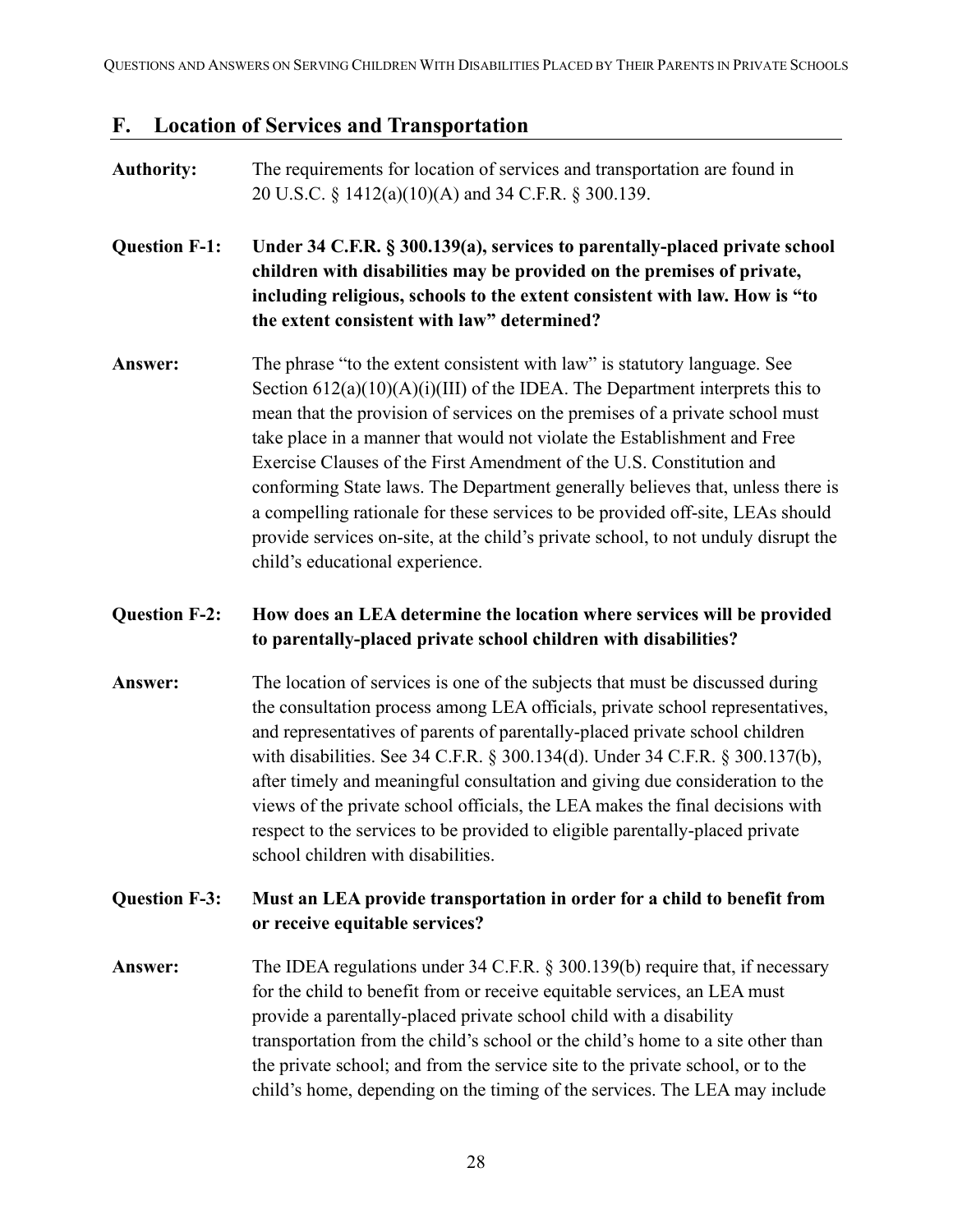the cost of the transportation in calculating whether it has spent the proportionate share of IDEA Part B funds on providing services to parentallyplaced private school children with disabilities as required by 34 C.F.R. § 300.133. Generally, unless there is a compelling rationale for these services to be provided off-site, LEAs should provide services on-site, at the child's private school, to not unduly disrupt the child's educational experience (see also Question F-1).

### **Question F-4: Is an LEA required to provide transportation services to parentallyplaced private school children with disabilities to locations outside of the LEA's geographic boundaries, including across State lines?**

**Answer:** IDEA does not restrict the provision of required transportation to locations within the LEA or within a State. However, nothing in IDEA requires LEAs to provide transportation from the home of a parentally-placed private school child with a disability to the private school, if that transportation is provided solely to enable the parentally-placed private school child with a disability to attend the private school. 34 C.F.R. § 300.139(b)(1)(ii). This is so regardless of whether the private school is located in the same State or a different State. As noted in Question F-3 above, if transportation is necessary for a parentallyplaced private school child with a disability to benefit from or receive equitable services, an LEA must provide the child transportation in accordance with 34 C.F.R. § 300.139(b)(1). The extent of the transportation provided, which could be the subject of consultation, could depend on the timing of the services. Generally, unless there is a compelling rationale for these services to be provided off-site, LEAs should provide services on-site, at the child's private school, to not unduly disrupt the child's educational experience.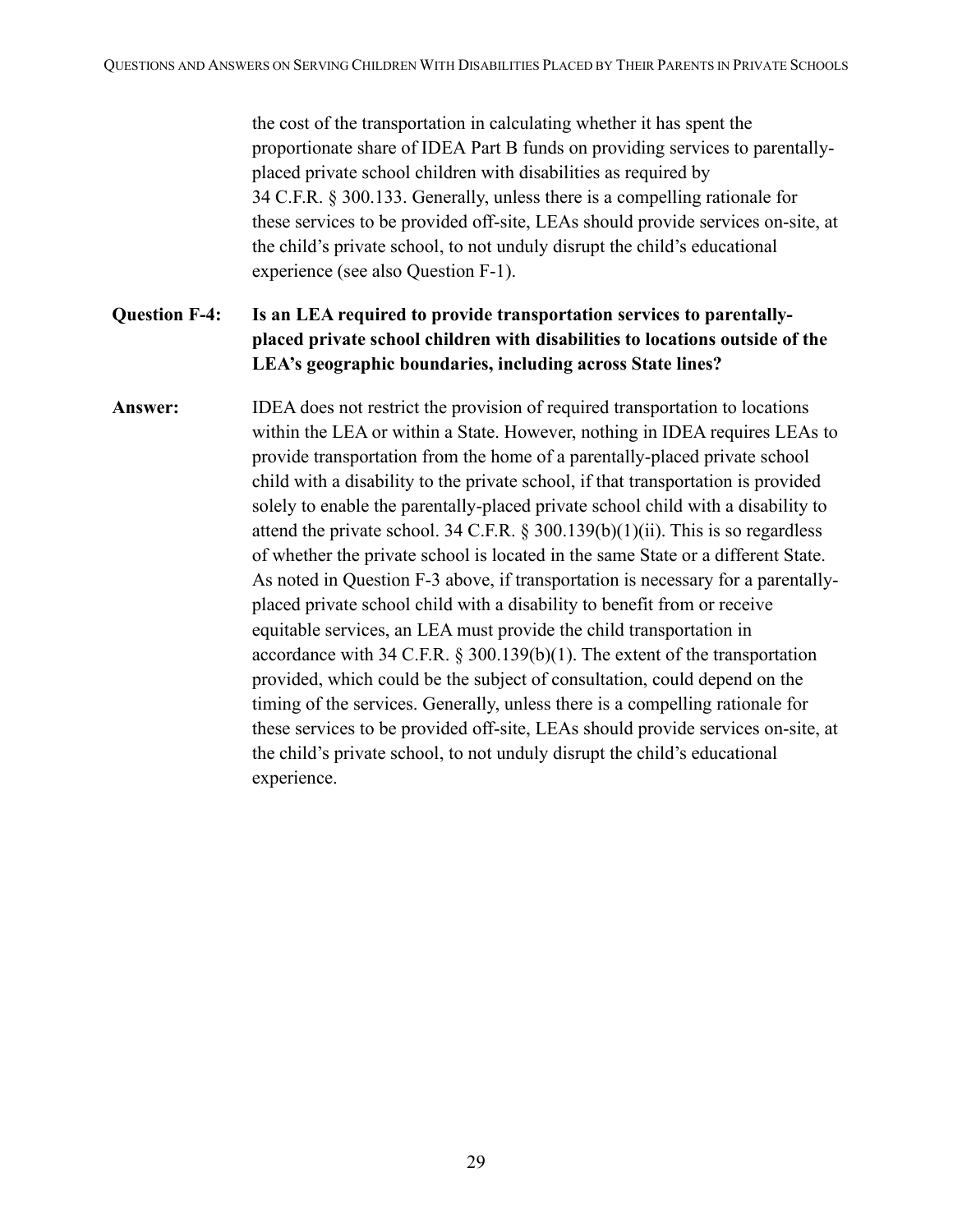#### <span id="page-29-0"></span>**G. Equitable Service Providers**

## **Authority:** The IDEA personnel qualification requirements and their applicability to equitable services providers are found in 20 U.S.C.  $\S$ § 1412(a)(10)(A)(vi) and 1412(a)(14) and 34 C.F.R. §§ 300.138(a) and 300.156. **Question G-1: Do the IDEA personnel qualification requirements apply to private school teachers providing equitable services? Answer:** No. Private elementary school and secondary school teachers who are providing equitable services to parentally-placed private school children with disabilities do not have to meet the special education teacher qualification requirements in 34 C.F.R. § 300.156(c). See 34 C.F.R. § 300.138(a)(1). **Question G-2: Must public school teachers providing equitable services meet IDEA Part B personnel qualification requirements? Answer:** Yes. Any person employed as a public school teacher in the State who teaches in an elementary school, middle school, or secondary school providing special education and related services must meet the IDEA personnel qualification requirements in 34 C.F.R. § 300.156(c), including public school teachers providing equitable services. The IDEA Part B regulations require that each person employed as a public school special education teacher in the State who teaches in an elementary school, middle school, or secondary school obtain full State certification as a special education teacher. This includes certification obtained through an alternate route to certification as a special educator, if such alternate route meets minimum requirements described in 34 C.F.R. § 200.56(a)(2)(ii) as such section was in effect on November 28, 2008; or by passing the State special education teacher licensing examination and holding a license to teach in the State as a special education teacher, except in the case of a teacher teaching in a public charter school. A teacher teaching in a public charter school must meet the certification or licensing requirements, if any, set forth in the State's public charter school law. Teachers employed by public schools may not have special education certification or licensure requirements waived on an emergency, temporary, or provisional basis, and must hold at least a bachelor's degree. 34 C.F.R. § 300.156(c)(i)–(iii).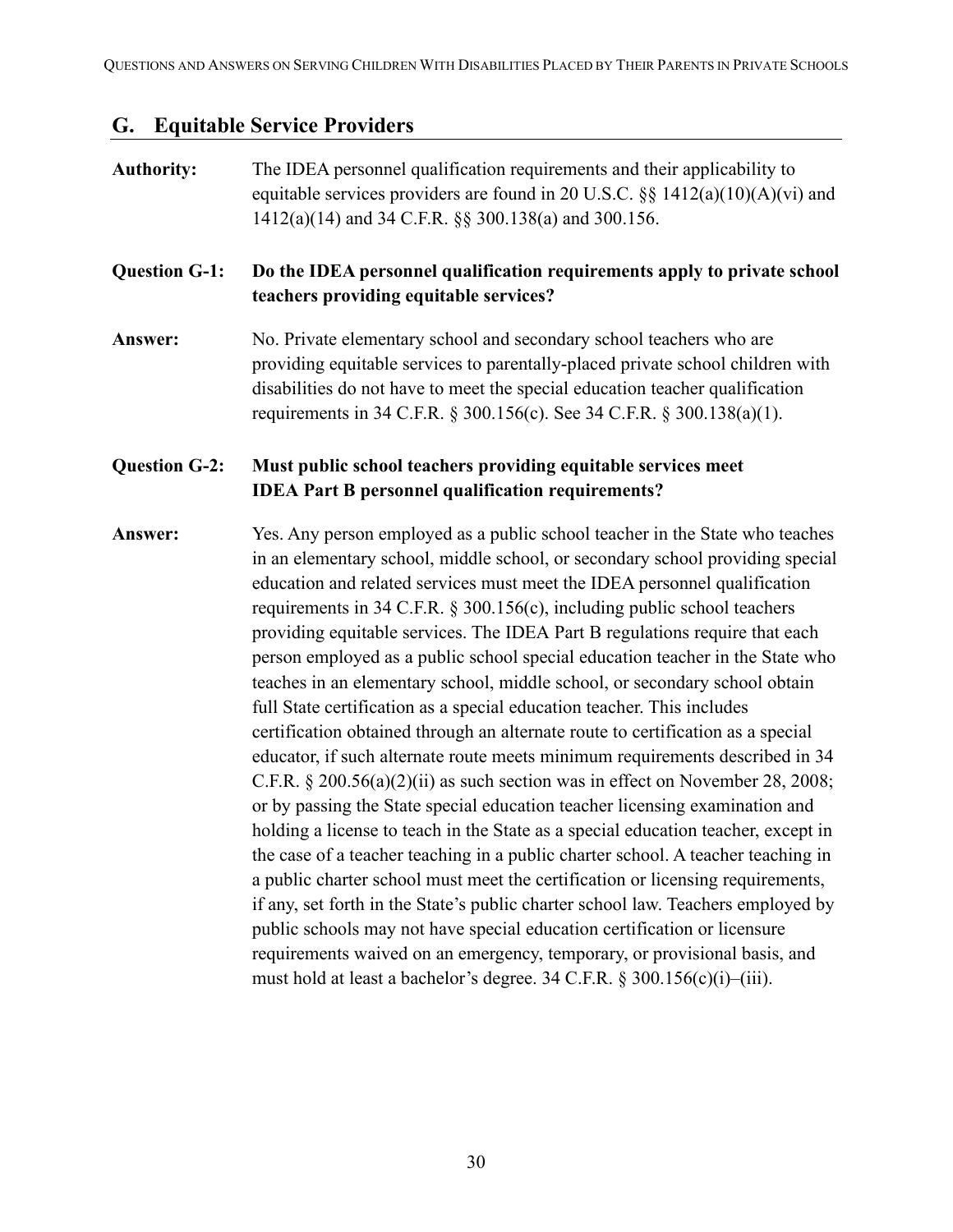#### **Question G-3: May a State exceed the IDEA's requirements and require teachers in private schools to hold certain credentials or certifications?**

**Answer:** Yes. States may exceed the IDEA requirements and require teachers in private schools to hold certain credentials or certifications if consistent with State law. If a State establishes requirements that exceed those required by Part B of IDEA or its implementing regulations, the State is required by 34 C.F.R. § 300.199(a)(2) to identify in writing to the LEAs located in the State and to the Secretary that such rule, regulation, or policy is a Stateimposed requirement that is not required by Part B of IDEA or its implementing regulations.

### **Question G-4: May an LEA employ a private school teacher to provide equitable services to parentally-placed private school children with disabilities?**

**Answer:** Yes, provided the private school employee performs the services outside of his or her regular hours of duty and performs the services under public supervision and control. 34 C.F.R. § 300.142.

#### **Question G-5: May an LEA contract with a faith-based organization to provide equitable services under IDEA?**

**Answer:** Yes. Under 34 C.F.R. § 300.138(c)(1), services in a child's services plan and those under 34 C.F.R. §§ 300.139 through 300.143 must be provided: (i) by employees of a public agency; or (ii) through contract by the public agency with an individual, association, agency, organization, or other entity. See also 34 C.F.R. § 300.134(e) (written explanation by the LEA regarding services, including services provided directly or through a contract). Therefore, there is nothing in IDEA that would prohibit an LEA from contracting with a faithbased organization to provide such services.

> Further, under 2 C.F.R. § 3474.15(b), a faith-based organization is eligible to contract with grantees and subgrantees, including States, on the same basis as any other private organization with respect to contracts for which such organizations are eligible. In selecting providers of goods and services, grantees and subgrantees, including States, must not discriminate for or against a private organization on the basis of the organization's religious character or affiliation and must ensure that the award of contracts is free from political interference, or even the appearance of such interference, and is done on the basis of merit, not on the basis of religion or religious belief, or lack thereof.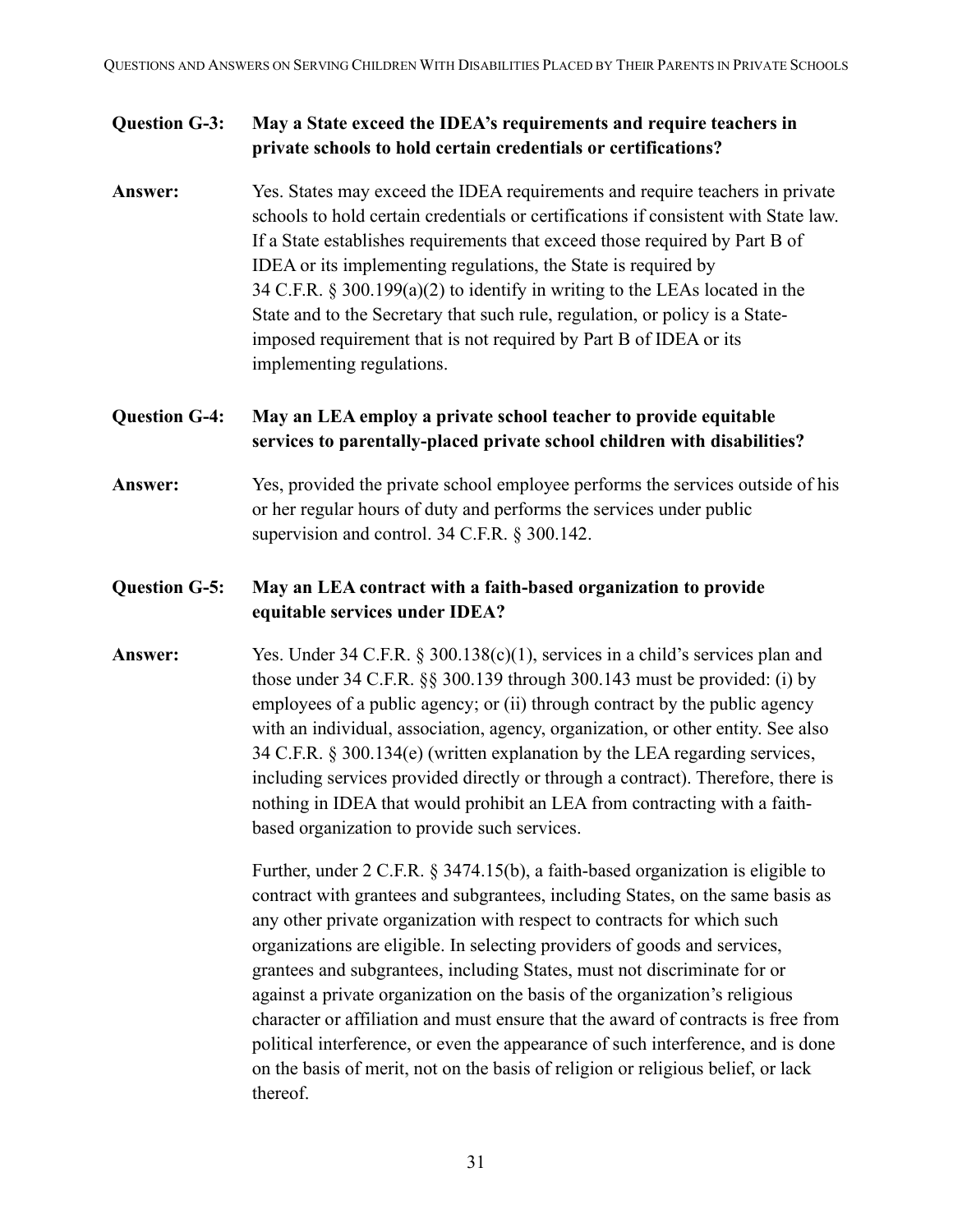## <span id="page-31-0"></span>**H. Out-of-State Children with Disabilities and Children with Disabilities Whose Parents Live in Other Countries**

| <b>Authority:</b>    | The requirements for serving out-of-State children are found in 20 U.S.C.<br>$\S$ 1412(a)(10)(A)(ii) and 34 C.F.R. $\S$ 300.131(f).                                                                                                                                                                                                                                                                                                                                                                                                                                                                                                                  |
|----------------------|------------------------------------------------------------------------------------------------------------------------------------------------------------------------------------------------------------------------------------------------------------------------------------------------------------------------------------------------------------------------------------------------------------------------------------------------------------------------------------------------------------------------------------------------------------------------------------------------------------------------------------------------------|
| <b>Question H-1:</b> | Must the LEA where private elementary and secondary schools are<br>located conduct child find activities for parentally-placed private school<br>children who reside outside the State?                                                                                                                                                                                                                                                                                                                                                                                                                                                              |
| Answer:              | Yes. The child find requirements in 34 C.F.R. $\S$ 300.131(f) make clear that the<br>LEA where the private elementary and secondary schools, including religious<br>schools, are located is responsible for conducting child find. This includes<br>individual evaluations, of all children suspected of having a disability enrolled<br>by their parents in private elementary and secondary schools located in the<br>LEA, regardless of where those children reside. This obligation applies<br>regardless of whether those children reside in a State other than the State<br>where the private schools they attend are located.                 |
| <b>Question H-2:</b> | Are IDEA's child find and equitable services provisions applicable to<br>children with disabilities attending private schools located in the LEA if<br>their parents live in another country?                                                                                                                                                                                                                                                                                                                                                                                                                                                        |
| Answer:              | Yes. The obligation to consider children with disabilities for equitable services<br>extends to all children with disabilities who are enrolled by their parents in<br>private, including religious, elementary and secondary schools within the<br>LEA's jurisdiction, regardless of whether the parent resides in that State.<br>34 C.F.R. § 300.131(f). See also 71 Fed. Reg. 46540, 46591 (Aug. 14, 2006).                                                                                                                                                                                                                                       |
| <b>Question H-3:</b> | Who is responsible for determining and paying for services provided to<br>parentally-placed private school children with disabilities who reside out-<br>of-State?                                                                                                                                                                                                                                                                                                                                                                                                                                                                                   |
| Answer:              | The LEA where the private school is located, is responsible for paying for the<br>services to be provided to out-of-State parentally-placed private school<br>children with disabilities attending private elementary and secondary schools<br>located in that LEA. LEAs are required to consult with appropriate private<br>school officials and representatives of parents of parentally-placed private<br>school children with disabilities to determine who will receive services. Under<br>34 C.F.R. § 300.131(f), these out-of-State children must be included in the<br>group of parentally-placed children with disabilities whose needs are |
|                      |                                                                                                                                                                                                                                                                                                                                                                                                                                                                                                                                                                                                                                                      |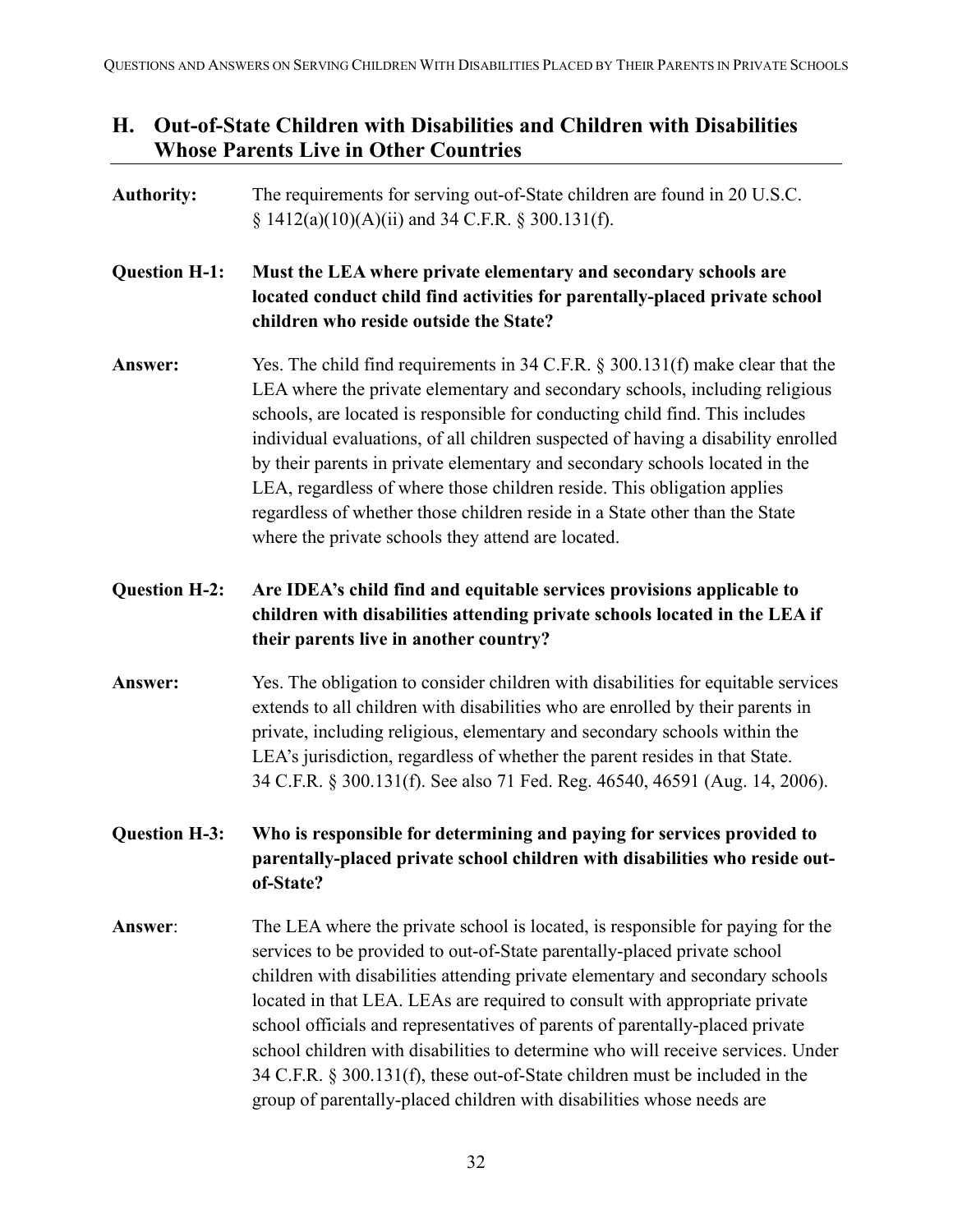considered in determining which parentally-placed private school children with disabilities will be served and the types and amounts of services to be provided.

#### **Question H-4: May an LEA require another LEA to pay for the services of a parentallyplaced private school child with a disability from another State?**

- **Answer:** No**.** The IDEA regulations under 34 C.F.R. § 300.133(a) clarify that the LEA where a private school is located is responsible for spending a proportionate amount of its subgrant under Part B of IDEA on special education and related services for children enrolled by their parents in private elementary and secondary schools located in the LEA. There is no exception for out-of-State children with disabilities attending a private school located in the LEA. Therefore, out-of-State children with disabilities must be included in the group of parentally-placed private school children with disabilities whose needs are considered in determining which parentally-placed private school children with disabilities will be served and the types and amounts of services to be provided. Another LEA may not be charged for child find and equitable services even if the child with a disability resides in another State. At the same time, nothing in IDEA precludes an LEA from contracting with a third party to fulfill its obligations to ensure equitable participation. This includes contracting with a child's LEA of residence as a third-party provider.
- **Question H-5: When making a determination regarding the services that an LEA will provide to children with disabilities placed by their parents in private schools, could an LEA decide to provide services only to students from their LEA or their State?**
- **Answer:** No. Although LEAs have discretion to determine how the proportionate share of IDEA Part B funds will be expended so long as the consultation requirements in 34 C.F.R. § 300.134 are followed for all parentally-placed private school children, LEAs cannot unilaterally determine, prior to or in the absence of the timely and meaningful consultation process, that the proportionate share of Part B funds for equitable services can only be expended to meet the needs of children who are residents of that LEA or State.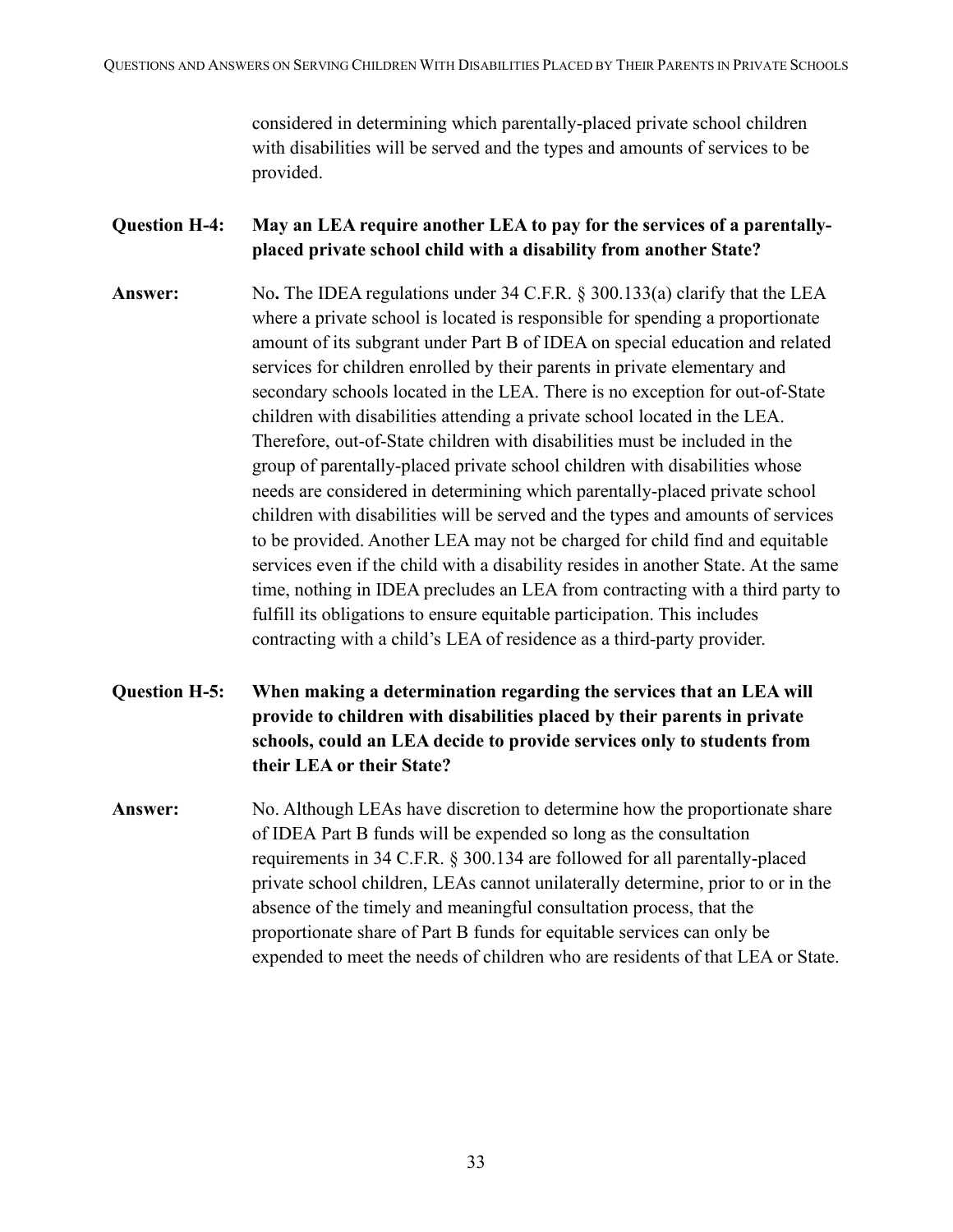# <span id="page-33-0"></span>**I. Home-Schooled Children with Disabilities**

| <b>Authority:</b>    | The requirements for serving children with disabilities enrolled by their<br>parents in private schools are found in 20 U.S.C. $\S$ 1412(a)(10)(A) and<br>34 C.F.R. §§ 300.130 through 300.144.                                                                                                                                                                                                                                                                                                                                                                                                                   |
|----------------------|-------------------------------------------------------------------------------------------------------------------------------------------------------------------------------------------------------------------------------------------------------------------------------------------------------------------------------------------------------------------------------------------------------------------------------------------------------------------------------------------------------------------------------------------------------------------------------------------------------------------|
| <b>Question I-1:</b> | Are home-schooled children with disabilities considered parentally-<br>placed private school children with disabilities?                                                                                                                                                                                                                                                                                                                                                                                                                                                                                          |
| Answer:              | Whether home-schooled children with disabilities are considered parentally-<br>placed private school children with disabilities is determined under State law.<br>If the State recognizes home schools as private elementary schools and<br>secondary schools, children with disabilities in those home schools must be<br>treated in the same way as other parentally-placed private school children with<br>disabilities.                                                                                                                                                                                       |
| <b>Question I-2:</b> | Which LEA is responsible for conducting child find for children who are<br>home-schooled?                                                                                                                                                                                                                                                                                                                                                                                                                                                                                                                         |
| Answer:              | Generally, the LEA where the child resides is responsible for conducting child<br>find activities, including initial evaluations and reevaluations, for children<br>who are home-schooled.                                                                                                                                                                                                                                                                                                                                                                                                                        |
| <b>Question I-3:</b> | If State law permits a home-schooled child with a disability to attend the<br>public school for part of the school day, would the child be treated as a<br>parentally-placed private school child or as a public school child?                                                                                                                                                                                                                                                                                                                                                                                    |
| Answer:              | Whether a home-schooled child with a disability is treated as a parentally-<br>placed private school child entitled to be considered for equitable services or<br>as a public school child entitled to receive FAPE is determined under State<br>law. This is so, even if the child is permitted to attend public school for part of<br>the school day. The responsible public agency, generally the LEA of<br>residence, would have to make FAPE available to the child consistent with<br>IDEA Part B requirements if the parent seeks to enroll the child with a<br>disability in the public school full-time. |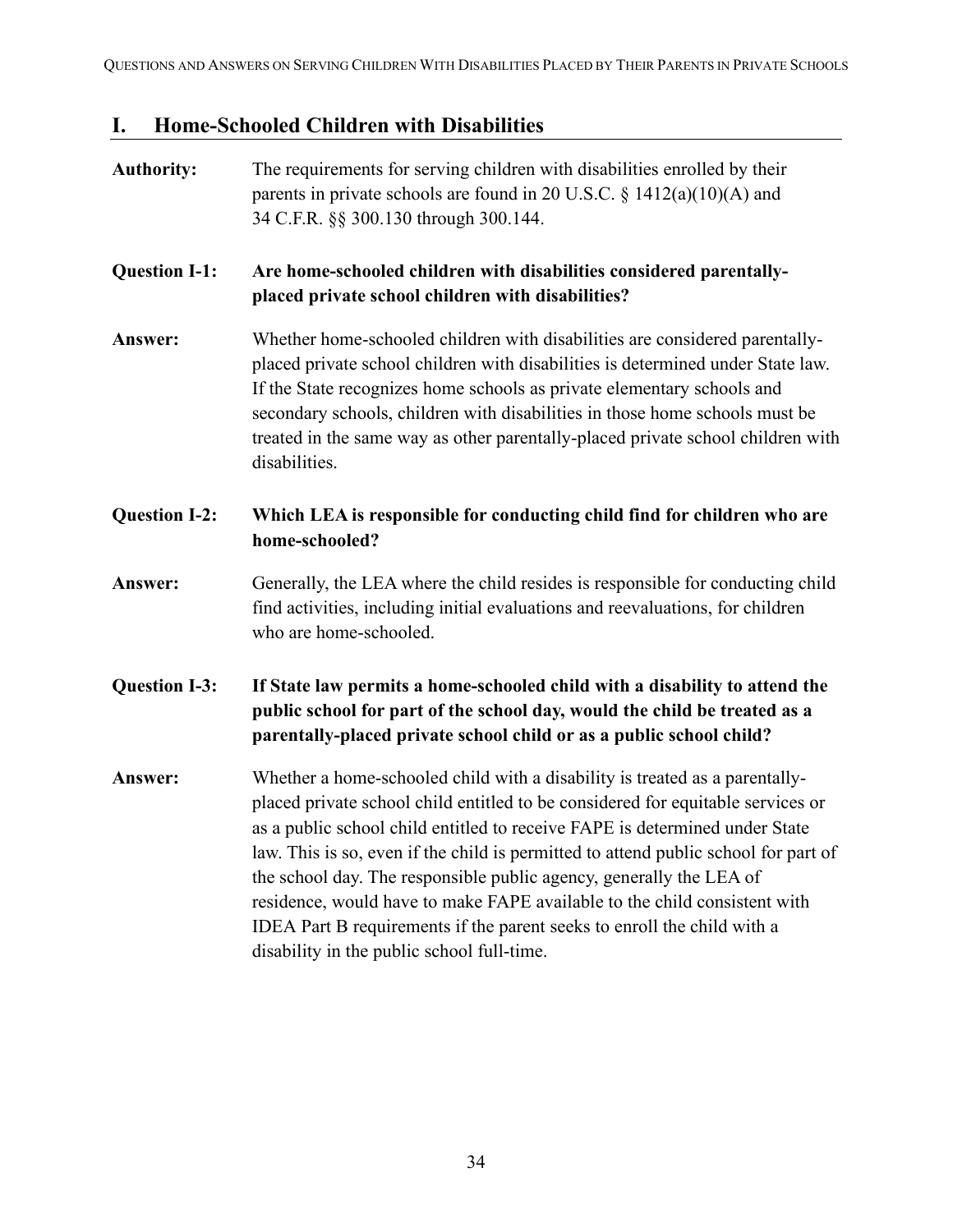### <span id="page-34-0"></span>**J. Preschool Children**

## **Authority:** The requirements for providing equitable services to children with disabilities enrolled by their parents in private schools are found in 20 U.S.C. § 1412(a)(10)(A) and 34 C.F.R. §§ 300.130 through 300.144. **Question J-1: Must an LEA use any of the Section 619 funds it receives under IDEA's Preschool Grants for Children with Disabilities program to provide equitable services to parentally-placed private school children with disabilities aged three through five? Answer:** Yes. Section 619 of IDEA provides formula grants to States to make available special education and related services for children with disabilities aged three through five. To be eligible for these grants, States must make FAPE available to all eligible children with disabilities aged three through five. As explained in Question N-1, for children aged three through five, an LEA must spend an amount that is the same proportion of the LEA's total subgrant under Section  $619(g)$  of the IDEA as the number of parentally-placed private school children with disabilities aged three through five who are enrolled by their parents in private, including religious, elementary schools located in the school district served by the LEA, is to the total number of children with disabilities in its jurisdiction aged three through five. **Question J-2: What obligation, if any, does the LEA where private preschools are located have to serve three- through five-year-old children with disabilities who are parentally-placed in private preschools? Answer:** An LEA's obligation to serve children aged three through five under the equitable services provisions depends on whether a child is enrolled in a private school or facility that meets the definition of "elementary school" in the IDEA and its implementing regulations. "Elementary school" is defined in 34 C.F.R. § 300.13 as a nonprofit institutional day or residential school, including a public elementary charter school that provides elementary education, as determined under State law. Accordingly, three- through fiveyear-old children with disabilities who are enrolled by their parents in a private preschool or facility that meets the State's definition of "elementary school" would be considered parentally-placed and the equitable participation provisions would apply.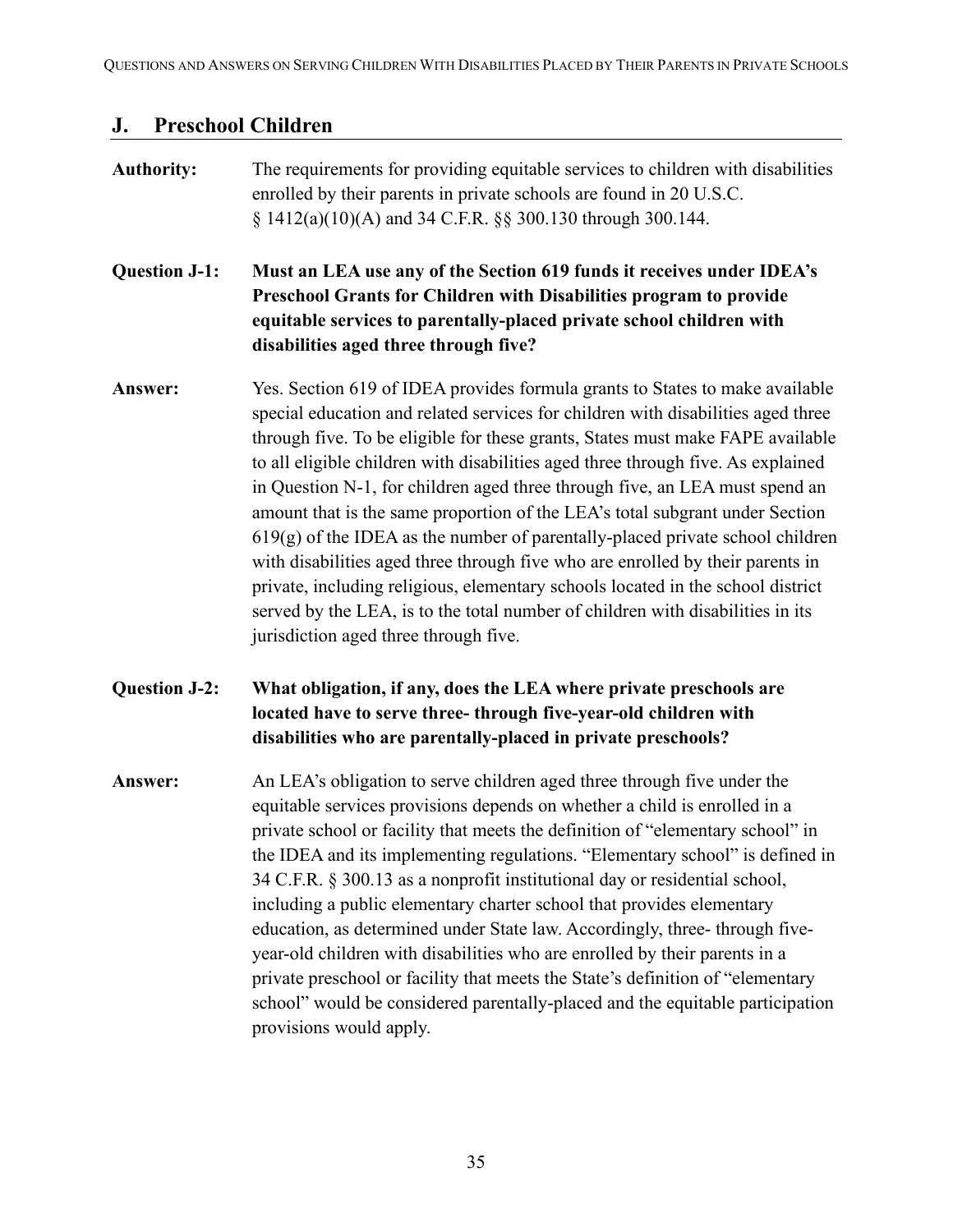### **Question J-3: Is a child with a disability aged three through five enrolled by his or her parents in a private preschool that does not meet the State's definition of "elementary school" considered a parentally-placed private school child with a disability?**

**Answer:** No. A child with a disability aged three through five who is enrolled by his or her parents in a private preschool or facility that does not meet the State's definition of "elementary school" does not meet the definition of a parentallyplaced private school child with a disability under IDEA and would not be eligible to be considered for equitable services. However, the State's obligation to make FAPE available to such a child remains. Section 612(a)(1) of the IDEA requires that a State make FAPE available to eligible children. with disabilities aged three through 21 in the State's mandated age range. 34 C.F.R. § 300.101. Because many LEAs do not offer public preschool programs, particularly for three- and four-year-olds, LEAs where preschool children reside often make FAPE available to these eligible preschool children with disabilities by placing them in private schools or facilities in accordance with 34 C.F.R. §§ 300.145 through 300.147. In these circumstances, there is no requirement that the private school or facility be an "elementary school" under State law consistent with the definition in 34 C.F.R. § 300.13.

### **Question J-4: Are there any situations in which an LEA may make FAPE available to a preschool aged child with a disability by placement in a private preschool program?[13](#page-35-0)**

**Answer:** Yes. The public agency that is responsible for providing FAPE to a preschool child with a disability must ensure that FAPE is provided in the least restrictive environment where the child's unique needs (as described in the child's IEP) can be met, regardless of whether the LEA operates public preschool programs for children with disabilities. In some instances, an LEA may make FAPE available by placing the child in the private preschool program that the parent has selected. But if there is a public preschool program available, the LEA where the child resides may choose to make FAPE available to the preschool child by placement in that program. If the group of persons making the placement decision, as specified in 34 C.F.R. § 300.116(a)(1), places the child in a public or a private preschool program other than the one selected by the parents and the parents decline the

<span id="page-35-0"></span><sup>&</sup>lt;sup>13</sup> Although this document primarily addresses requirements related to children with disabilities placed by their parents in private schools, based on questions received from the field, the Department is clarifying circumstances under which an LEA may be obligated to provide FAPE, rather than equitable services, to preschool children with disabilities in private schools.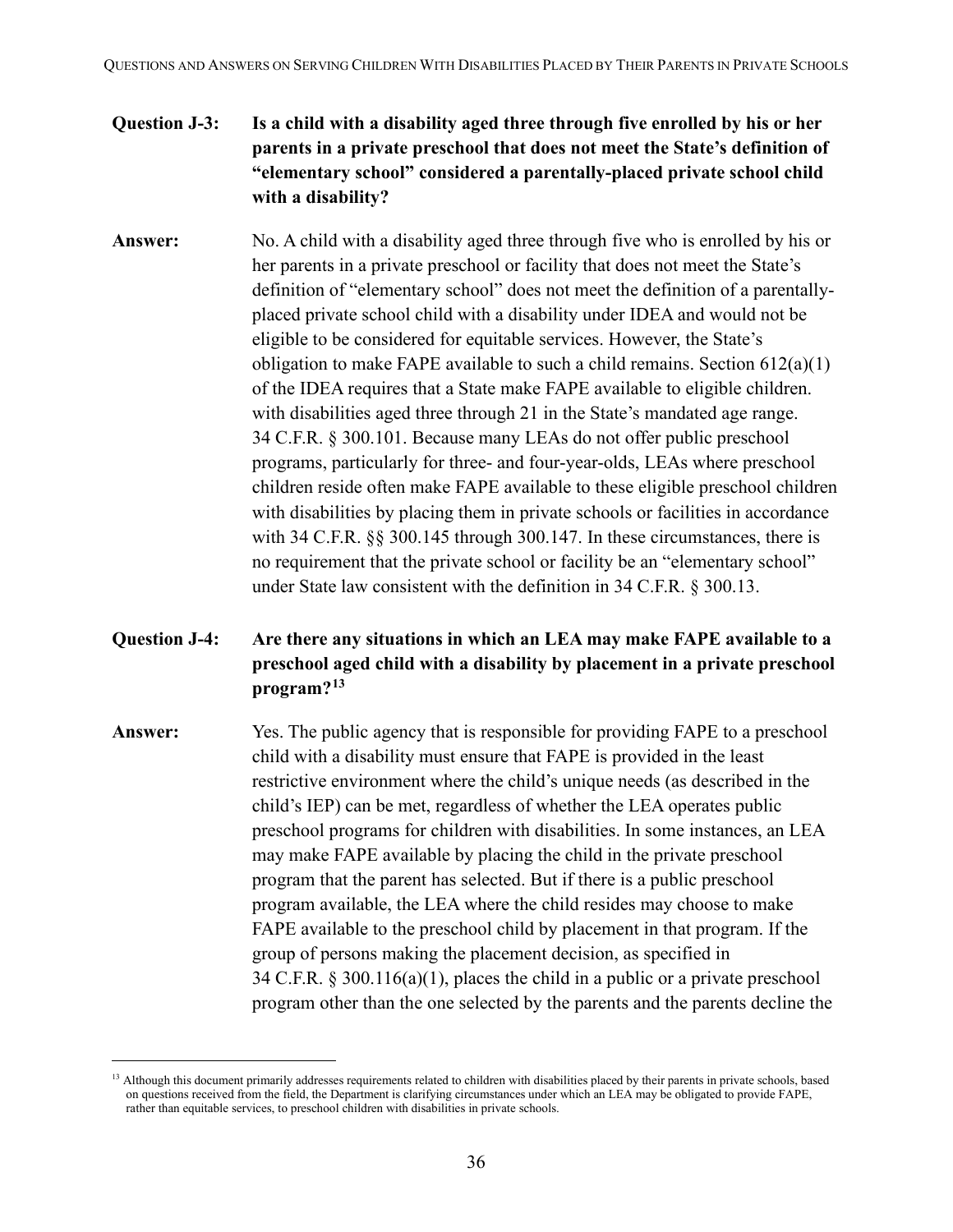public agency's offer of FAPE because they want their child to remain in the private preschool program they have selected, the LEA is not required to provide FAPE to that child. The parent may challenge the determination of what constitutes FAPE for their child using the dispute resolution procedures available under IDEA. See 34 C.F.R. §§ 300.506, 300.507-300.513, and 300.151-300.153.

- **Question J-5: If a child with a disability is not placed in a public preschool program by the LEA where the child resides because that LEA does not operate public preschool programs for three- and four-year-olds, and the parent voluntarily enrolls their child with a disability and pays tuition in a public preschool program in another LEA, can the LEA where the public preschool program is located, or the LEA where the child resides, use part of its proportionate share of IDEA Part B funds designated for equitable services to provide special education and related services to that child?**
- **Answer:** No. The proportionate share of IDEA Part B funds to provide equitable services may only be spent in connection with the provision of special education and related services to parentally-placed private school children with disabilities attending private elementary schools or secondary schools located in the LEA**.** As noted in the response to Question A-1 above, under 34 C.F.R. § 300.130, parentally-placed private school children with disabilities are defined as children with disabilities enrolled by their parents in private, including religious, schools or facilities that meet the definition of elementary school in § 300.13 or secondary school in § 300.36, other than children with disabilities covered under §§ 300.145 through 300.147**.**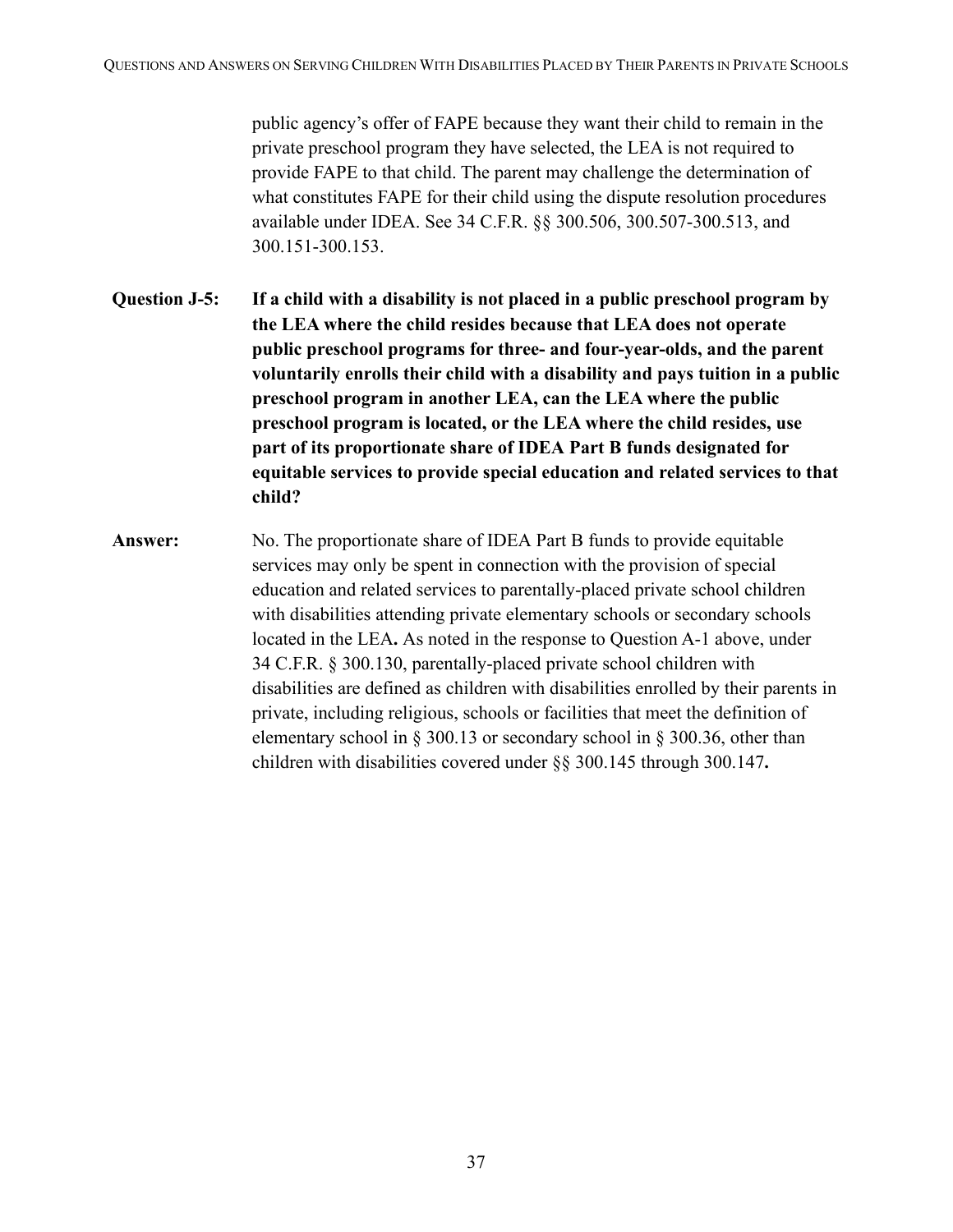#### <span id="page-37-0"></span>**K. State Voucher and Scholarship Programs**

## **Authority:** The requirements for serving children with disabilities enrolled by their parents in private schools are found in 20 U.S.C. § 1412(a)(10) and 34 C.F.R. §§ 300.130 through 300.144. **Question K-1: Are children with disabilities who attend private schools through a Statefunded school choice voucher or scholarship program considered parentally-placed private school children with disabilities under IDEA? Answer:** Yes. Under IDEA, if the State and its LEAs have made FAPE available to eligible children with disabilities in a public school but their parents elect to place them in private schools through a State voucher or scholarship program, such children generally are considered parentally-placed private school children with disabilities if they attend private, including religious, elementary schools or secondary schools or facilities that meet the definitions in 34 C.F.R. § 300.13 and 300.36, respectively. 34 C.F.R. § 300.130; see also 34 C.F.R. § 300.148(a). Parentally-placed private school children with disabilities attending private schools through a State-funded voucher or scholarship program must be considered for equitable services in the same manner as any other parentally-placed private school children with disabilities. 34 C.F.R. § 300.132(a). **Question K-2: Do all of the IDEA requirements for children with disabilities enrolled by their parents in private schools apply to SEAs and LEAs when children with disabilities are enrolled by their parents in private schools participating in a State-funded voucher or scholarship program? Answer:** Yes**.** In general, IDEA requires States and LEAs in which private schools are located to ensure the equitable participation of parentally-placed private school children with disabilities enrolled in private, including religious, elementary schools and secondary schools in programs assisted or carried out under IDEA Part B through the provision of special education and related services. 20 U.S.C. § 1412(a)(10)(A)(i) and 34 C.F.R. § 300.132(a). IDEA provides no exception to this requirement if parentally-placed private school children with disabilities attend private schools that meet the definitions of elementary school in 34 C.F.R. § 300.13 and secondary school in 34 C.F.R. § 300.36. Accordingly, LEAs where such private elementary schools and secondary schools are located must ensure that children with disabilities placed by their parents in private schools participating in Statefunded voucher or scholarship programs are included in the group of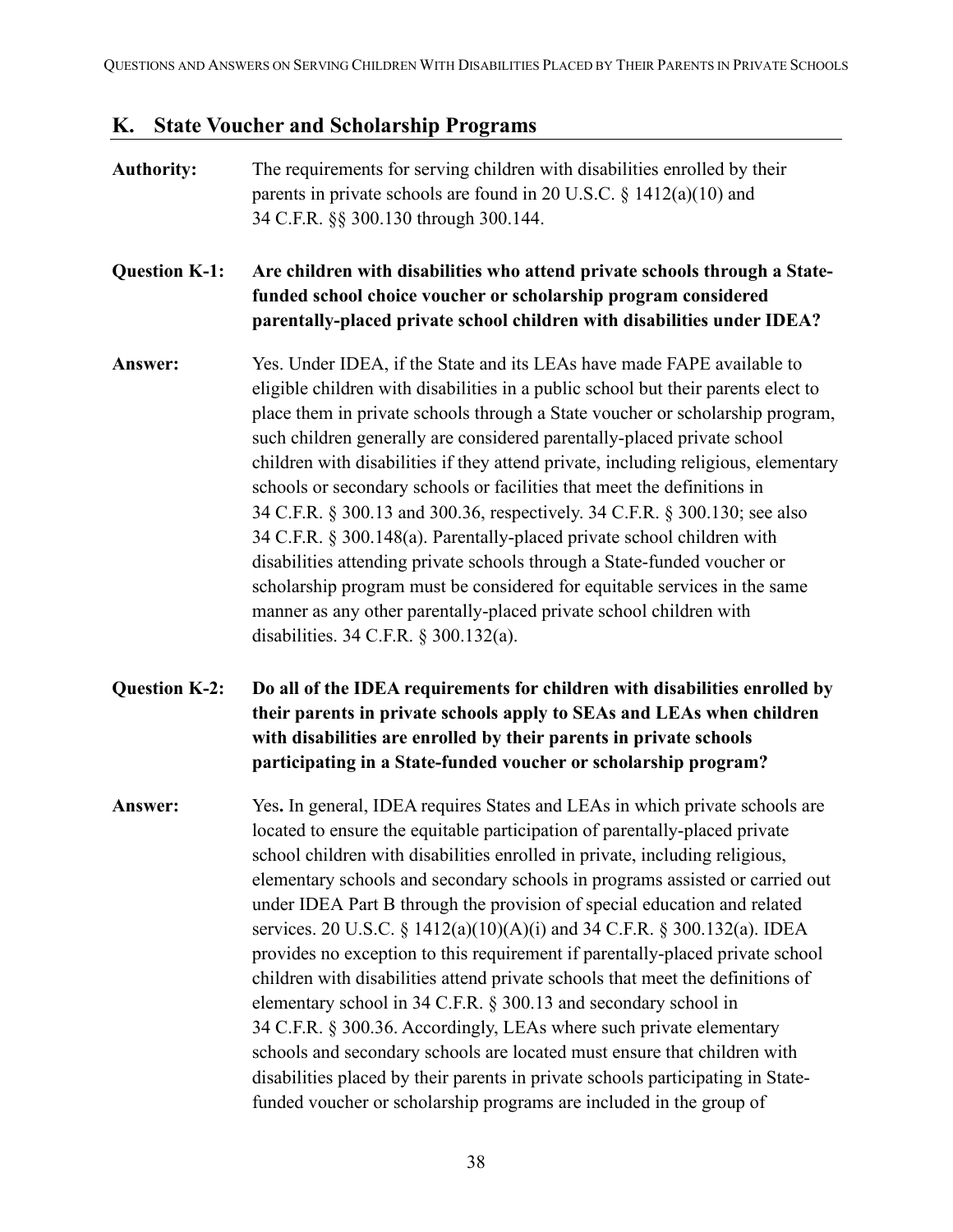parentally-placed private school children with disabilities who are eligible for equitable services, including special education and related services from the LEA where private schools are located.

The needs of these children must be considered through the consultation process required under 34 C.F.R. § 300.134. (See more on consultation requirements in Section B of this Q&A document.) The child find requirements for locating, identifying, and evaluating children are fully applicable to children enrolled by their parents in private schools who participate in a State-funded voucher or scholarship program. 34 C.F.R. § 300.131. Thus, children with disabilities enrolled by their parents in private schools who participate in a State-funded voucher or scholarship program, must be included in the annual child count. The child count must be used to determine the amount of IDEA Part B funds that the LEA must spend on providing special education and related services to children with disabilities enrolled by their parents in private schools located in the LEA. 34 C.F.R. § 300.133(c). Parentally-placed private school children with disabilities attending private schools under a State voucher or scholarship program who are designated to receive services must also have a services plan that sets out the services the LEA will provide to the child. 34 C.F.R. §§ 300.132(b) and 300.137(c). However, no parentally-placed private school child with a disability has an individual right to receive some or all of the special education and related services that the child would receive if enrolled in a public school (34 C.F.R. § 300.137(a)). Depending on discussions that occurred during the consultation process and the amount of funds generated for the proportionate share, the child may receive a different amount of services than children with disabilities in public schools (34 C.F.R. § 300.138(a)(2)). Even if the LEA offers to provide equitable services to the child, a parent of a parentally-placed child with a disability may decline the offer of services to their child.

**Question K-3: May a State require a parent of a child with a disability to revoke consent for their child to receive any special education and related services from the LEA, as a condition of participation in a State-funded private school choice voucher or scholarship program?**

**Answer:** No. A State may not condition the receipt of a school choice voucher or scholarship on the parent's revocation of consent to FAPE, including special education and related services. Parentally-placed private school children with disabilities are not entitled to FAPE in connection with their enrollment by their parents in a private school participating in a State-funded voucher or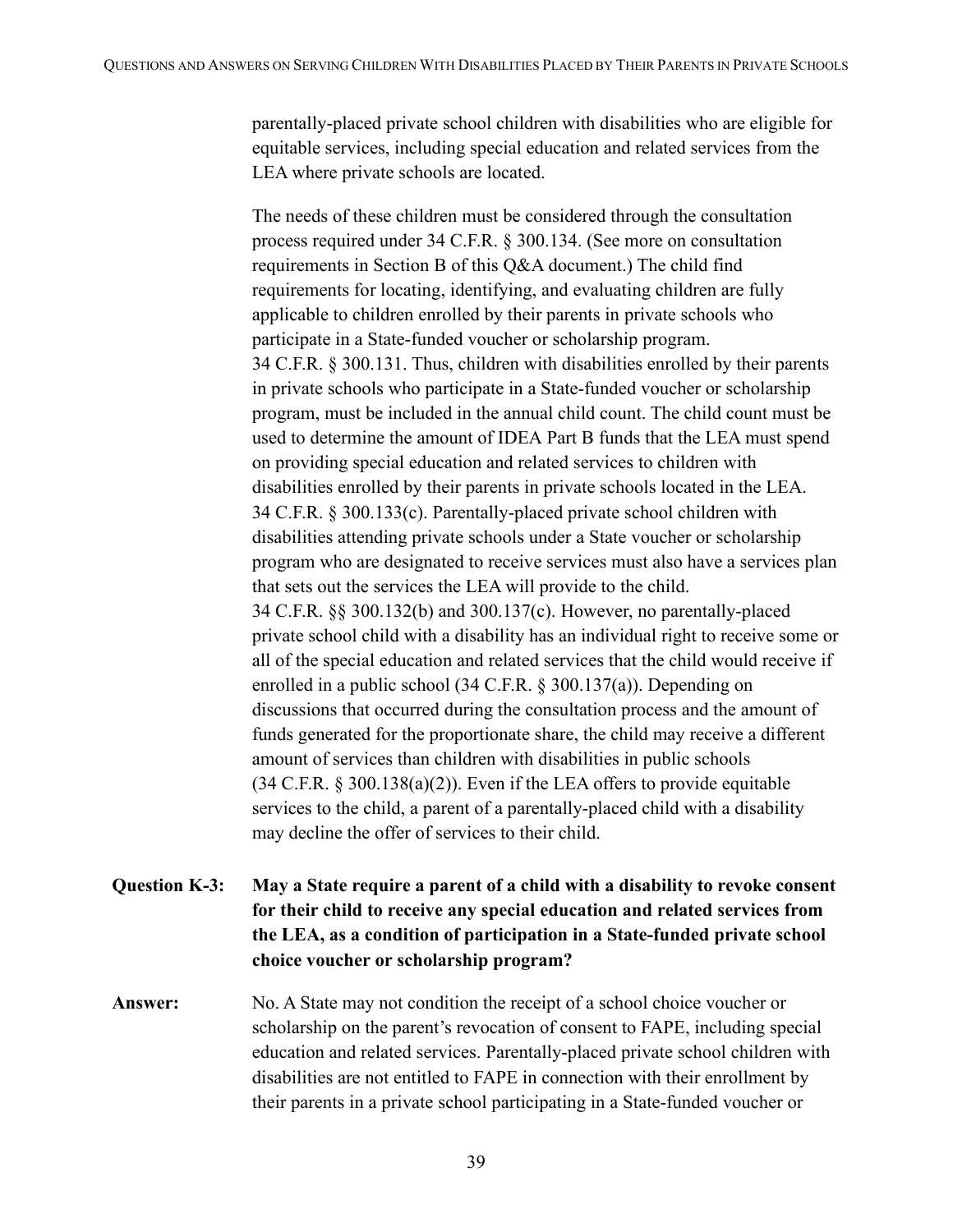scholarship program. See 34 C.F.R. §§ 300.148(a) and 300.137(a). As explained above, IDEA provides no exception to the equitable services requirements that are applicable to States and LEAs where private, including religious, elementary schools and secondary schools are located. 20 U.S.C. § 1412(a)(10)(A)(i) and 34 C.F.R. § 300.132(a). Therefore, a parent's revocation of consent for their child's continued receipt of FAPE, including special education and related services, if offered by an LEA as equitable services, does not relieve a State and its LEAs of their responsibilities to provide equitable services under IDEA to parentally-placed private school children with disabilities who are eligible to receive such services.

## **Question K-4: Are there any children participating in a State-funded voucher or scholarship program that an LEA is not required to evaluate or consider for equitable services?**

**Answer:** Yes. If an LEA proposes to evaluate or reevaluate a child attending a private school through a State-funded voucher or scholarship program, and the child's parents refuse consent or fail to respond to the request to provide consent for their child's initial evaluation or reevaluation, the LEA proposing to evaluate or reevaluate the child may not seek to override the parent's refusal to consent by using IDEA's mediation or due process procedures. 34 C.F.R. § 300.300(d)(4)(ii).

> This would mean that such a child would not be included in the proportionate share calculation under 34 C.F.R. § 300.133.

- **Question K-5: If a child with a disability who received a State school choice voucher or scholarship reenrolls in a public school, is the child considered a child with a disability?**
- **Answer:** Yes. Assuming a parentally-placed private school child's disability determination is current, the child continues to be considered a child with a disability under IDEA. Therefore, upon reenrollment in a public school, the child would return as a child with a disability, as defined in 34 C.F.R. § 300.8. Consistent with 34 C.F.R. §§ 300.101 and 300.201, the LEA where the child resides must make FAPE available to the child, unless the LEA determines that the child is no longer eligible for special education and related services. 34 C.F.R. § 300.305(e).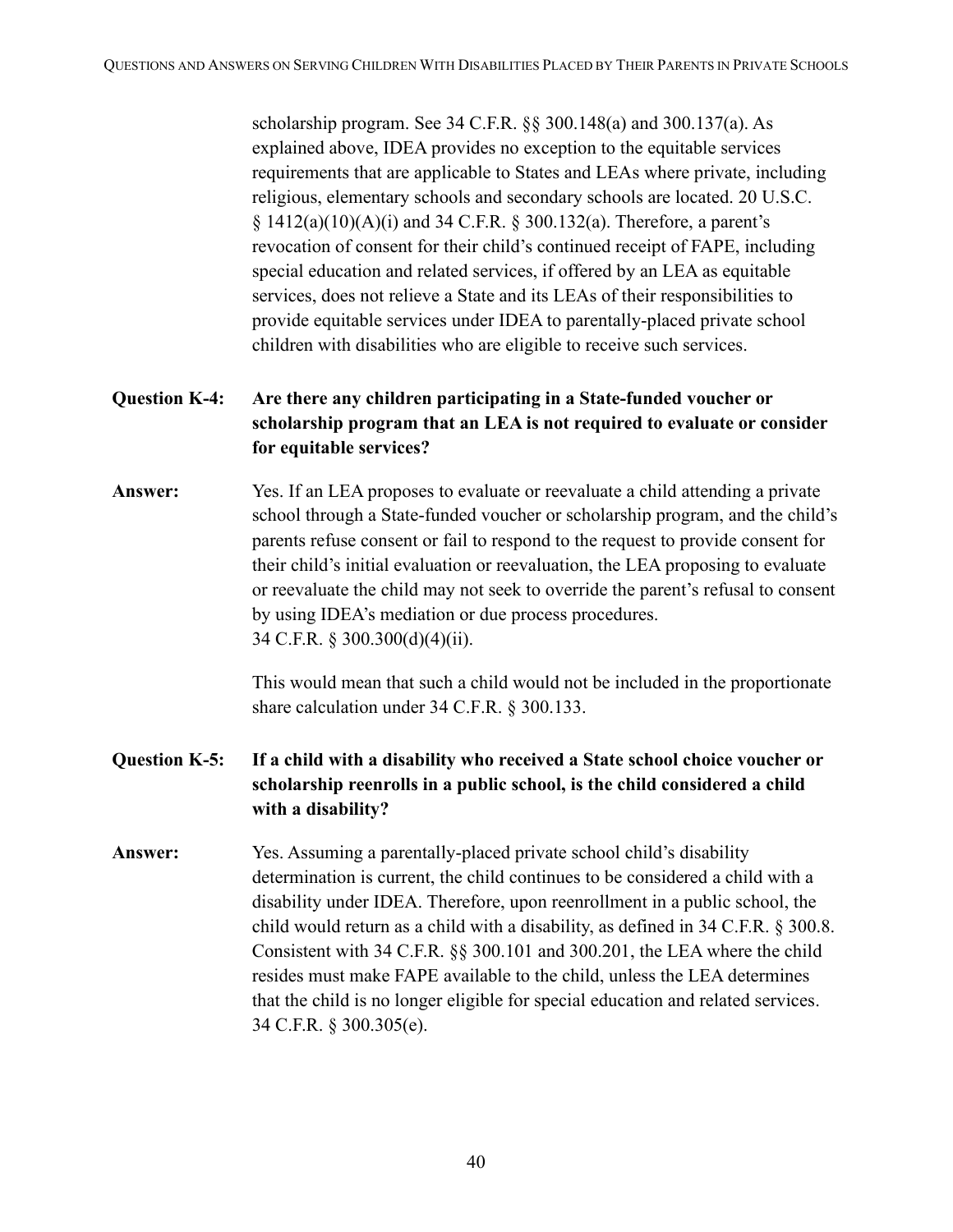### <span id="page-40-0"></span>**L. Children in For-Profit Private Schools**

## **Authority:** The requirements for providing equitable services to children with disabilities enrolled by their parents in private schools are found in 20 U.S.C. § 1412(a)(10)(A) and 34 C.F.R. §§ 300.130 through 300.144. **Question L-1: Are children enrolled in a for-profit private school counted for the purpose of determining the proportionate share of IDEA Part B funds to be spent on equitable services, and eligible to receive equitable services? Answer:** No. The regulations in 34 C.F.R. § 300.130 define parentally-placed private school children with disabilities as children with disabilities enrolled by their parents in private, including religious, schools or facilities that meet the definition of elementary school in 34 C.F.R. § 300.13 or secondary school in 34 C.F.R. § 300.36. The definitions of elementary school in 34 C.F.R. § 300.13 and secondary school in 34 C.F.R. § 300.36 specify that the school must be nonprofit. Therefore, children with disabilities who attend for-profit private schools may not be included in the proportionate share calculation or be considered for equitable services. However, under 34 C.F.R. § 300.111, the State must ensure that all children with disabilities, including children with disabilities attending private schools, who are in need of special education and related services, are identified, located, and evaluated through the child find process. The child find process includes children with disabilities attending for-profit schools. A State determines which public agency is responsible for conducting child find under 34 C.F.R. § 300.111 for children suspected of having a disability attending forprofit private schools. Generally, this public agency is the LEA where the child resides.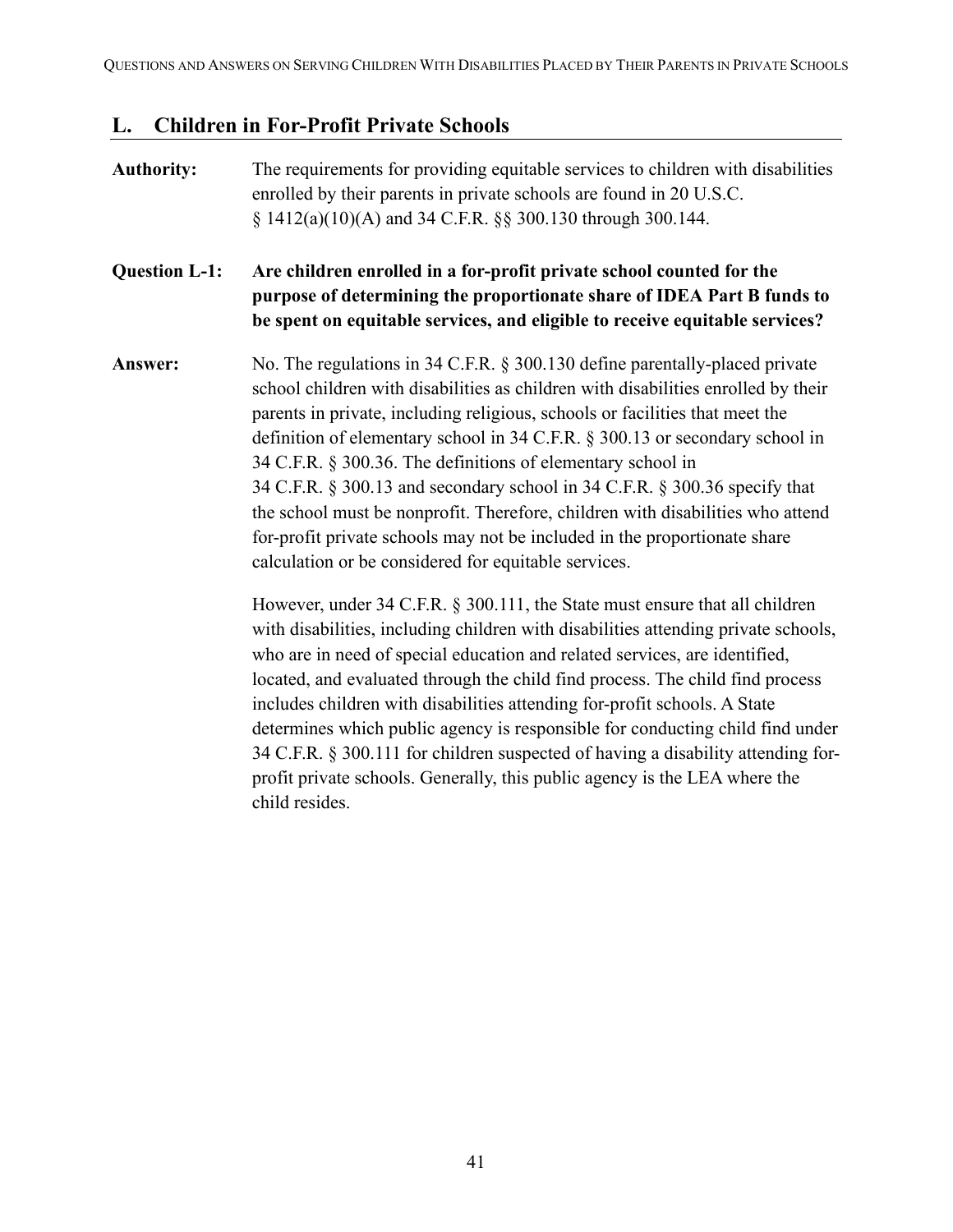# <span id="page-41-0"></span>**M. Extended Public School Closures**

| <b>Authority:</b>    | The requirements for serving children with disabilities enrolled by their<br>parents in private schools are found in 20 U.S.C. $\S$ 1412(a)(10) and<br>34 C.F.R. §§ 300.130 through 300.144.                                                                                                                                                                                                                                                                                                                                                                                                                                                                                                                                                                                                                                                                                                                                 |
|----------------------|------------------------------------------------------------------------------------------------------------------------------------------------------------------------------------------------------------------------------------------------------------------------------------------------------------------------------------------------------------------------------------------------------------------------------------------------------------------------------------------------------------------------------------------------------------------------------------------------------------------------------------------------------------------------------------------------------------------------------------------------------------------------------------------------------------------------------------------------------------------------------------------------------------------------------|
| <b>Question M-1:</b> | Is an LEA required to provide equitable services to private school<br>children with disabilities under IDEA Part B during extended closures of<br>public and private schools?                                                                                                                                                                                                                                                                                                                                                                                                                                                                                                                                                                                                                                                                                                                                                |
| Answer:              | If an LEA where private elementary schools and secondary schools are<br>located closes its physical buildings as a result of social distancing measures<br>and other limitations that occur as a result of a pandemic or health emergency,<br>but is providing virtual instruction or other remote learning opportunities for<br>the general student population, then the LEA would be required to provide<br>equitable services to private school children with disabilities under<br>IDEA Part B, as determined through the consultation process under<br>34 C.F.R. § 300.134. Under such circumstances, the LEA may consider other<br>services or alternate means of service delivery, if feasible, such as through the<br>use of telecommunications, including telephone or videoconferencing, virtual<br>platforms, or consultative services.<br>In those situations in which an LEA must close its schools because the |
|                      | functioning or delivery of educational services is fully disrupted $(i.e.,$ due to a<br>pandemic or natural disaster), and does not provide any educational services<br>to the general student population, then an LEA would not be required to<br>provide equitable services to private school children with disabilities under<br>IDEA Part B during that same period of time.                                                                                                                                                                                                                                                                                                                                                                                                                                                                                                                                             |
| <b>Question M-2:</b> | If an LEA is required to provide equitable services to private school<br>children with disabilities during an emergency that closes brick and<br>mortar facilities, how will private schools be notified of the availability<br>and delivery of such services during the school closure?                                                                                                                                                                                                                                                                                                                                                                                                                                                                                                                                                                                                                                     |
| Answer:              | The Department suggests that LEAs include this as a topic of discussion<br>during the consultation process. During timely and meaningful consultation,<br>stakeholders might consider establishing a communication process for use<br>throughout an extended brick and mortar closure of public and private<br>schools. For example, the LEA may establish an emergency test message<br>system or email distribution lists, to ensure any needed information is shared<br>with key stakeholders. The LEA should consult with private school                                                                                                                                                                                                                                                                                                                                                                                  |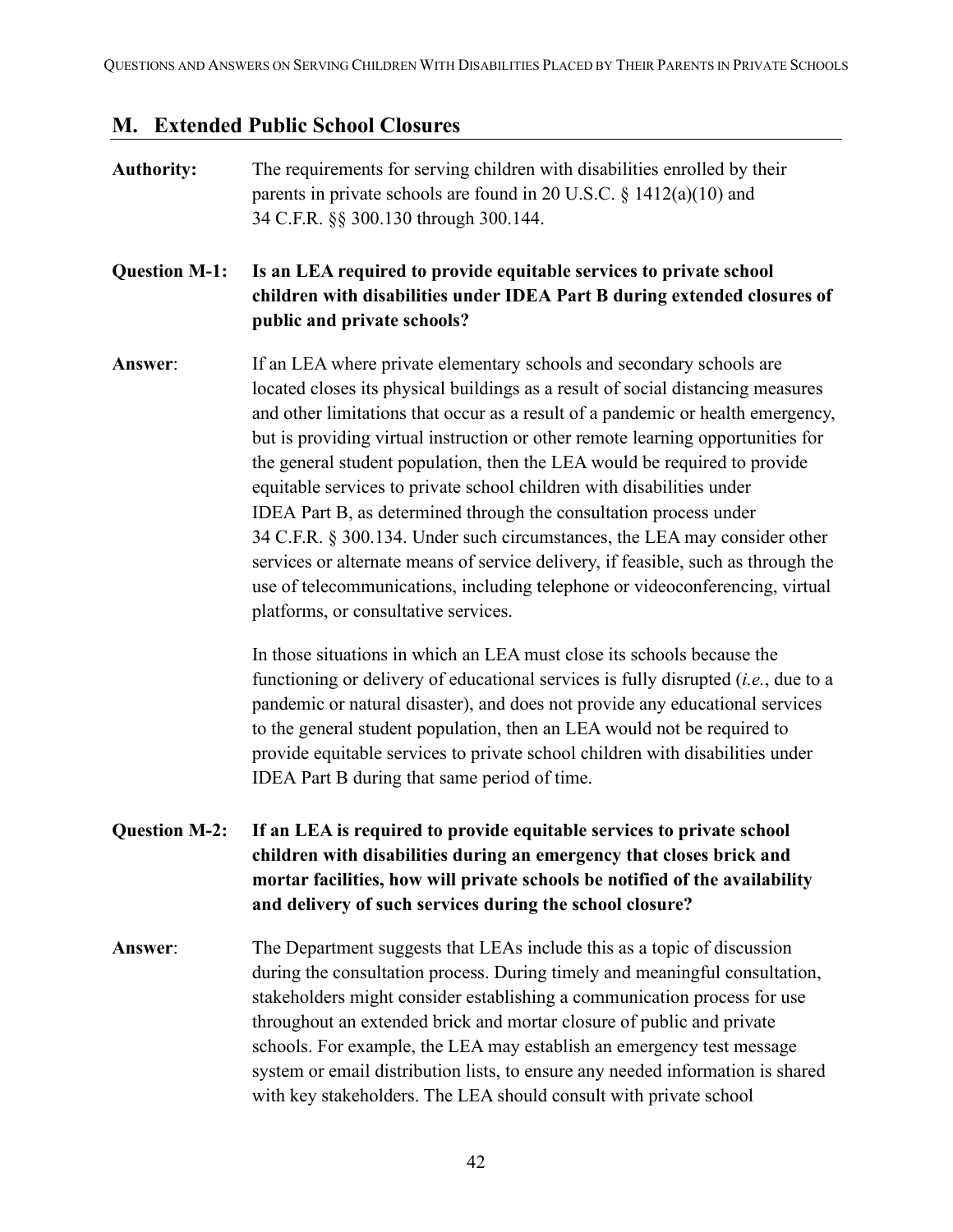representatives and representatives of parents of parentally-placed private school children with disabilities to establish procedures for how equitable services can be provided in the case of extended school closures, including remote service delivery. The LEA should share those procedures with the private school representatives or officials and representatives of the parents. Additionally, LEAs should coordinate such planning with appropriate private school officials to make sure that they have access to information related to equitable services for their eligible children with disabilities and, as applicable, their teachers and parents.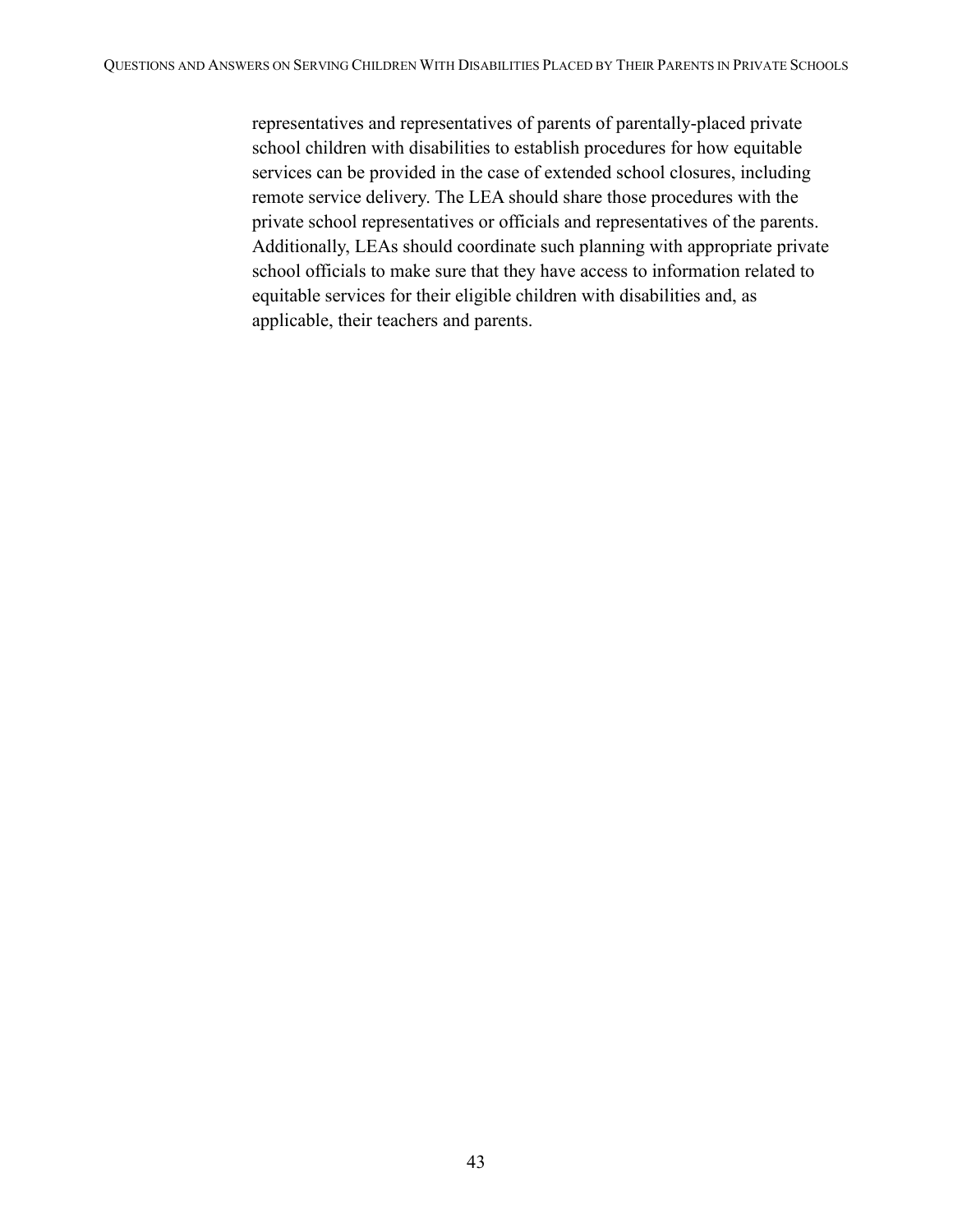#### <span id="page-43-0"></span>**N. Proportionate Share Calculation for Equitable Services**

#### **Authority:** The requirements for serving children with disabilities enrolled by their parents in private schools are found in 20 U.S.C.  $\S$  1412(a)(10)(A) and 34 C.F.R. §§ 300.130 through 300.144.

### **Question N-1: How does an LEA calculate the proportionate share of its IDEA subgrant under Section 611 and Section 619 that it must spend on providing special education and related services to parentally-placed private school children with disabilities?**

**Answer:** The proportionate share calculation must be based on the total number of children with disabilities who are enrolled in private elementary and secondary schools, including religious schools, located in the LEA, whether or not the children or their parents reside in the LEA. 34 C.F.R. §§ 300.132 and 300.133(a). More specifically, each LEA must spend the following amounts on providing special education and related services (including direct services) to parentally-placed private school children with disabilities:

- 1. For children aged three through 21, an amount that is the same proportion of the LEA's total subgrant under Section 611(f) of the IDEA as the number of private school children with disabilities aged three through 21 who are enrolled by their parents in private, including religious, elementary schools and secondary schools located in the school district served by the LEA, is to the total number of children with disabilities in its jurisdiction aged three through 21.
- 2. For children aged three through five, an amount that is the same proportion of the LEA's total subgrant under Section 619(g) of the IDEA as the number of parentally-placed private school children with disabilities aged three through five who are enrolled by their parents in private, including religious, elementary schools located in the school district served by the LEA, is to the total number of children with disabilities in its jurisdiction aged three through five.

Appendix B to 34 C.F.R. Part 300 provides an example of how to make this calculation.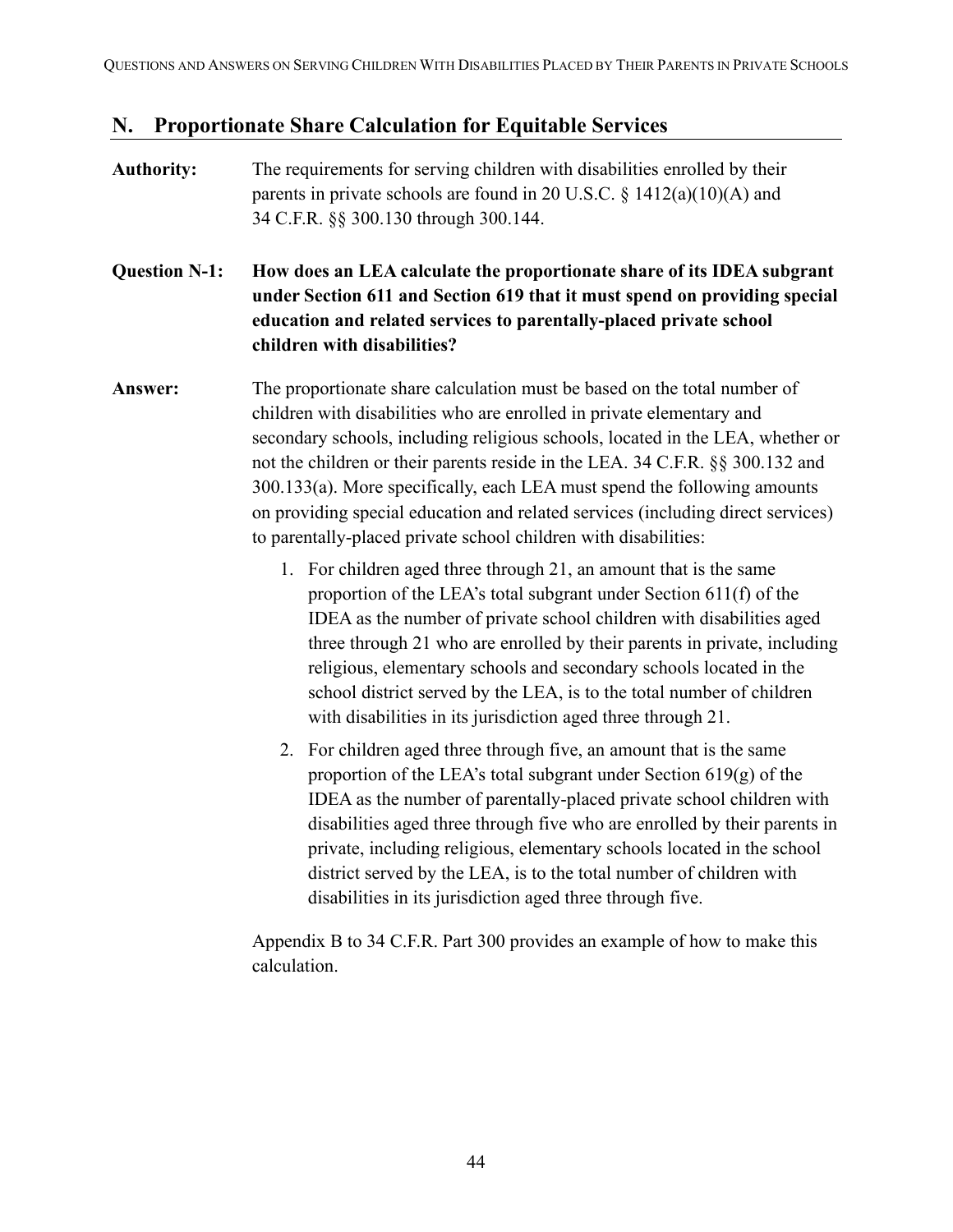#### **Question N-2: Which children must an LEA count in order to calculate the proportionate share?**

**Answer:** All children who have been evaluated and found eligible for special education and related services—not solely those children who receive services through an IEP or services plan—must be included in the count to calculate the proportionate share. See 34 C.F.R. §§ 300.132(c) and 300.133(c). As described in 34 C.F.R. § 300.133(a), each LEA must determine the total number of private school children with disabilities who are enrolled by their parents in private elementary and secondary schools located in the LEA, and the total number of children with disabilities enrolled in public and private elementary and secondary schools located in the LEA, in order to calculate the proportionate share of IDEA Part B funds that must be expended on equitable services.

#### **Question N-3: Must children whose parents decline special education and related services be included in a school district's proportionate share calculation?**

**Answer:** Yes. As specified in 34 C.F.R. § 300.131(a), each LEA must locate, identify, and evaluate all children with disabilities who are enrolled by their parents in private, including religious, elementary schools and secondary schools located in the school district served by the LEA. The number of parentally-placed private school children with disabilities is used to determine the amount that the LEA must spend on providing special education and related services to parentally-placed private school children with disabilities in the next subsequent fiscal year. 34 C.F.R.  $\S$  300.133(b) and (c)(2).

> Under 34 C.F.R. § 300.300(d)(4), if a parent of a home-schooled or parentallyplaced private school child declines to consent to the initial evaluation or the reevaluation, the public agency may not use the mediation or due process procedures to seek to conduct the evaluation and, thus, may not include the child in the annual count of the number of parentally-placed private school children with disabilities.

> On the other hand, if the LEA evaluates a parentally-placed private school child, subject to the consent of the parent, and determines that the child qualifies as a child with a disability under the IDEA, but the parent declines the offer of special education and related services, the LEA still must include this child in the annual count of the number of parentally-placed private school children with disabilities. 34 C.F.R. § 300.133(c); see also 34 C.F.R. § 300.132(c). Accordingly, an LEA must include in its proportionate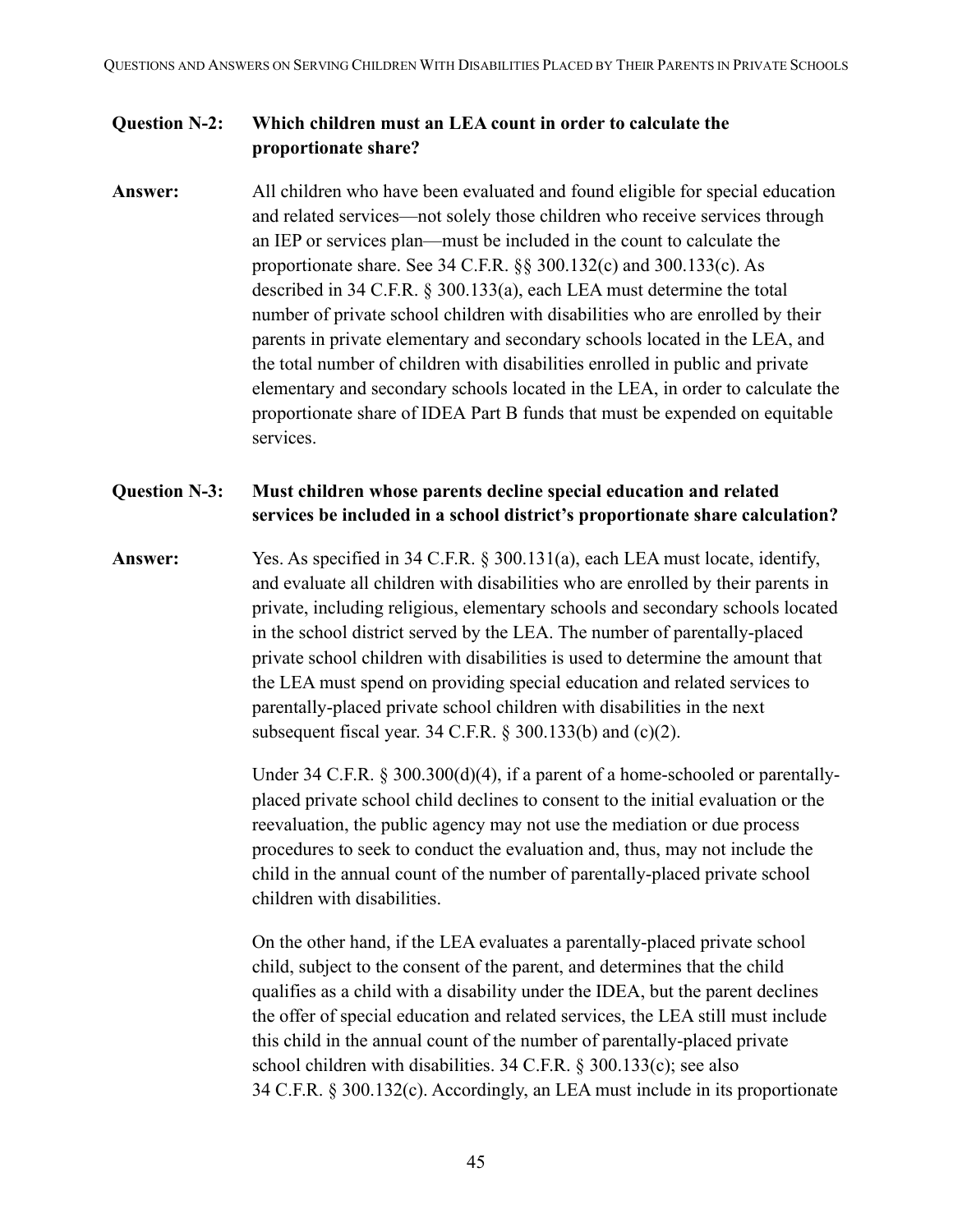share calculation all eligible children with disabilities enrolled by their parents in private, including religious, elementary and secondary schools located in the LEA, and also include those children whose parents decline all publicly funded services and place their children with disabilities in a private school at their own expense.

**Question N-4: Can other Federal funds, including reimbursement that an LEA receives from a Federal funding source, be used to offset the proportionate share amount that the LEA must expend under IDEA Part B?**

- **Answer:** No. The proportionate amount of IDEA Part B funds that each LEA must expend on the provision of special education and related services for parentally-placed children with disabilities attending private schools located in the LEA is calculated based on an LEA's total subgrant under IDEA Section 611(f) for children with disabilities aged three through 21 and the LEA's total subgrant under IDEA Section  $619(g)$  for children with disabilities aged three through five. Therefore, other Federal funding or reimbursements available from Federal funding sources may not be used to offset or reduce the proportionate amount of IDEA Part B funds that the LEA is required to expend on equitable services. See 34 C.F.R. § 300.133.
- **Question N-5: Can an LEA identified with significant disproportionality under IDEA Part B subtract expenses related to providing comprehensive coordinated early intervening services (CEIS) before the State or LEA calculates the proportionate share of IDEA funds that must be used by the LEA to provide special education and related services to parentallyplaced private school children with disabilities?**
- **Answer:** No. An LEA may not deduct the funds that it is required to reserve for CEIS or voluntarily reserves for CEIS before calculating the amount of funds it is required to spend on equitable services for children with disabilities parentallyplaced in private schools. The calculations for both CEIS and the proportionate share must be based on the total amount of the subgrants the LEA receives under 34 C.F.R. §§ 300.705 and 300.815. 34 C.F.R. § 300.133(a) (proportionate share) and 34 C.F.R. § 300.226(a) (CEIS).

The LEA must calculate the proportionate share of IDEA Section 611 and Section 619 funds that it must expend for parentally-placed private school children with disabilities enrolled in private elementary schools and secondary schools located in the LEA. This calculation must be based on an amount that is equal to a proportionate share of the LEA's total subgrant award under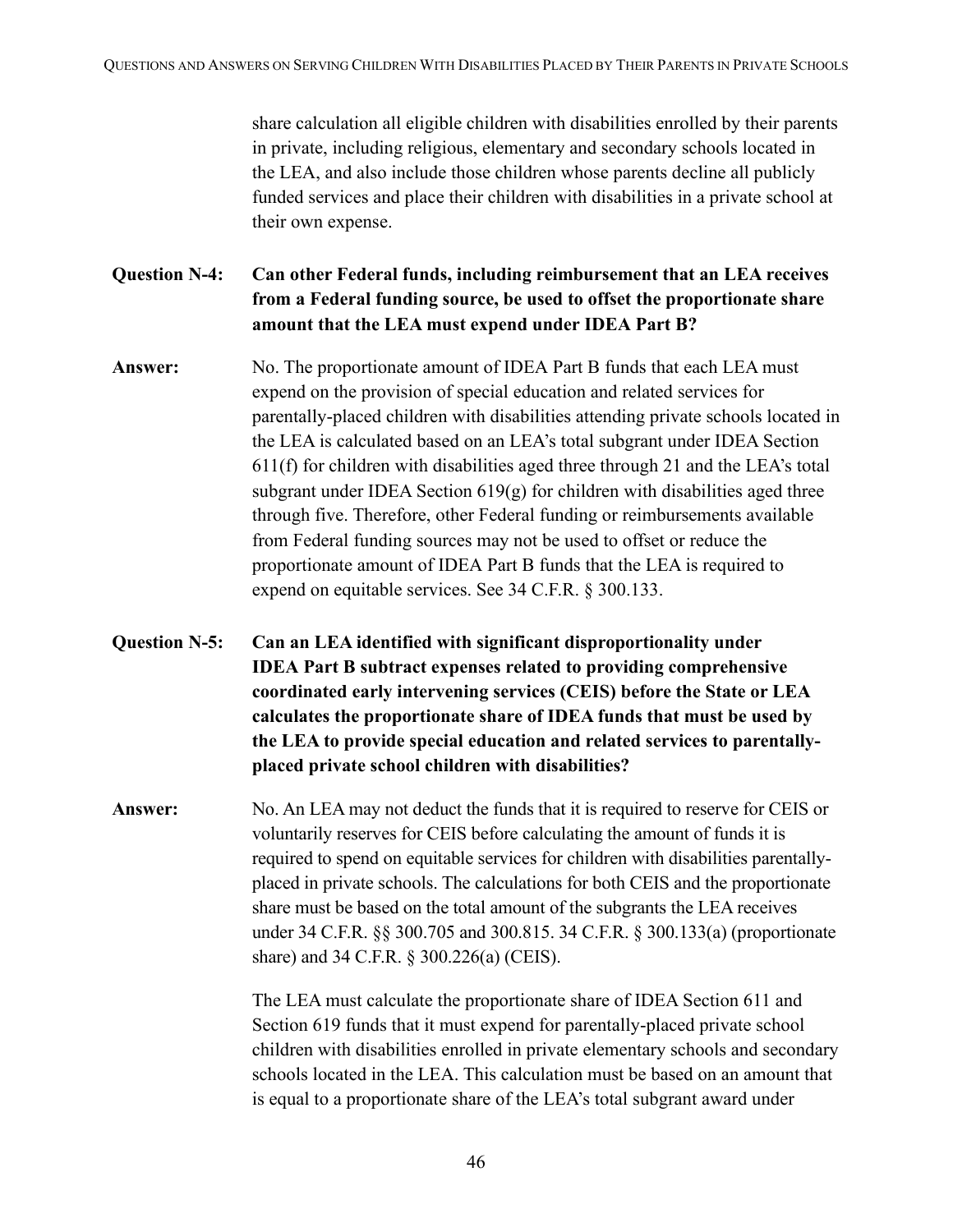Section 611(f) of IDEA and the LEA's total subgrant award under Section 619(g) of IDEA. 34 C.F.R. § 300.133(a) and Appendix B to 34 C.F.R. Part 300.

#### **Question N-6: How can the public find out the amount an LEA must expend to meet its proportionate share of IDEA Part B funds?**

**Answer:** This information should be readily available from the LEA or SEA. As required by 34 C.F.R. § 300.134(b), the consultation process must include a determination of the proportionate share of Federal funds available to serve parentally-placed private school children with disabilities, including how the proportionate share of funds is calculated.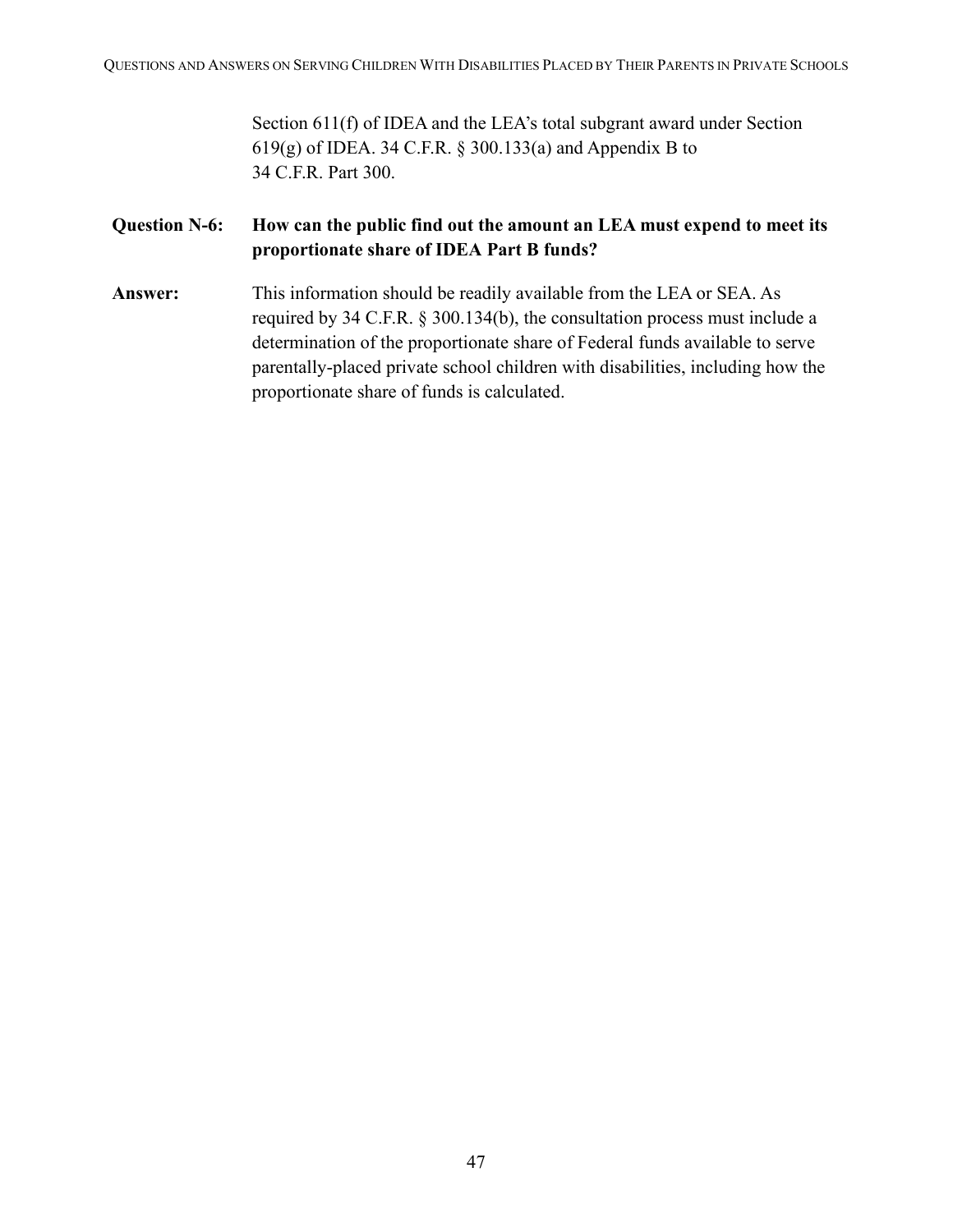#### <span id="page-47-0"></span>**O. Expenditures and Allowable Use of Funds**

- **Authority:** The requirements for calculating the expenditure of IDEA Part B funds for equitable services are found in 20 U.S.C.  $\S$  1412(a)(10)(A) and 34 C.F.R. § 300.133. Requirements for the cost principles governing the allowable use of Federal funds are found in the Uniform Administrative Requirements, Cost Principles, and Audit Requirements for Federal Awards at 2 C.F.R. Part 200, Subpart E. **Question O-1: May an LEA include administrative costs to meet the requirement to spend a proportionate share of IDEA Part B funds on children with disabilities placed by their parents in private schools? Answer:** No. As stated in 34 C.F.R. § 300.133(a), each LEA is required to spend a proportionate share of IDEA Part B funds on providing special education and related services to children with disabilities who are enrolled by their parents in private, including religious, elementary schools and secondary schools in order for the LEA to meet its responsibility for providing equitable services. We interpret the reference to "special education and related services" to mean that administrative costs could not be included in the amount each LEA must spend to meet this requirement. Thus, an LEA may not expend the proportionate share of IDEA Part B funds on administrative costs. **Question O-2: May an LEA use IDEA Part B funds that are required to be expended on equitable services to make payments directly to a private school? Answer:** No. IDEA Part B funds for equitable services may not be paid directly to a private school. Under 34 C.F.R. § 300.144(a), a public agency must control and administer the funds used to provide special education and related services to parentally-placed private school children with disabilities. Under 34 C.F.R. § 300.141, an LEA may not use IDEA Part B funds to finance the existing level of instruction in a private school, and such funds may not be used for meeting the needs of a private school or the general needs of the students enrolled in the private school. The LEA must use the proportionate share of IDEA Part B funds to meet the special education and related services
	- needs of parentally-placed private school children with disabilities.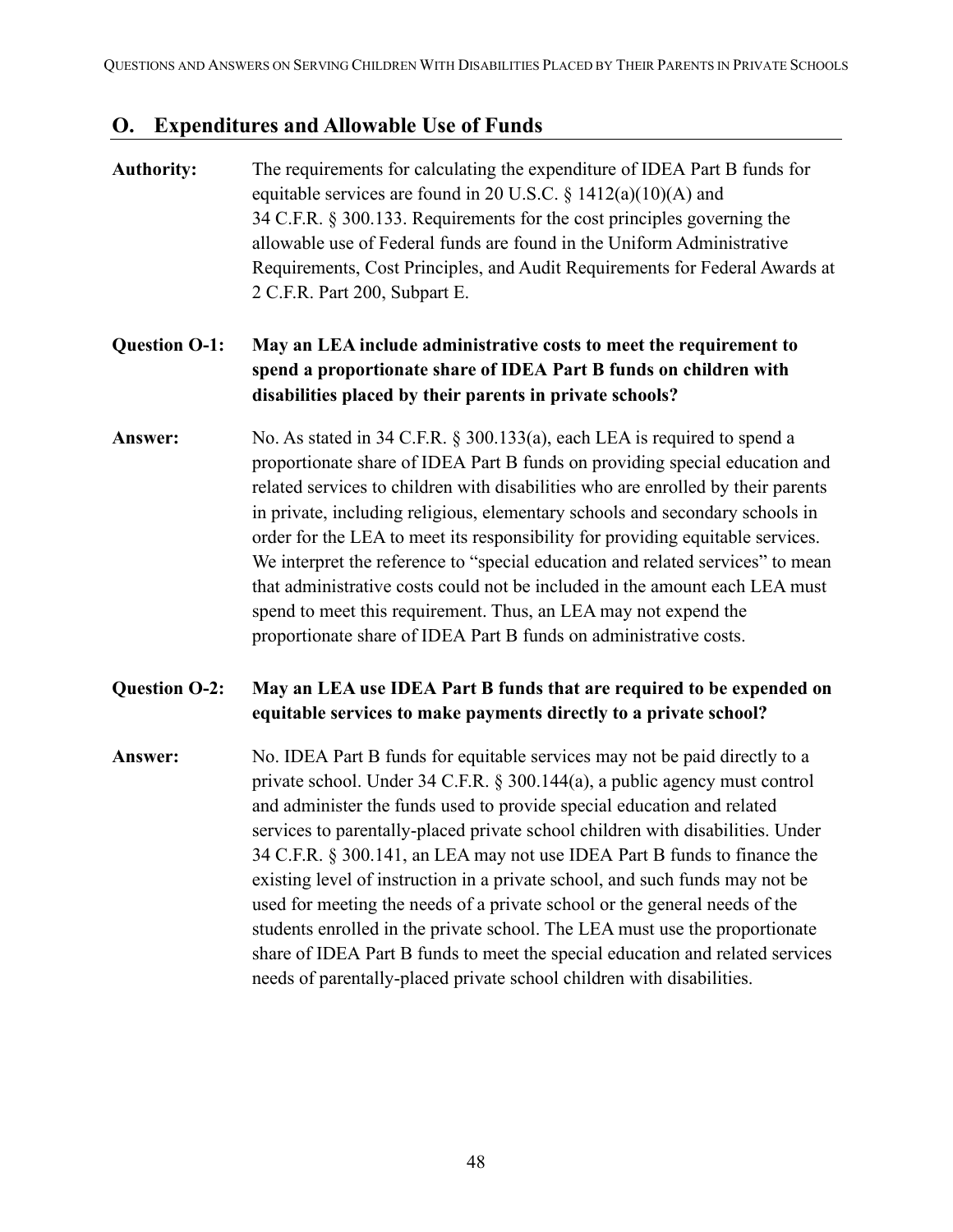### **Question O-3: May other children in the private school derive an incidental benefit from the special education and related services provided to those parentallyplaced private school children with disabilities designated to receive services under IDEA?**

**Answer:** Under 34 C.F.R. § 300.141, an LEA may not use IDEA Part B funds to finance the existing level of instruction at a private school or to otherwise benefit the private school. However, this regulation would not prohibit other children in the private school from deriving a benefit that is incidental to the provision of the IDEA-funded special education and related services to those parentally-placed private school children with disabilities designated to receive services under IDEA. For example, if consultation services are provided to a private school teacher as a means of providing special education and related services to a particular parentally-placed private school child with a disability and that teacher uses the acquired skills in providing education to other children, whatever benefit those other children receive is incidental to the provision of special education and related services and is not prohibited by 34 C.F.R § 300.141. In providing or arranging for the provision of equitable services, LEAs should use reasonable measures in assessing whether IDEA funds are being used to benefit private schools.

#### **Question O-4: May an LEA expend more than the amount of its IDEA Part B funds designated to be spent on equitable services for children with disabilities placed by their parents in private schools?**

**Answer:** Yes**.** As discussed in the response to Question D-3, nothing in the IDEA prohibits an LEA from expending more than the proportionate amount of IDEA Part B funds designated to be spent on equitable services. Each LEA is required to spend a minimum amount of its subgrant under IDEA Part B for children with disabilities placed by their parents in private schools. As long as the LEA meets all the other requirements of the IDEA, including providing FAPE to children with disabilities, it is permissible for an LEA to spend more than the minimum amount of Part B funds on providing services to children with disabilities placed by their parents in private schools. In addition, as referenced in Question D-4 and provided in 34 C.F.R. § 300.133(d), State and local funds may be used to supplement, but not supplant, the LEA's proportionate share of IDEA Part B funds required to be expended on children with disabilities placed by their parents in private schools.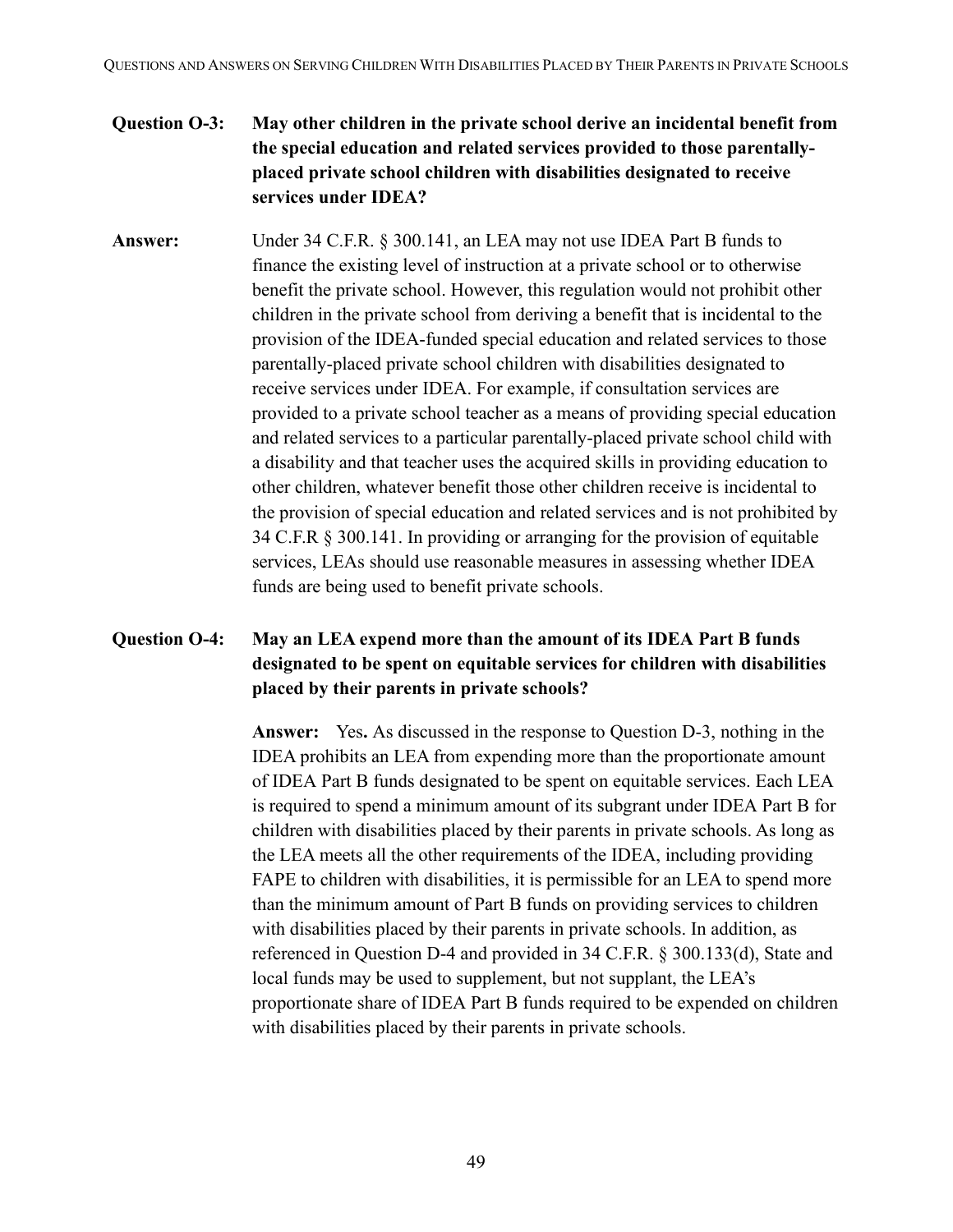#### **Question O-5: If an LEA does not expend the entire proportionate share of IDEA Part B funds on children with disabilities placed by their parents in a private school that closes, what must the LEA do with those unexpended funds?**

- **Answer:** Under 34 C.F.R. § 300.133(a), each LEA is required to spend a minimum amount of its subgrants under IDEA Part B on children with disabilities placed by their parents in private, including religious, elementary and secondary schools. As provided in 34 C.F.R. § 300.133(a)(3), if an LEA has not expended all of the proportionate share funds by the end of the fiscal year for which Congress appropriated the funds, the LEA must obligate the remaining funds for special education and related services to children with disabilities placed by their parents in private schools during a carry-over period of one additional year. A reduction in the number of children, for example, when a school closes after the start of the school year, does not excuse the LEA from spending its proportionate share to provide equitable services to children with disabilities placed by their parents in private schools, because the determination of the proportionate share was based on the prior year's child count for expenditure in the next subsequent fiscal year. 34 C.F.R. § 300.133(c)(2).
- **Question O-6: If an LEA does not expend its entire proportionate share of IDEA Part B funds on children with disabilities placed by their parents in private schools by the end of the carry-over period, may the LEA return the unexpended funds to the SEA to be spent by the SEA or reallocated to another LEA?**
- **Answer:** No. If, after the carry-over period, the LEA is unable to expend the entire proportionate share and assuming the LEA is in compliance with the child find, consultation, and other requirements related to parentally-placed private school children with disabilities in 34 C.F.R. §§ 300.129 through 300.144, the LEA may use the unexpended funds—at the end of the period during which the funds may be spent on parentally-placed private school children—to pay for other allowable IDEA Part B expenditures for that same LEA. This situation should be the exception. We emphasize that it is the clear intent of the Act that LEAs spend these funds on providing special education and related services to parentally-placed private school children with disabilities, as provided in 34 C.F.R. §§ 300.129 through 300.144. Therefore, if the LEA is not in compliance with these requirements and has not expended the funds on parentally-placed private school children, the LEA must return the funds to the Department.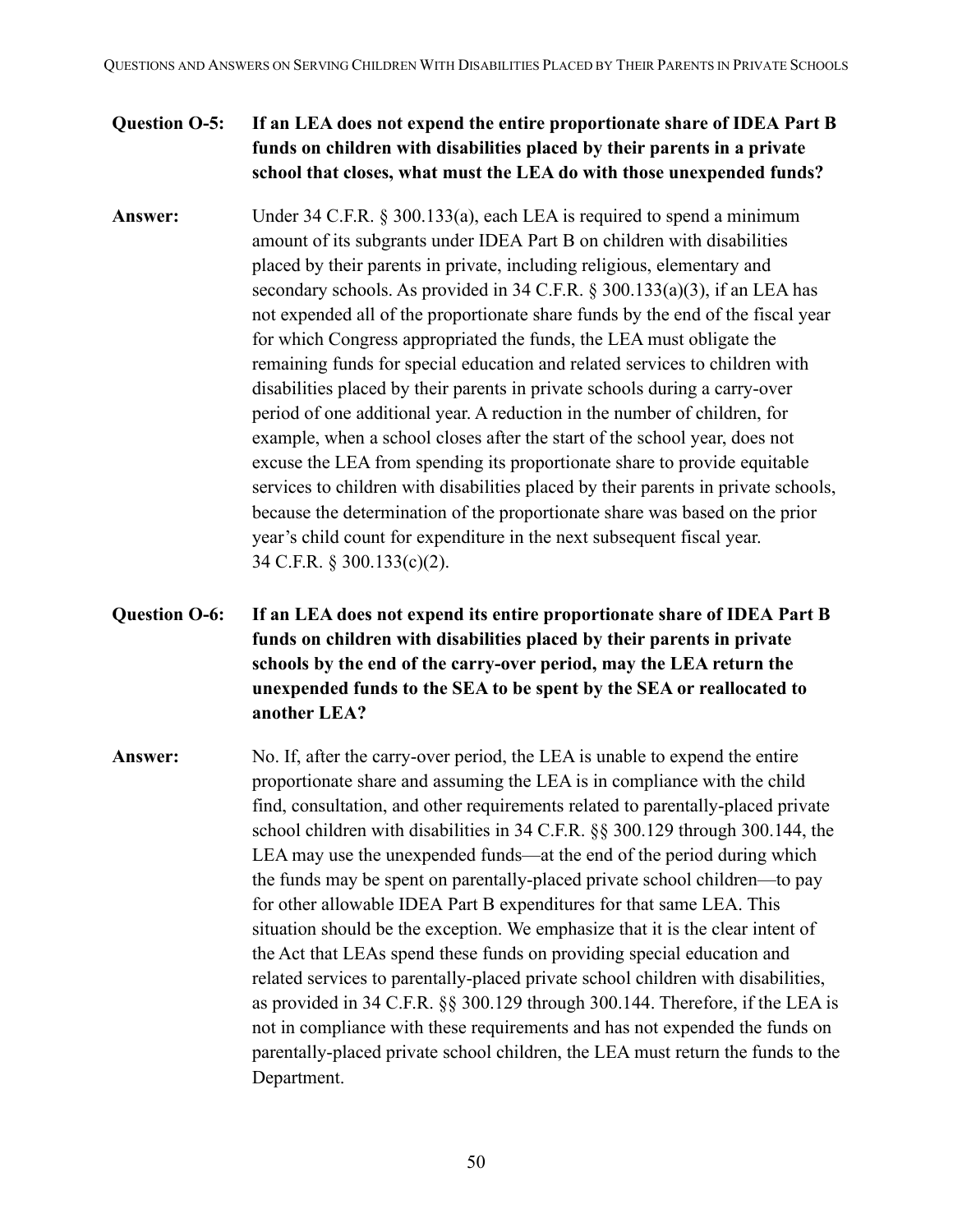The SEA is responsible for ensuring that LEAs comply with these requirements. See 34 C.F.R. §§ 300.149(a) and 300.600(b)(2). If an LEA has not expended the proportionate share by the end of the carry-over period, the SEA can monitor the LEA to ensure that it is meeting these requirements, including the requirement in 34 C.F.R. § 300.135 that the LEA obtain written affirmation signed by representatives of participating private schools that timely and meaningful consultation has occurred. In any event, there is no authority that permits the LEA to return the funds to the SEA to be spent by the SEA or reallocated to another LEA.

## **Question O-7: Does the number of parentally-placed private school children with disabilities who receive equitable services impact the amount of a State or LEA's allocation of IDEA Part B funds?**

### **Answer:** No. IDEA Part B funds are allocated to States and LEAs using a statutory formula that is not based on a child count. Therefore, the amount of Part B funds allocated to States and LEAs cannot be adjusted based on the number of private school children with disabilities receiving equitable services.

Under the Grants to States and Preschool Grants for Children with Disabilities programs, authorized by IDEA Sections 611 and 619, respectively, IDEA Part B funds are allocated to States, and States must distribute funds to eligible LEAs, using a statutory formula that takes into consideration the amount of program funds received in a prior year (the base year), along with the most recent population and poverty data (see 34 C.F.R. §§ 300.703, 300.705, 300.807, and 300.816). Each LEA calculates the proportionate share it must spend on parentally-placed private school children with disabilities based on the LEA's subgrant. It should be noted that adjustments in State funding could be made depending on each State's laws and funding mechanisms.

#### **Question O-8: Are States required to monitor an LEA's expenditures of IDEA Part B funds to meet the requirements for equitable services?**

**Answer:** Yes. As required by 34 C.F.R. §§ 300.149(a) and 300.600(b)(2), the SEA is responsible for ensuring that LEAs meet all program requirements under Part B of the IDEA. This includes the requirement that an LEA expend the proportionate share of IDEA Part B funds on providing special education and related services to parentally-placed private school children with disabilities in accordance with 34 C.F.R. §§ 300.129 through 300.144.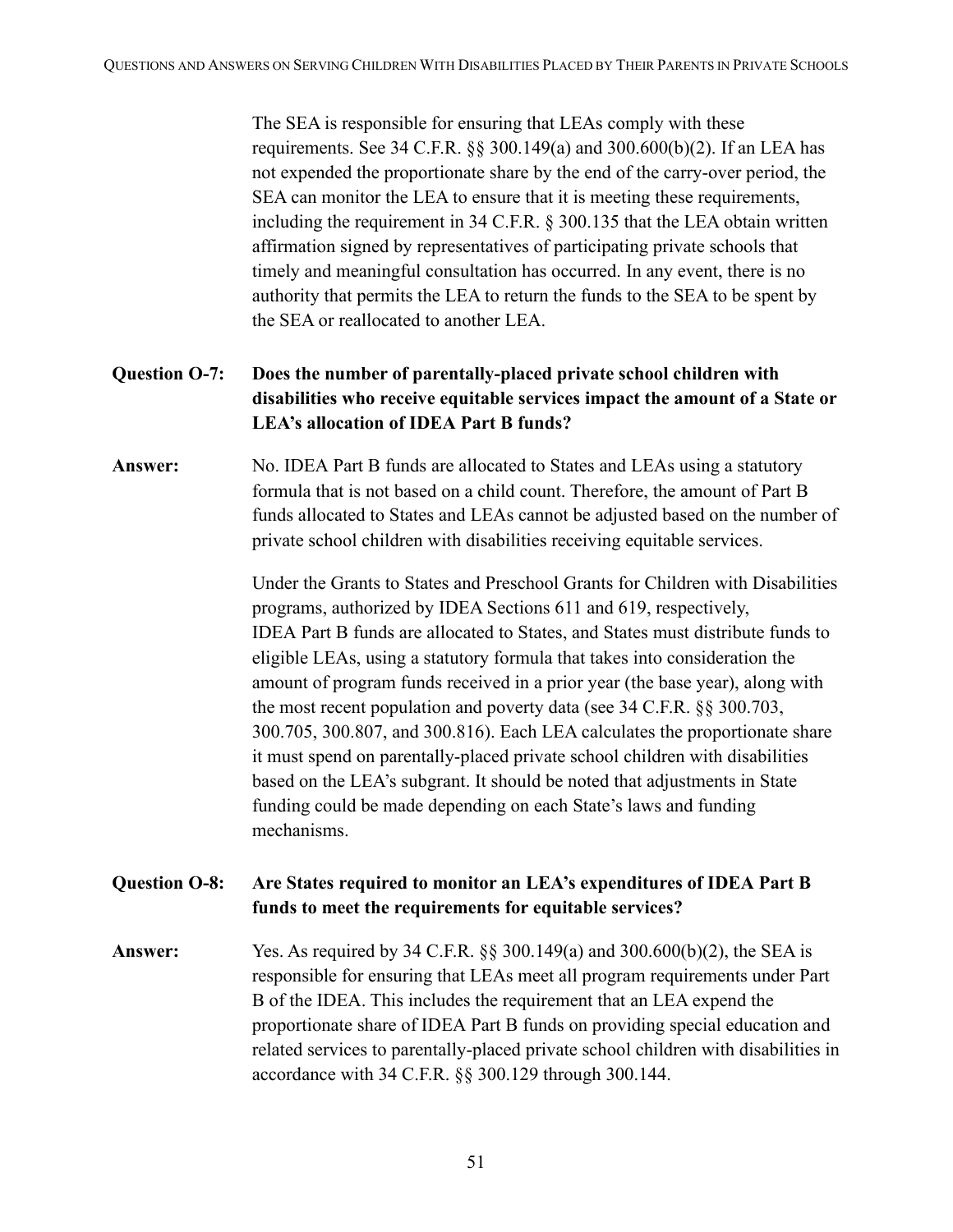# <span id="page-51-0"></span>**P. Property, Equipment, and Supplies**

| <b>Authority:</b>    | The requirements for property, equipment, and supplies are found in 20 U.S.C.<br>$\S$ 1412(a)(10)(A)(vii) and 34 C.F.R. $\S$ 300.144.                                                                                                                                                                                                                                                                                                                                                                                                                                                                                                                                                                                                                              |
|----------------------|--------------------------------------------------------------------------------------------------------------------------------------------------------------------------------------------------------------------------------------------------------------------------------------------------------------------------------------------------------------------------------------------------------------------------------------------------------------------------------------------------------------------------------------------------------------------------------------------------------------------------------------------------------------------------------------------------------------------------------------------------------------------|
| <b>Question P-1:</b> | May a public agency place equipment and supplies for equitable services<br>in a private school?                                                                                                                                                                                                                                                                                                                                                                                                                                                                                                                                                                                                                                                                    |
| Answer:              | Yes. The public agency may place equipment and supplies in a private school,<br>but only for the period of time needed to meet the equitable participation<br>requirements for the IDEA Part B program. The public agency must ensure<br>that equipment and supplies placed in a private school are used only for<br>IDEA Part B purposes and can be removed from the private school without<br>remodeling the private school facility. The public agency must remove<br>equipment and supplies from a private school if the equipment and supplies<br>are no longer needed for IDEA Part B purposes or if removal is necessary to<br>avoid unauthorized use of the equipment and supplies for other than<br>IDEA Part B purposes. See 34 C.F.R. § 300.144(b)-(d). |
| <b>Question P-2:</b> | May IDEA Part B funds for equitable services be used for repairs, minor<br>remodeling, or construction of private school facilities?                                                                                                                                                                                                                                                                                                                                                                                                                                                                                                                                                                                                                               |
| Answer:              | No. IDEA Part B funds for equitable services may not be used for repairs,<br>minor remodeling, or construction of private school facilities. See<br>34 C.F.R. § 300.144(e).                                                                                                                                                                                                                                                                                                                                                                                                                                                                                                                                                                                        |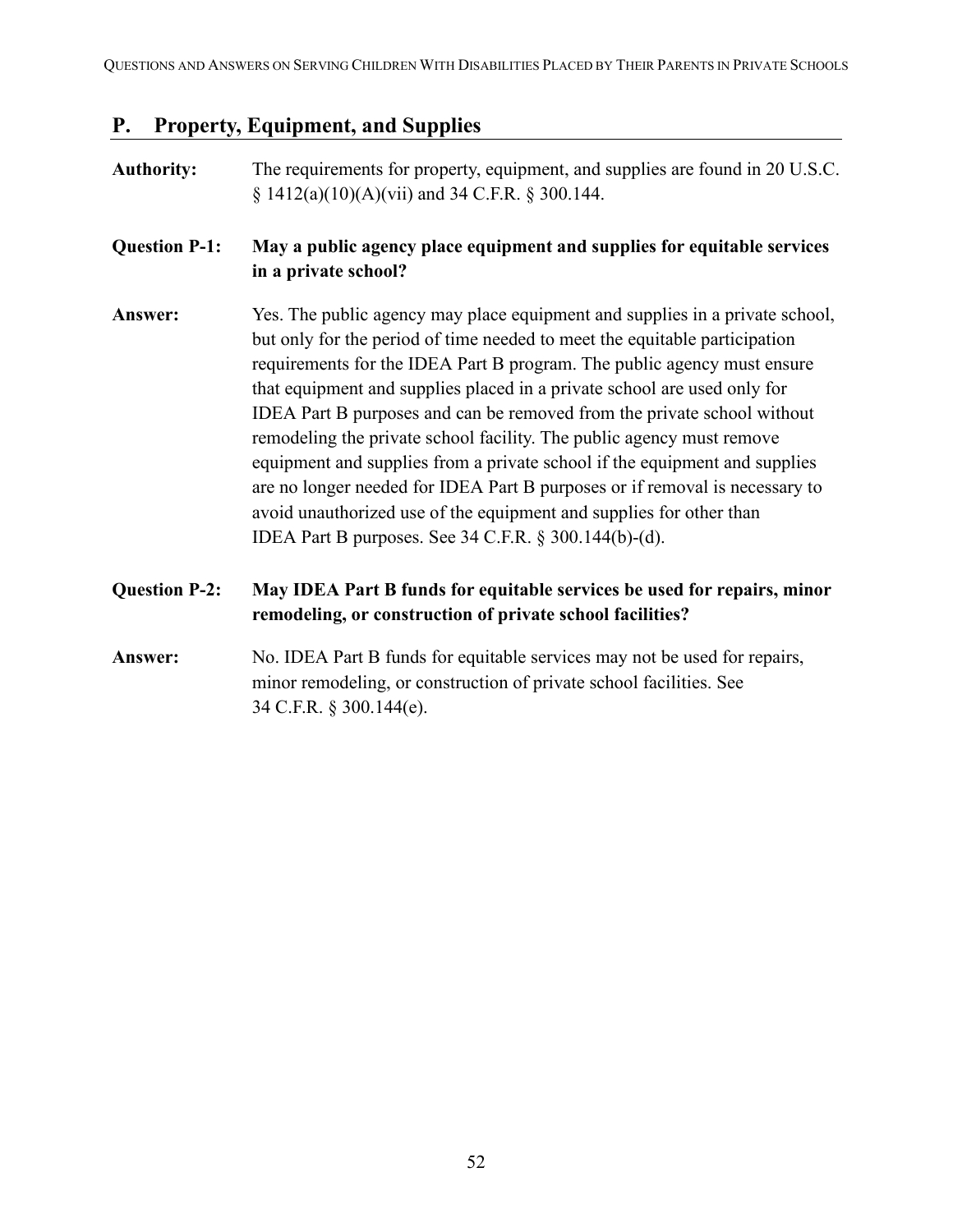## <span id="page-52-0"></span>**Q. Dispute Resolution: State Complaints, Mediation, and Due Process Complaints**

| <b>Authority:</b>    | The requirements for the IDEA dispute resolution procedures applicable to<br>children with disabilities placed in private schools by their parents are found<br>in 20 U.S.C. § 1412(a)(10)(A) and 34 C.F.R. § 300.140.                                                                                                                                                                                                                                                                                                                                                                                                                                                                                                                                                                                                                                                                                                                                                                                                                                                                                                                                                                                                                                                         |
|----------------------|--------------------------------------------------------------------------------------------------------------------------------------------------------------------------------------------------------------------------------------------------------------------------------------------------------------------------------------------------------------------------------------------------------------------------------------------------------------------------------------------------------------------------------------------------------------------------------------------------------------------------------------------------------------------------------------------------------------------------------------------------------------------------------------------------------------------------------------------------------------------------------------------------------------------------------------------------------------------------------------------------------------------------------------------------------------------------------------------------------------------------------------------------------------------------------------------------------------------------------------------------------------------------------|
| <b>Question Q-1:</b> | Under what circumstances does IDEA permit parents of parentally-<br>placed private school children with disabilities to use IDEA's due process<br>procedures?                                                                                                                                                                                                                                                                                                                                                                                                                                                                                                                                                                                                                                                                                                                                                                                                                                                                                                                                                                                                                                                                                                                  |
| Answer:              | As provided in 34 C.F.R. $\S$ 300.140(b), a parent who has enrolled his or her<br>child in a private school has the right to file a due process complaint to request<br>a due process hearing regarding the child find requirements in<br>34 C.F.R. § 300.131, including the requirements in 34 C.F.R. §§ 300.300<br>through 300.311. Such a complaint must be filed with the LEA in which the<br>private school is located, and a copy must be forwarded to the SEA by the<br>LEA. The due process provisions in Section 615 of the IDEA and<br>34 C.F.R. §§ 300.504 through 300.519 do not apply to issues regarding the<br>provision of services to any particular parentally-placed private school child<br>with a disability. Disputes that arise between LEAs where private schools are<br>located and parents about equitable services are, however, properly subject to<br>the State complaint procedures in 34 C.F.R. §§ 300.151 through 300.153. As<br>provided in 34 C.F.R. $\S$ 300.140(c), a parent may file a signed written<br>complaint in accordance with the State complaint procedures alleging that an<br>SEA or LEA has failed to meet IDEA's equitable services requirements, such<br>as the LEA's failure to properly conduct the consultation process. |
| <b>Question Q-2:</b> | Under what circumstances does IDEA require that mediation be made<br>available to parents of parentally-placed private school children with<br>disabilities?                                                                                                                                                                                                                                                                                                                                                                                                                                                                                                                                                                                                                                                                                                                                                                                                                                                                                                                                                                                                                                                                                                                   |
| Answer:              | As provided in 34 C.F.R. § 300.140(b), a parent who has enrolled his or her                                                                                                                                                                                                                                                                                                                                                                                                                                                                                                                                                                                                                                                                                                                                                                                                                                                                                                                                                                                                                                                                                                                                                                                                    |

child in a private school has the right to file a due process complaint, requesting a due process hearing, and to use the mediation procedures in 34 C.F.R. § 300.506 regarding the child find requirements in 34 C.F.R. § 300.131, including the requirements in 34 C.F.R. §§ 300.300 through 300.311. The due process provisions in Section 615 of the IDEA and 34 C.F.R. §§ 300.504 through 300.519, which include the mediation procedures in 34 C.F.R. § 300.506, do not apply to issues regarding the provision of services to any particular parentally-placed private school child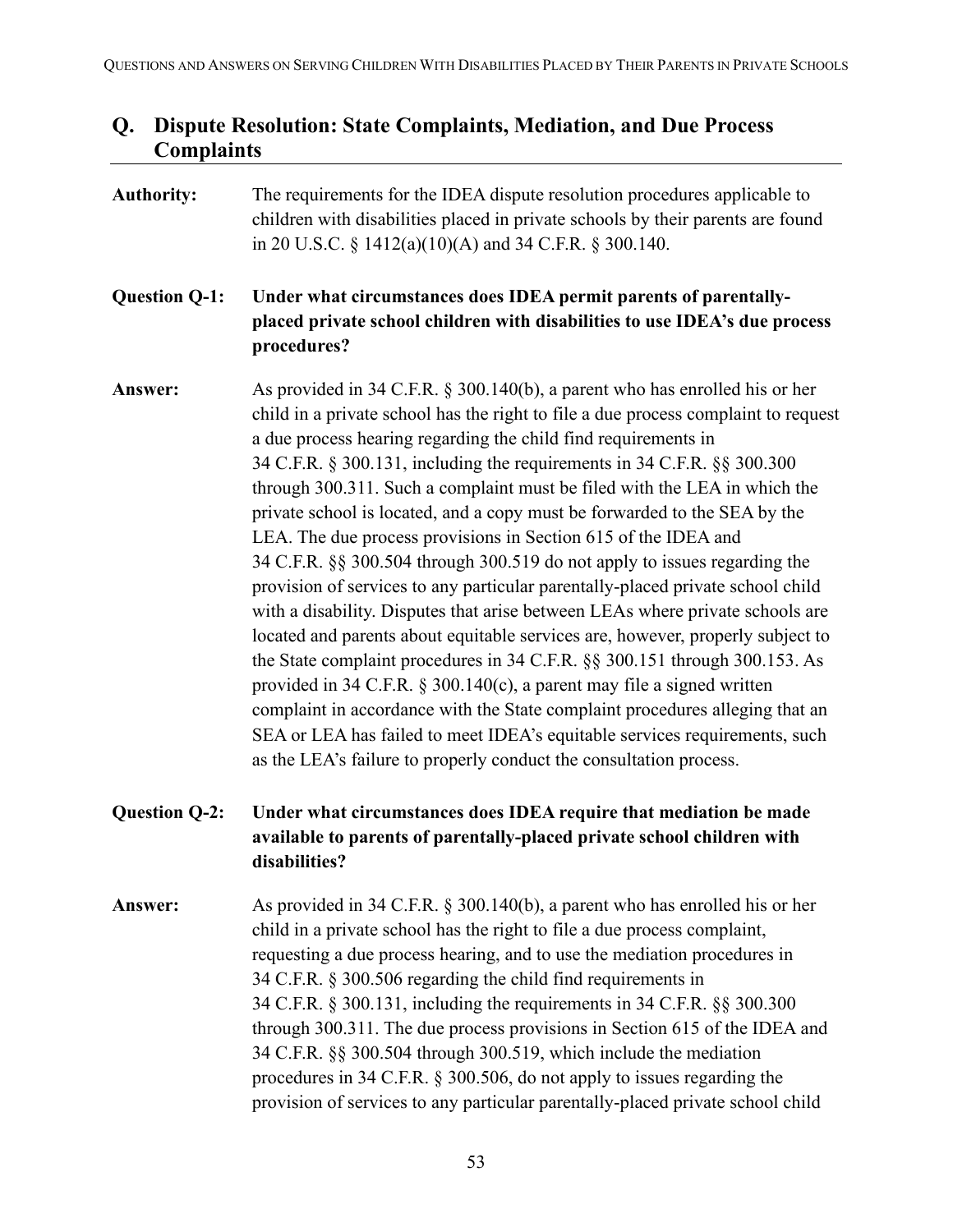with disabilities whom an LEA has agreed to serve because there is no individual right to services for such children under the IDEA. 34 C.F.R. § 300.140(a).

Disputes that arise about equitable services are, however, properly subject to the State complaint procedures in 34 C.F.R. §§ 300.151 through 300.153. As provided in 34 C.F.R. § 300.140(c), a parent may file a signed written complaint in accordance with the State complaint procedures alleging that an SEA or LEA has failed to meet IDEA's equitable services requirements. Under the State complaint procedures, when a parent files a State complaint regarding IDEA's equitable services requirements, including the child find requirements in 34 C.F.R. § 300.131, which include the requirements in 34 C.F.R. §§ 300.300 through 300.311, the SEA must give the parent an opportunity to voluntarily engage in mediation consistent with 34 C.F.R. § 300.506. 34 C.F.R. § 300.152(a)(3)(ii).

- **Question Q-3: Do private school officials have the right to file a complaint under the State complaint provisions in 34 C.F.R. §§ 300.151 through 300.153?**
- **Answer:** Yes. A private school official may file a State complaint regarding an alleged violation by a public agency of any requirement of Part B of IDEA or its implementing regulations by using the procedures in 34 C.F.R. §§ 300.151 through 300.153. Under those procedures, the SEA must resolve any complaint, including a complaint filed by an organization or individual from another State, that meets the requirements of 34 C.F.R. § 300.153. See also Question A-15.
- **Question Q-4: If the parent of a parentally-placed private school child with a disability files a State complaint alleging that the services identified in the child's services plan were not provided, is it permissible for the SEA to resolve the complaint by requiring the LEA to provide compensatory services? How would the provision of these services affect the calculation of the expenditures to meet the required proportionate share?**
- **Answer:** Under 34 C.F.R. § 300.140(c), any complaint alleging that an SEA or LEA has failed to meet the requirements in 34 C.F.R. §§ 300.132 through 300.135 and 300.137 through 300.144 must be filed in accordance with the State complaint procedures described in 34 C.F.R. §§ 300.151 through 300.153. In resolving such a complaint, if the SEA determines that compensatory services are the appropriate remedy, such services may be ordered by the SEA if sufficient